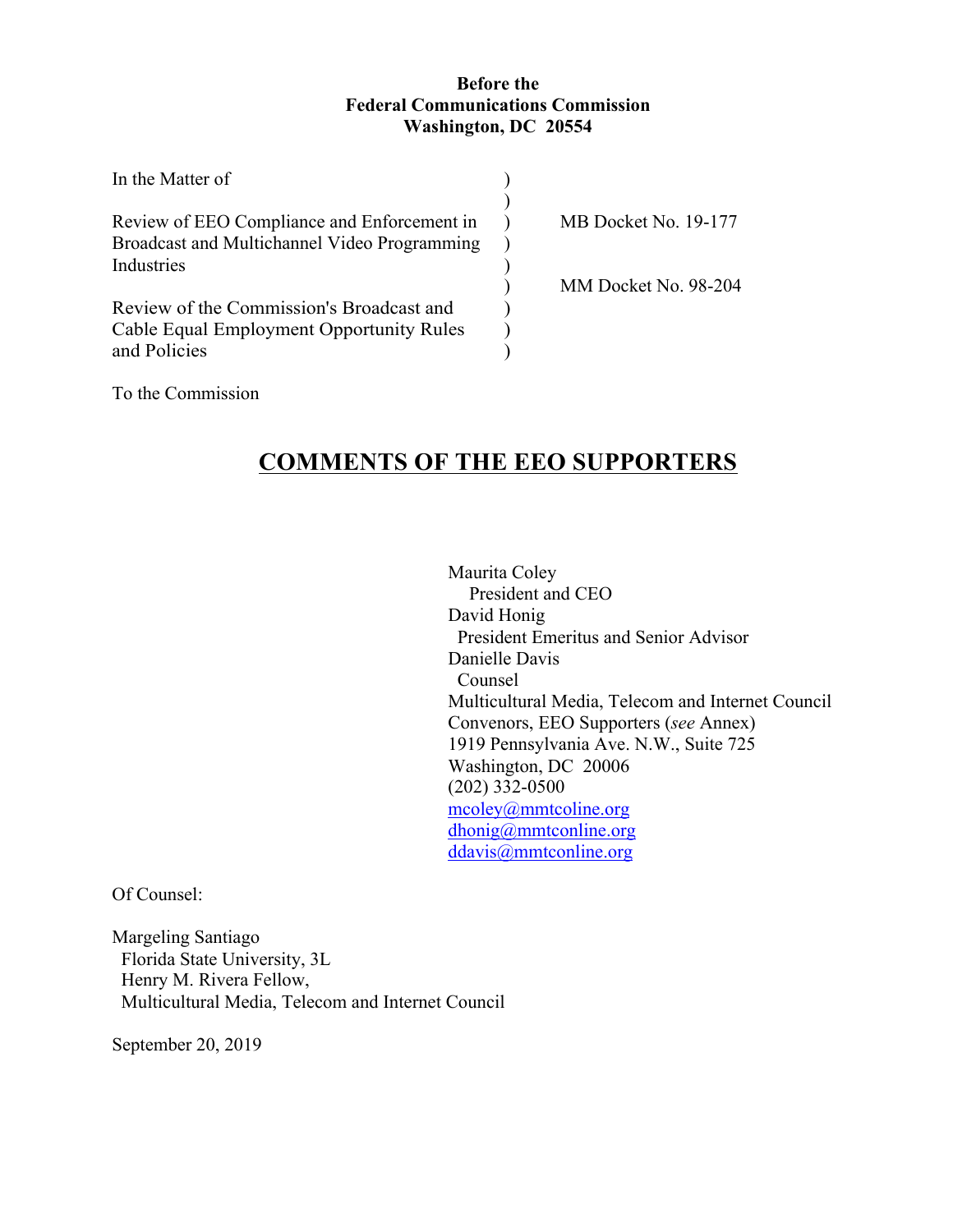# **Table of Contents**

|                                 |                               | Summary and Introduction                                                                                                                                                                                                                | $\mathbf{1}$                       |  |  |  |  |  |
|---------------------------------|-------------------------------|-----------------------------------------------------------------------------------------------------------------------------------------------------------------------------------------------------------------------------------------|------------------------------------|--|--|--|--|--|
| I.                              |                               | EEO Enforcement Is A Matter Of The Highest Priority.                                                                                                                                                                                    | $\overline{2}$                     |  |  |  |  |  |
|                                 | A.<br><b>B.</b>               | The Rules Prevent And Proscribe Discrimination.<br>The Rules Promote Competition.                                                                                                                                                       | $\overline{c}$<br>$\overline{3}$   |  |  |  |  |  |
|                                 |                               | EEO rules help eliminate artificial restraints on the supply of labor.<br>EEO rules improve the survivability and strength of competitive firms.<br>EEO rules improve the industry's reputation among consumers and labor.<br>$\bullet$ | 3<br>$\overline{4}$<br>6           |  |  |  |  |  |
|                                 | $C_{\cdot}$<br>D.<br>Ε.<br>F. | The Rules Promote Diversity In The Electronic Mass Media.<br>The Rules Inspire Nondiscrimination In All American Industries.<br>The Rules Help Advance Minority Ownership.<br>The Rules Are Overwhelmingly Cost/Benefit Justified.      | 6<br>$\overline{7}$<br>$8\,$<br>11 |  |  |  |  |  |
| II.                             |                               | The Commission Should Take Five Steps To Improve EEO Enforcement.                                                                                                                                                                       | 13                                 |  |  |  |  |  |
|                                 |                               | Data Collection Recommendations:                                                                                                                                                                                                        |                                    |  |  |  |  |  |
|                                 | A.                            | EEO Data Should Be Requested From Licensees Found To Have Failed To<br>Engage In Broad Recruitment Such As Internet Postings.                                                                                                           | 13                                 |  |  |  |  |  |
|                                 | <b>B.</b>                     | Data Should Be Gathered For Research On Industry Trends And<br>EEO Program Effectiveness, And To Enable The Agency To Resume<br>Its Publication Of Annual Summaries Of Industry Demographics.                                           | 18                                 |  |  |  |  |  |
| Process Reform Recommendations: |                               |                                                                                                                                                                                                                                         |                                    |  |  |  |  |  |
|                                 | $C$ .                         | Renewal Application Forms, And EEO Audits, Should Include A<br>Certification That Job Postings Preceded Hiring Decisions.                                                                                                               | 22                                 |  |  |  |  |  |
|                                 | D.                            | The FCC/EEOC Memorandum Of Understanding Should Be Updated To<br>Ensure That The FCC Immediately Audits Employment Units That<br>Received EEOC Probable Cause Determinations.                                                           | 24                                 |  |  |  |  |  |
|                                 | Ε.                            | The Commission Should Open A Section 403 Inquiry Into The Pattern Of<br>Consistently Very Low Representation Of Minorities In Radio News.                                                                                               | 28                                 |  |  |  |  |  |
| Ш.                              |                               | Each Of Our Proposals Is Constitutionally Noncontroversial.                                                                                                                                                                             | 29                                 |  |  |  |  |  |
|                                 |                               | <b>Anti-Discrimination Enforcement</b><br>$\bullet$<br>Collecting EEO Data                                                                                                                                                              | 29<br>31                           |  |  |  |  |  |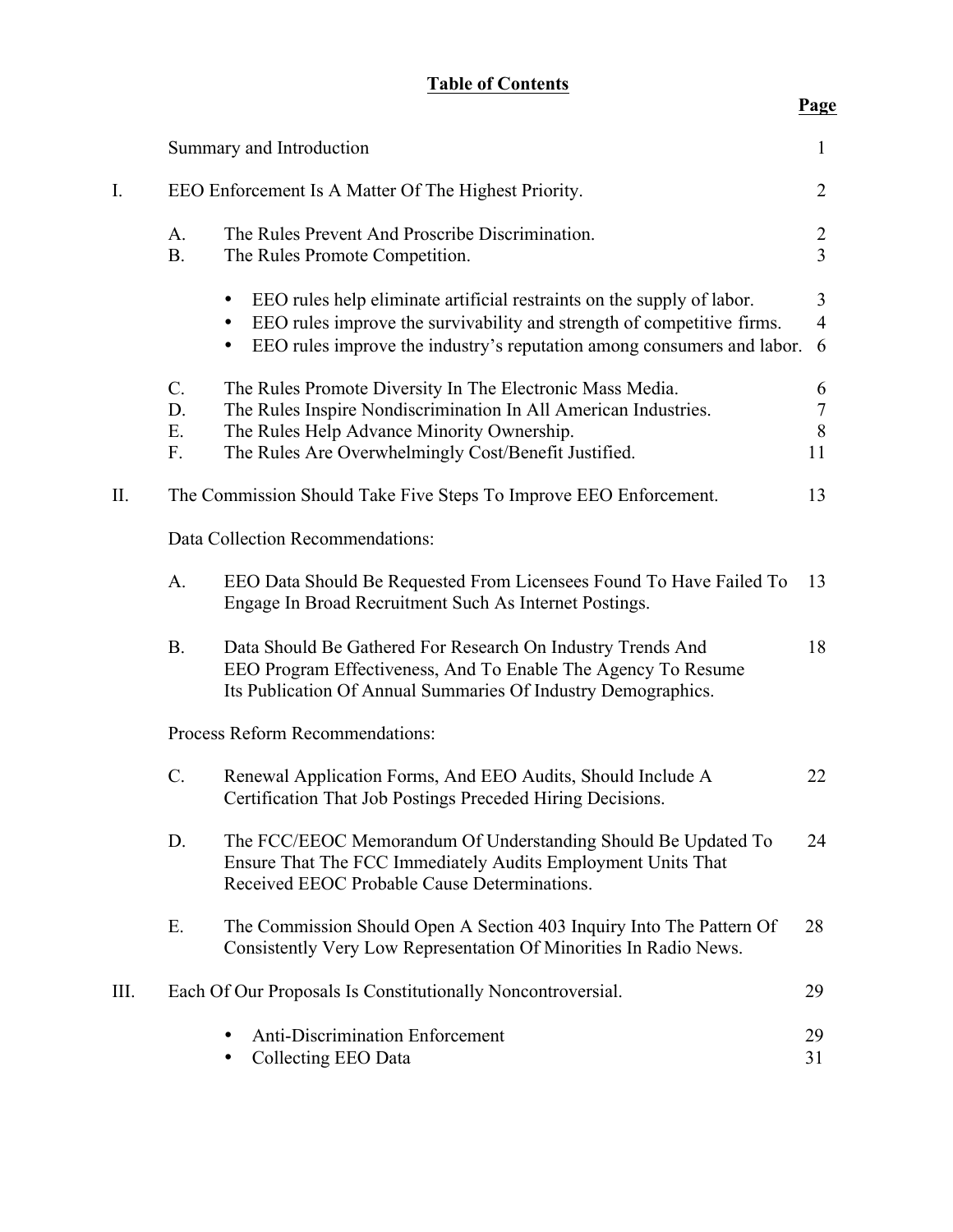| IV. | The Commission Should Reject The 82 Broadcasters' Proposal To Exempt Nearly 33 |  |
|-----|--------------------------------------------------------------------------------|--|
|     | All Broadcasters From EEO Compliance.                                          |  |

| Conclusion                | 37 |
|---------------------------|----|
| Annex: The EEO Supporters |    |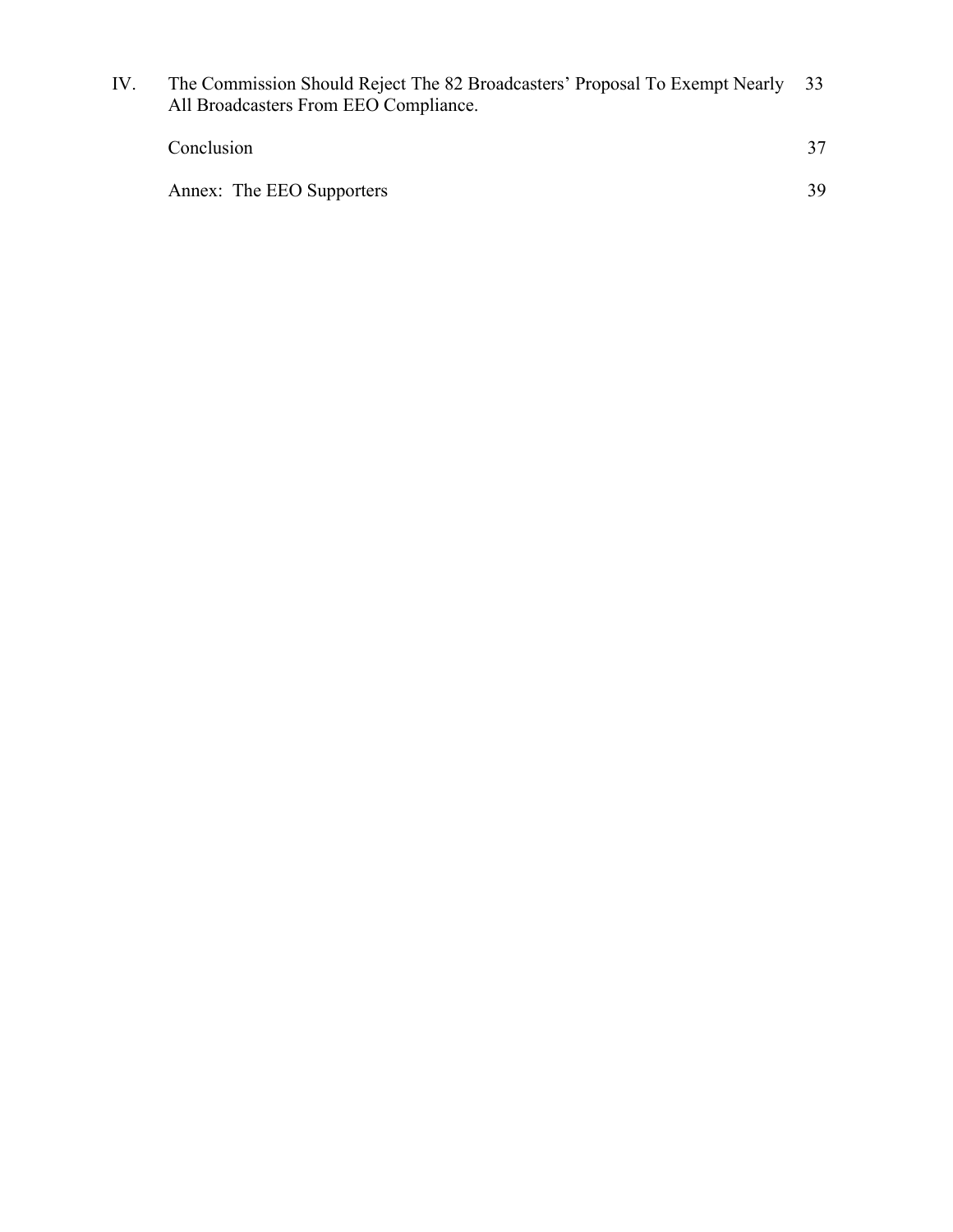#### **Summary and Introduction**

Inasmuch as the FCC's record on EEO enforcement has not been refreshed in detail since 2004,

the 37 EEO Supporters (*see* Annex) appreciate this long-awaited opportunity for the Commission to

complete the unfinished work from its 1998 proceeding (MB Docket 98-204) on EEO enforcement.<sup>1</sup>

In response to the 2019 EEO Improvements NPRM,<sup>2</sup> we take this opportunity to 1) set out the purposes and importance of the regulations, and 2) provide five recommendations for improving EEO enforcement. Each of our five proposals is aimed at helping the Commission fulfill Congress' goal of putting an end to discrimination in the electronic mass media:

- 1. EEO data should be gathered as necessary for research on industry trends and EEO program effectiveness.
- 2. EEO data should be requested from licensees found to have failed to engage in the broad recruitment (e.g., via Internet postings) that is required by current FCC precedent; failure to engage in this basic practice means that a licensee recruited primarily by word-of-mouth ("WOM"), which has been deemed to constitute a racially discriminatory scheme when performed from a homogeneous staff.
- 3. Renewal applications and EEO audits should include a certification that job postings occurred before hiring decisions were made, as is common in other industries.
- 4. The FCC/EEOC Memorandum of Understanding ("*FCC/EEOC MOU*") should be updated to ensure that the FCC immediately audits employment units that receive EEOC probable cause determinations.

 $<sup>1</sup>$  The views expressed in these Comments are the institutional views of the commenting</sup> organizations, and are not intended to reflect the individual views of each officer, director or member of these organizations.

<sup>2</sup> *See Elimination of Obligation to File Broadcast Mid-Term Report (Form 397) Under Section 73.2080(f)(2), MB Dockets 18-23 and 17-105,* FCC 19-10 (February 1, 2019) at 5-6 ¶10 and at 7-8 ns. 46-48 (describing several EEO reform proposals from the EEO Supporters, including the use of Form 395 data to root out discrimination by licensees, publication of a summary of aggregate broadcast licensee employment data, and evaluation of the audit program; and pledging to undertake the proceeding that is now underway in MB Docket No. 19-177); *see also Review of EEO Compliance and Enforcement in Broadcast and Multichannel Video Programming Industries, Notice of Proposed Rulemaking, MB Docket No. 19-177*, FCC 19-54 (June 21, 2019), 84 Fed. Reg. 35063 (July 21, 2019) ("*2019 EEO Improvements NPRM*") at 3-5 ¶¶5-9 (broadly seeking comment on potential improvements to EEO enforcement and compliance for broadcasting and MVPDs, including consideration of proposals offered by the EEO Supporters).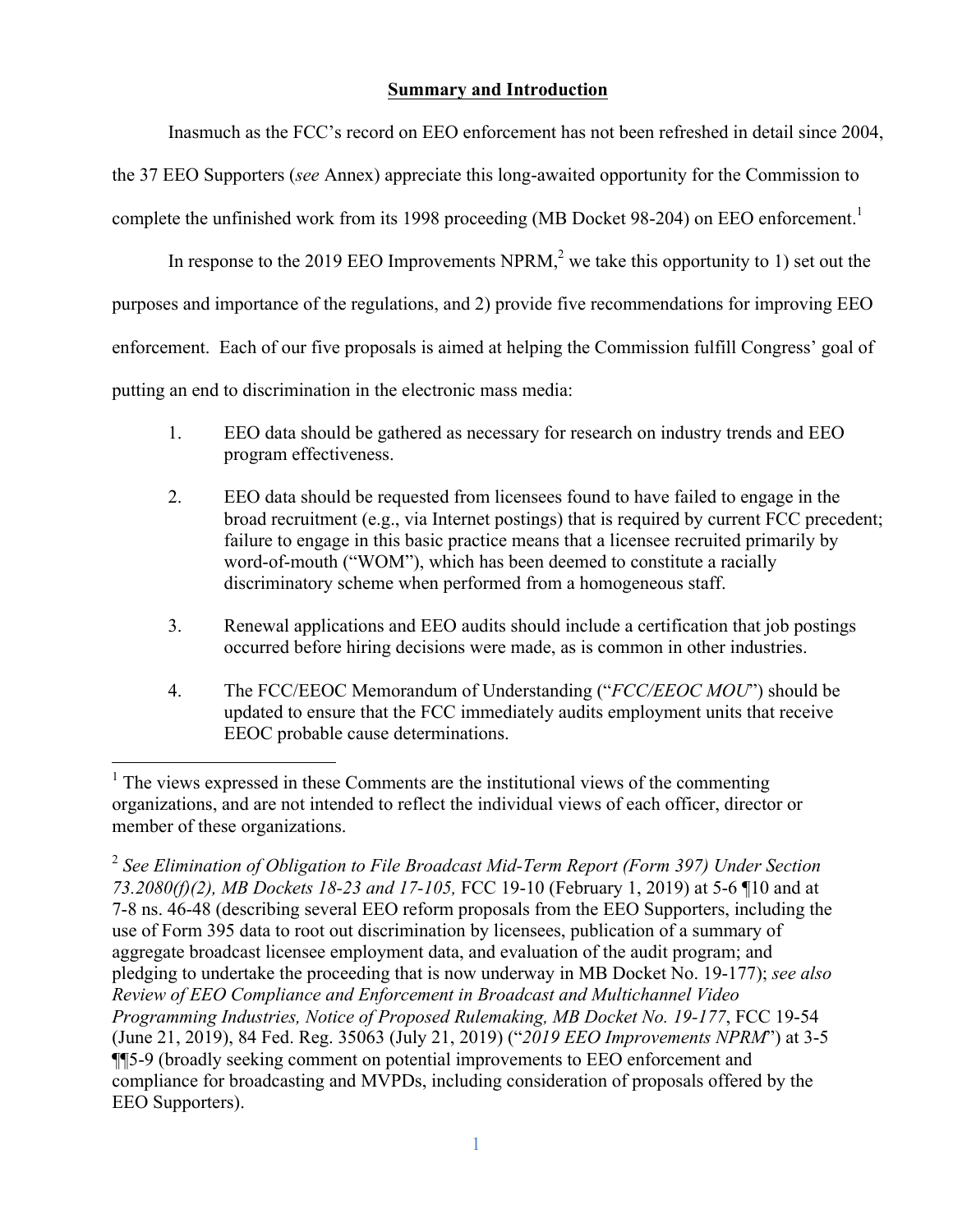5. The Commission should open an Inquiry under 47 U.S.C. §403 ("Section 403") into the pattern of consistently very low representation of minorities in radio news.

## **I. EEO Enforcement Is A Matter Of The Highest Priority.**

The principal broadcast EEO regulation—47 C.F.R. §2080, last readopted in 2002,<sup>3</sup>

unequivocally bans discrimination in broadcast employment on the basis of race, color, religion,

national origin, or sex.

The Commission can forever take pride that on July 3, 1968, it became the first federal agency

to require its licensees to practice nondiscrimination in employment.<sup>4</sup> Another high point occurred

exactly 50 years later—on July 3, 2018—when the Commission relocated the EEO Staff to the

Enforcement Bureau.<sup>5</sup>

The EEO regulations have the five main purposes described below, each of which beneficially impacts each EEO Supporter organization's members and constituents.

# **A. The Rules Prevent And Proscribe Discrimination.**

The regulations disallow the use of race and gender in hiring decisions, while ensuring that all qualified persons, including minorities and women, can learn of and compete on an equal footing for job openings. They contain carefully crafted, race- and gender-neutral procedures aimed at

 <sup>3</sup> *Review of the Commission's Broadcast and Cable Equal Employment Opportunity Rules and Policies, Second Report and Order and Third Notice of Proposed Rulemaking*, 17 FCC Rcd 24018 (2002) ("*2002 Second R&O*") ("Equal opportunity in employment shall be afforded … to all qualified persons, and no person shall be discriminated against in employment by such stations because of race, color, religion, national origin, or sex[.]") Parallel regulations govern MVPD and common carrier EEO.

<sup>4</sup> *Petition for Rulemaking to Require Broadcast Licensees to Show Nondiscrimination in their Employment Practices, Memorandum Opinion and Order and Notice of Proposed Rulemaking,* 13 FCC2d 766 (July 3, 1968) ("*1968 EEO Rules*").

<sup>5</sup> *See* Press Release, FCC, *Chairman Pai Statement on Proposal to Improve the FCC's Enforcement of Equal Employment Opportunity Rules* (July 3, 2018), available at https://www.fcc.gov/document/chairman-pai-statement-proposal-improve-enforcement-eeo-rules (last visited August 10, 2019); *FCC Equal Employment Opportunity Audit and Enforcement Team Deployment, Order,* 33 FCC Rcd 7504 (July 24, 2018).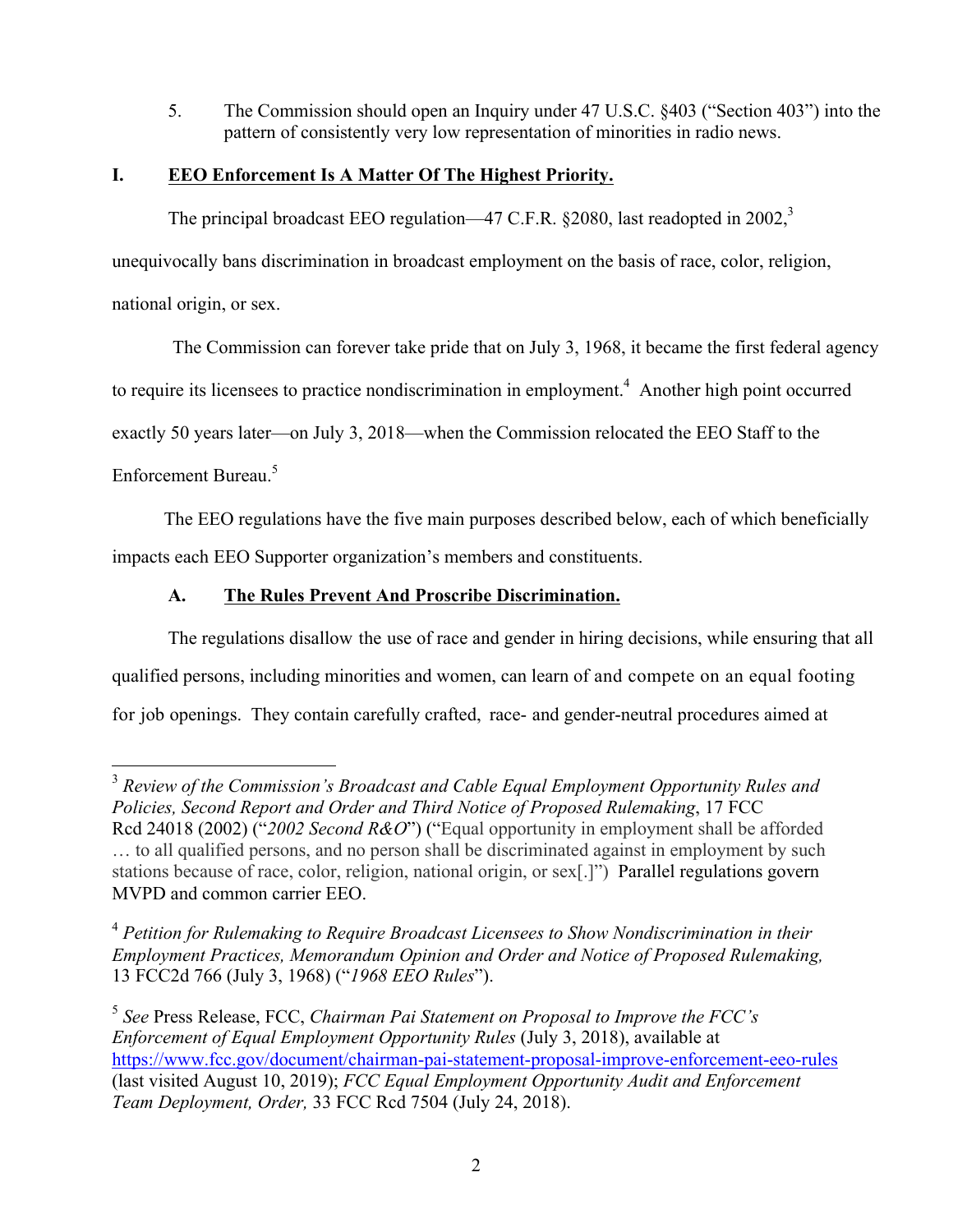deterring both intentional and unintentional discrimination.<sup>6</sup>

The rules are designed to afford broadcasters and MVPDs wide latitude on how to recruit, as long as the methods chosen would enable minorities and women to learn about job openings. The rules neither call for nor embed any secret quota or set-aside, and the rules require that no additional consideration be given to any job applicant on the basis of race or gender.

#### **B. The Rules Promote Competition.**

In 2002, Commissioner Martin famously stated that the Commission's EEO program "should promote not just diversity, but also true competition.<sup>77</sup> The rules promote competition by enhancing the ability of the broadcast and MVPD industries to compete with new media for revenue and subscribership.The EEO rules achieve this goal in three ways: they help eliminate artificial restraints on the supply of labor; they improve the survivability and strength of competitive firms; and they improve the industry's reputation among consumers and the labor force. We discuss these in turn.

#### • **EEO rules help eliminate artificial restraints on the supply of labor.**

In any industry, the irrational exclusion of any input to production distorts the marketplace, reduces the quantity and quality of outputs, drives up prices, and leaves consumer demand unsatisfied. In the electronic media, the most critical input into production is labor. Talent and creativity are what makes broadcasting and multichannel video competitive with other media industries. The diversity of the employee pool is an especially critical input in these industries, which require an ever-growing stream of creative people on the line staff and in management. In a business such as media, whose product is the distribution of the fruits of talent, it is unsound economic policy to exclude or drive out anyone on a basis other than merit. $8$  If an employer, through her own discrimination, or as a

 <sup>6</sup> *See, e.g., Streamlining Broadcast EEO Rules and Policies, Notice of Proposed Rulemaking,* <sup>11</sup> FCC Rcd 5154, 5156 [3] (1996) (holding that "an underlying rationale for the EEO rule [is] deterence [sic] of unlawful discrimination.")

<sup>7</sup> *2002 Second R&O*, *supra,* 17 FCC Rcd at 24078 (Separate Statement of Commissioner Kevin J. Martin).

<sup>&</sup>lt;sup>8</sup> The economic cost to society when a discrimination victim does not earn the true value of her labor may be measured in foregone tax revenues, social service costs, and lost productivity. These costs are staggering. Dr. Andrew Brimmer, an economist and a former member of the Federal Reserve Board, quantified the economic cost of discrimination against African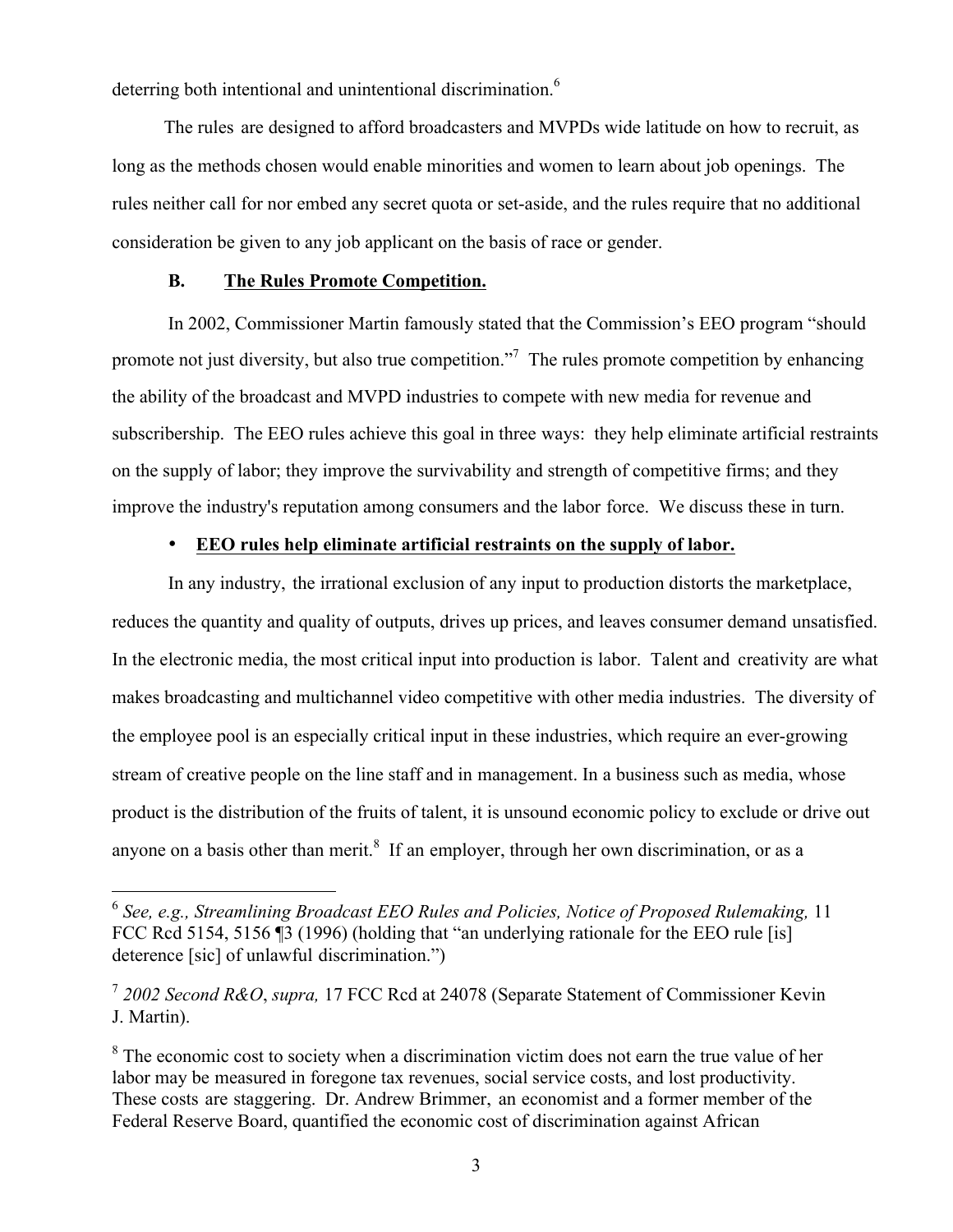consequences of the discrimination of others,<sup>9</sup> has fewer candidates from which to choose for a position, she is likely to select a less optimal person, and (given the reduced labor supply available to her) she will pay more to secure this person's services.

In 2001, Commissioner Martin captured this issue perfectly:

 $\overline{a}$ 

by expanding their recruitment sources, broadcasters and cable entities, including multichannel video programming distributors, are more likely to find the best-qualified candidate. And when broadcasters and cable entities have a more talented workforce, we all reap the benefits. $10<sup>10</sup>$ 

## • **EEO rules improve the survivability and strength of competitive firms.**

Greater minority broadcast and MVPD employment strengthens the competitiveness of these

industries by improving the prospects for more minority owned firms, since hands-on experience is the

key to eventual ownership.<sup>11</sup> More minority owners would mean an increase in the number of stations

Americans. *See* A. Brimmer, "The Economic Cost of Discrimination against Black Americans," in M.C. Simms, ed., Economic Perspective on Affirmative Action (Joint Center for Political and Economic Studies, 1995) at 11-29. Dr. Brimmer calculated that the inefficient use of African Americans' productive capacity was costing the economy (in 1995) about \$138 billion annually. That was about 2.15 percent of the gross national product. *Id.* at 12. *See also* Danielle Davis, *The Economic Costs of Discrimination,* MMTC (April 26, 2019), available at https://www.mmtconline.org/wp-content/uploads/2019/04/Andrew-Brimmer-and-the-Economic-Costs-of-Discrimination-042619.pdf (last visited August 24, 2019).

<sup>9</sup> Discrimination pollutes the entire pond. Those subject to discrimination do not develop to their full potential, or they become discouraged and leave the industry, or they never enter it in the first place. Consequently, the number of persons available for employment at any firm, and the qualifications of those persons, inevitably are depressed by the second-order consequences of discrimination practiced by other firms. That is especially true in an industry such as broadcasting, in which career employees frequently move from one firm to another and to and from competing industries like the internet and telecommunications.

<sup>10</sup> *Review of the Commission's Broadcast and Cable Equal Employment Opportunity Rules and Policies, Second Notice of Proposed Rulemaking,* 16 FCC Rcd 22843, 22875 (2001) ("*2001 Second NPRM*") (Separate Statement of Commissioner Kevin Martin).

<sup>11</sup> See Review of the Commission's Broadcast Equal Employment Opportunity Rules and *Policies, Report and Order,* 15 FCC Rcd 2329, 2346-49 ¶¶42-47 (2000) ("*2000 First R&O*"), *recon. denied,* 15 FCC Rcd 22548 (2000) (discussing the importance of employment as a means of fostering minority and female ownership, and noting that Section 309(j) of the Communications Act expressly requires the Commission to promote minority ownership in the manner in which it issues licenses.) We discuss the impact of EEO on minority ownership in more detail *infra* at 8-11.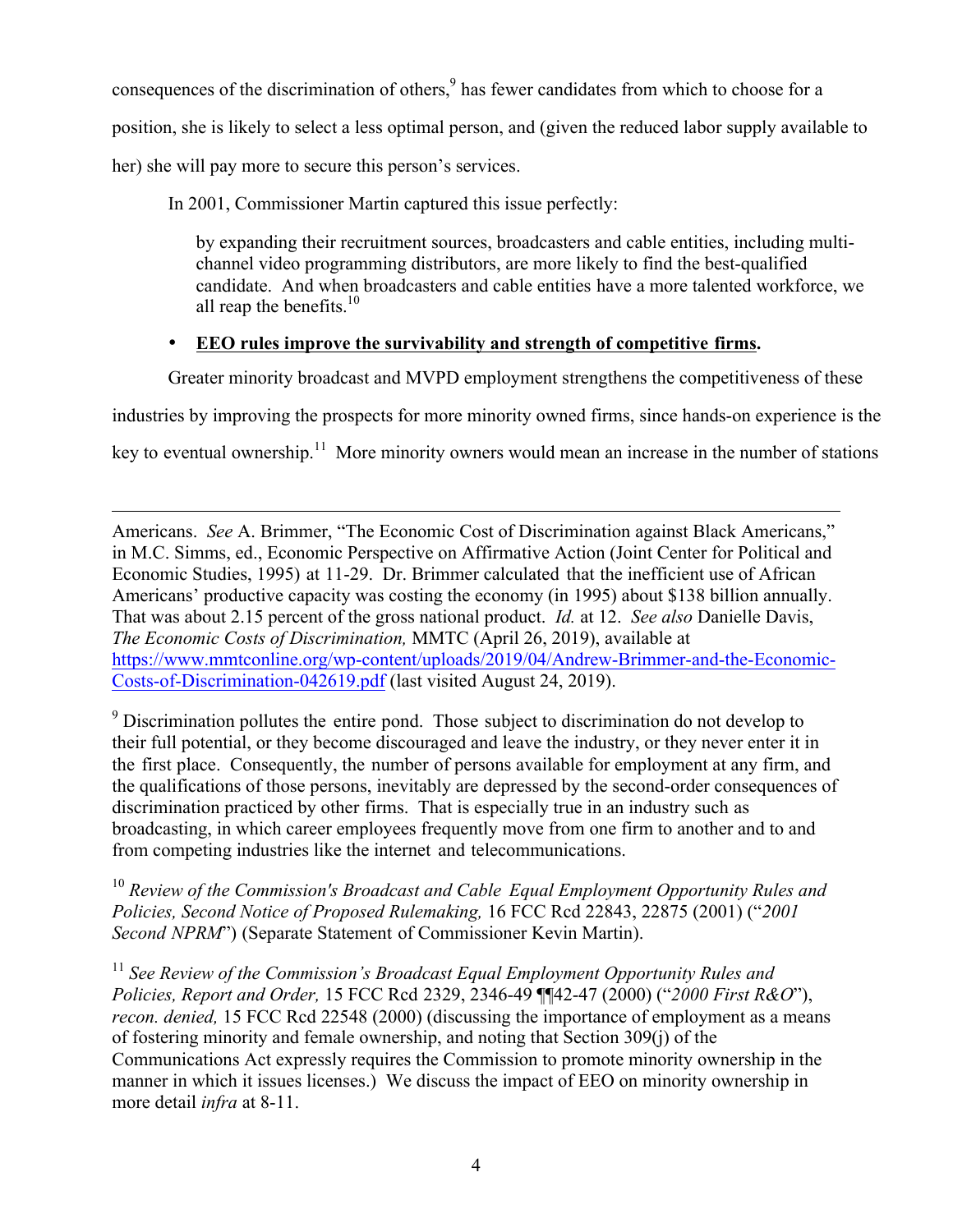that are operating successfully, staying on the air, and serving the public. More minority owners would create jobs that would not exist but for minority entrepreneurs who are empowered to use their unique skills and backgrounds to compete in the marketplace.

The Supreme Court, Congress, and the FCC all have long recognized that greater diversity in the ranks of owners and managers of our radio and television networks and stations can contribute to dissemination of more diverse viewpoints on the nation's airwaves, and thus exposes society to a richer and wider variety of programming.<sup>12</sup> In this way, the Commission has helped ensure that the public has available the broadest possible range of ideas and expression.

Seventy-three years ago, the Commission recognized that "the American system of broadcasting must serve significant minorities among our population, and the less dominant needs and tastes which most listeners have from time to time."<sup>13</sup> More minority owners would also serve heretofore underserved minority audiences, thereby enhancing the ability of advertisers to reach the entire public.

The Census Bureau has stated that the population in 2014 included 37.2% people of color, made up of 13.2% African Americans, 5.4% Asian Americans, 17.4% Hispanics, and 1.2% Native Americans.<sup>14</sup> The broadcasting and multichannel video industries are poorly prepared to respond to

 <sup>12</sup> *See Metro Broadcasting Inc. v. FCC*, 497 U.S. 547, 569-579 (1990), *overruled in part on other grounds by Adarand Constrs., Inc. v. Pena*, 515 U.S. 200 (1995) ("*Adarand*"); *Communications Amendments Act of 1982*, Pub. L. No. 97-259, 96 Stat. 1087; H.R. Conf. Rep. 97-765, at 26 (1982) (declaring that "an important factor in diversifying the media of mass communications is promoting ownership by racial and ethnic minorities…it is hoped that this approach to enhancing diversity through such structural means will in turn broaden the nature and type of information and programming disseminated to the public"); *Promoting Diversification of Ownership in the Broadcasting Services, Report and Order and Fourth Further Notice of Proposed Rulemaking,* 24 FCC Rcd 5896, 5902 ¶12 (2009) ("*2009 Diversity Report*") ("The promotion of diversity of ownership of broadcast stations, including ownership by minorities and women, is a long-standing policy goal of the Commission…"); *cf. Prometheus Radio Project v. FCC*, 652 F.3d 431, 436 (3d Cir. 2011) (FCC structural media ownership rules did not violate the First Amendment because they are rationally related to substantial government interests in promoting competition and protecting viewpoint diversity.)

<sup>13</sup> FCC, *Public Service Responsibility of Broadcast Licensees* (1946) (the "Blue Book") at 15.

<sup>14</sup> Sandra L. Colby & Jennifer M. Ortman, *Projections of the Size and Composition of the U.S. Population: 2014 to 2060,* U.S. CENSUS BUREAU (March 2015), available at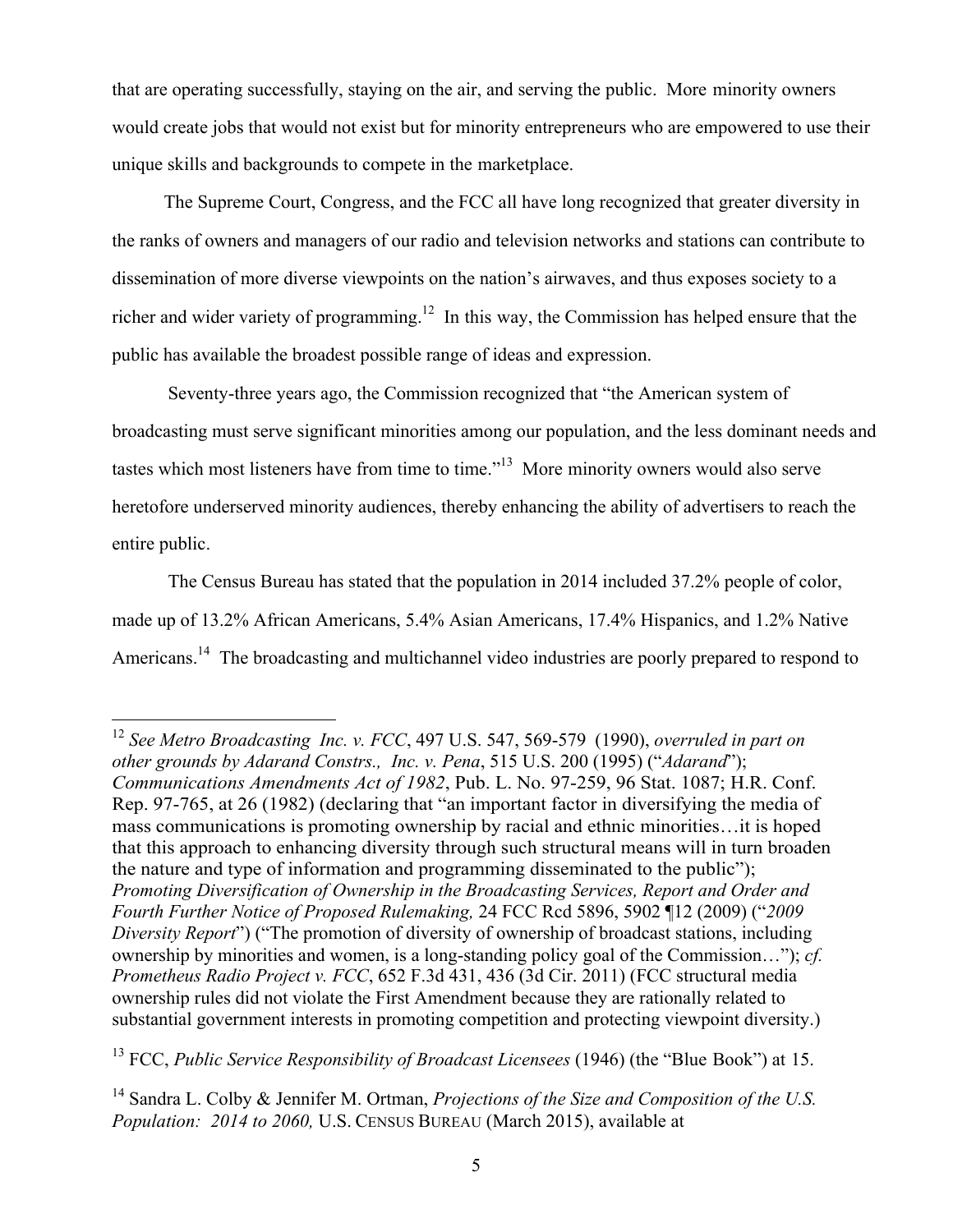these demographic trends. In many substantial communities, the management, sales and professional ranks of broadcasters and MVPDs are virtually homogeneous. The diversity disparity between the population and the industries threatens the industries' long-term ability to serve all of the public in a variety of languages,<sup>15</sup> and to recognize and serve the interests of a diversity of cultures. EEO enforcement can change that.

#### • **EEO rules improve the industry's reputation among consumers and labor.**

The industries' reputations, and their ability to attract and retain quality talent, depend on the maintenance of a discrimination-free environment. Any industry's reputation among consumers and among members of its own labor force can suffer dearly from even a few incidents of lawlessness.<sup>16</sup> Strong civil rights enforcement delivers a public benefit that industry "self-regulation" can never deliver: a healthy reputation for the industry as a place that welcomes and rewards people with productive careers irrespective of race or gender, and that delivers content that consumers can trust.

## **C. The Rules Promote Diversity In the Electronic Mass Media.**

The EEO rules opened the doors of broadcasting to the two-thirds of our population who are not White men. In doing that, the rule injected into the industry an enormous dose of innovation, creativity, relevance, and competitive strength.17

<sup>16</sup> *See* pp. 11-13 *infra.*

 $\overline{a}$ 

<sup>17</sup> The Supreme Court has recognized, in *dictum*, that the Commission's broadcast EEO rules "can be justified as necessary to enable the FCC to satisfy its obligation under the Communications Act of 1934...to ensure that its licensees' programming fairly reflects the tastes

https://census.gov/content/dam/Census/library/publications/2015/demo/p25-1143.pdf (last visited August 23, 2019).

 $15$  The Commission has long appreciated the role of multilingual broadcasting in facilitating Americans' adjustment and survival. *See, e.g., Spanish International Communications Corporation*, 2 FCC Rcd 3336, 3339 ¶18 (1987) (subsequent history omitted) (taking licensee's Spanish language programming into consideration as a factor mitigating its violation of prohibition on foreign ownership); *Tele-Broadcasters of California, Inc.,* 58 RR2d 223, 228 (Rev. Bd. 1985) (Opinion by Member Blumenthal) (looking favorably on comparative proposal to offer Spanish language service because "minority audiences [are] usually the least-served by the mass-audience media"); *see generally* Susan Kuo, *Speaking in Tongues: Mandating Multilingual Disaster Warnings in the Public Interest,* 14 WASH. & LEE J. C.R. & SOC. JUST. 3 (2007).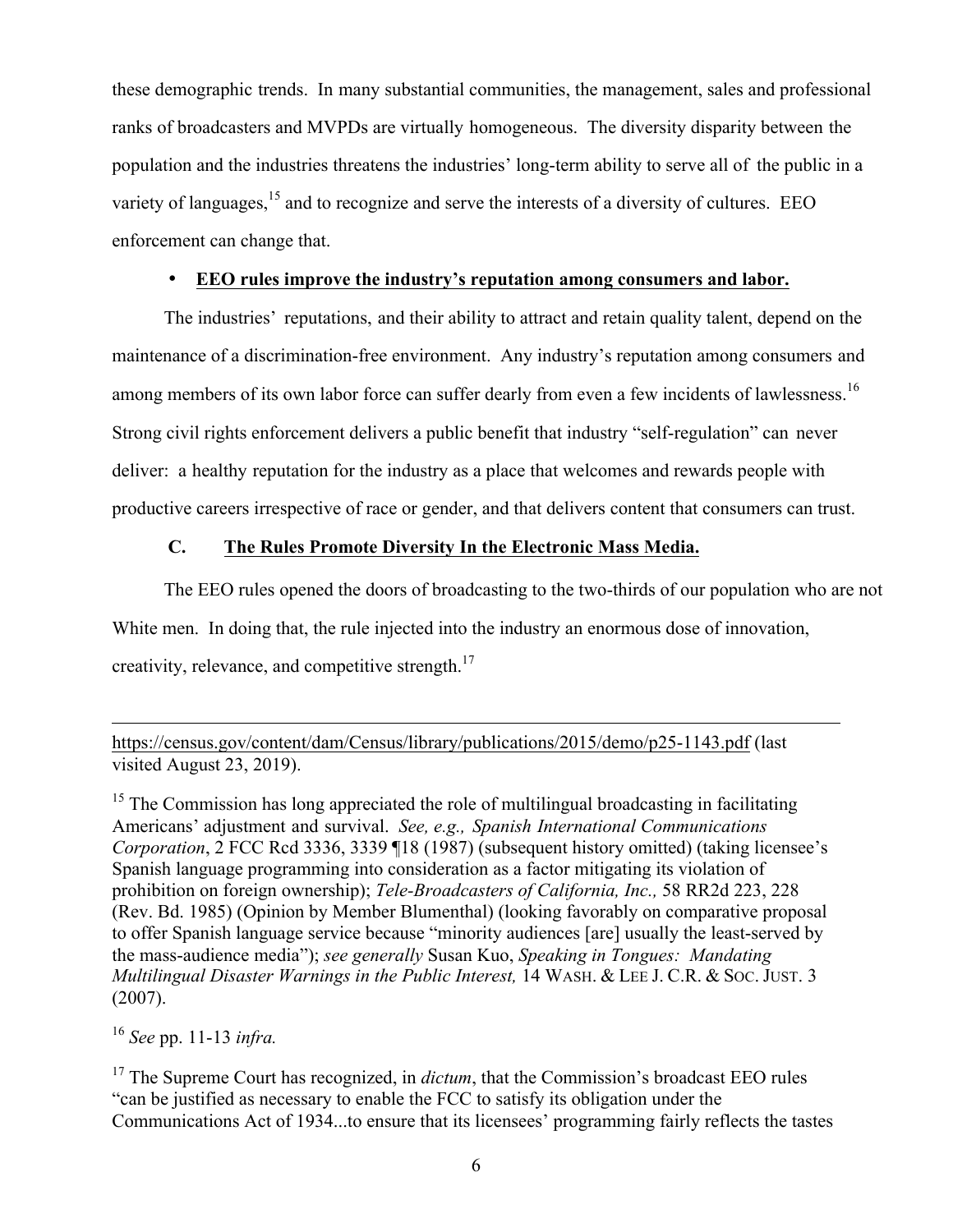Over the past fifty years, many broadcasters and multichannel video operators came to recognize that diversity invigorates and strengthens their industries. Many wonder why they ever doubted the value of the EEO rules.

Many commentators have made the case for media diversity, but few have done so more eloquently than Bernice Kearney, News Director of KSAT-TV (ABC affiliate), San Antonio:

> In such a diverse city, it is the responsibility of a newsroom to reflect the community we serve. If we don't reflect our community, we can't possibly cover it accurately and authentically. That means women and men. That means people of color. That means journalists from a variety of backgrounds, young and old, with a wide range of experiences, who've walked the walk and who understand and identify with the people with whom they interact. The person at home or at work who's watching our newscast or reading our articles should be able to see the person who is reporting the news and think, "That looks like me. They sound like me. They understand me."

Without this rich variety of backgrounds and experiences, we run the risk of overlooking important issues that our audiences find important. We run the risk of being out of touch.

Just as important as diversifying our newsroom team is the need to layer in that diversity in our news coverage. We must cultivate a myriad of voices who contribute to the conversation; from the expert offering context to a story to the woman on the street reacting to it, we owe it to the communities we serve to feature *their* voices and *their* perspectives.<sup>18</sup>

## **D. The Rules Inspire Nondiscrimination In All American Industries.**

The electronic mass media is America's signature industry, serving as the mirror through which the rest of the world forms its opinions about us. When the Commission adopted its first EEO rules in 1968 and fleshed them out in 1969, it relied to a great extent on the "Pollak Letter," written by Assistant Attorney General Stephen Pollak 51 years ago and just as timely today:

 $\overline{a}$ and viewpoints of minority groups." *NAACP v. FPC*, 425 U.S. 662, 670 n. 7 (1976). A full discussion of the role of the EEO rules in advancing diversity can be found at S. Jenell Trigg*, The Federal Communications Commission's Equal Opportunity Employment Program and the Effect of Adarand Constructors, Inc. v. Pena*, 4 COMMLAW CONSPECTUS 237, 257-58 (1996).

<sup>18</sup> Bernice Kearney, *Losing Touch: Why Newsroom Diversity Matters,* Radio-Television Digital News Association (RTNDA) (June 12, 2019) (emphasis in original); available at https://www.rtdna.org/article/losing\_touch\_why\_newsroom\_diversity\_matters (last visited August 12, 2019).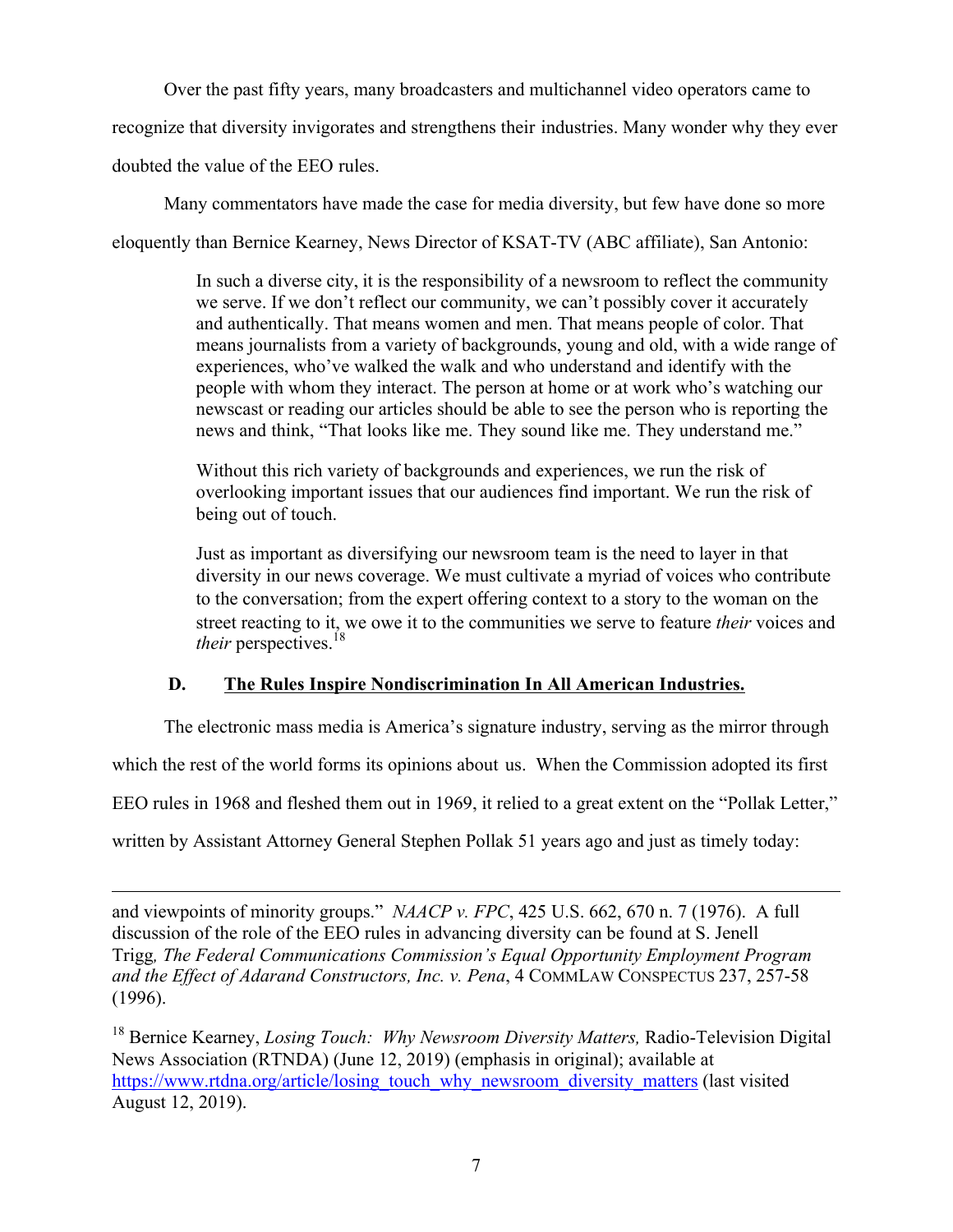[An] argument against the proposed rule might be that the Commission should concern itself with broadcasting, and not with matters of racial or other discrimination. In view of the national policy against such discrimination, the critical importance of reducing it as soon as possible, and the responsibility of the Commission has to encourage and require the broadcasting industry to serve the public interest, I do not believe that this contention should be given substantial weight.

Because of the enormous impact which television and radio have upon American life, the employment practices of the broadcasting industry have an importance greater than that suggested by the number of its employees. The provision of equal opportunity in employment in that industry could therefore contribute significantly toward reducing and ending discrimination in other industries.

For these reasons I consider adoption of the proposed rule, or one embodying the same principles, a positive step which your Commission appears to have ample authority to take....

Sincerely,

Stephen J. Pollak

Assistant Attorney General, Civil Rights Division, Department of Justice, Washington, May 21,  $1968$ <sup>19</sup>

As Stephen Pollak's famous letter predicted, even the partial and insufficient inclusion of

minorities and women in the mass media has proven vital to cross-cultural consciousness, to the

diversity and strength of our national culture, and to the endurance of our democracy.

## **E. The Rules Help Advance Minority Ownership.**

Broadcast employment is the primary route to broadcast ownership.

Congress has unequivocally commanded the FCC to promote racial diversity in the

ownership of broadcast facilities, $20$  and the Commission has expressed its concurrence with this

<sup>&</sup>lt;sup>19</sup> Letter to Hon. Rosel H. Hyde, Chairman, Federal Communications Commission, from Stephen J. Pollak, May 21, 1968 (the "Pollak Letter*"*), reprinted in *1968 EEO Rules, supra,* 13 FCC Rcd at 776-77; *see also id.* at 771 (discussing the Pollak Letter) and *Petition for Rulemaking to Require Broadcast Licensees to Show Nondiscrimination in Their Employment Practices, Report and Order,* 18 FCC2d 240, 241 (1969) ("*1969 EEO R&O*") (relying on the Pollak Letter in adopting final rules.)

<sup>20</sup> *See* n. 12 *supra* (citing the Communications Amendments Act of 1982).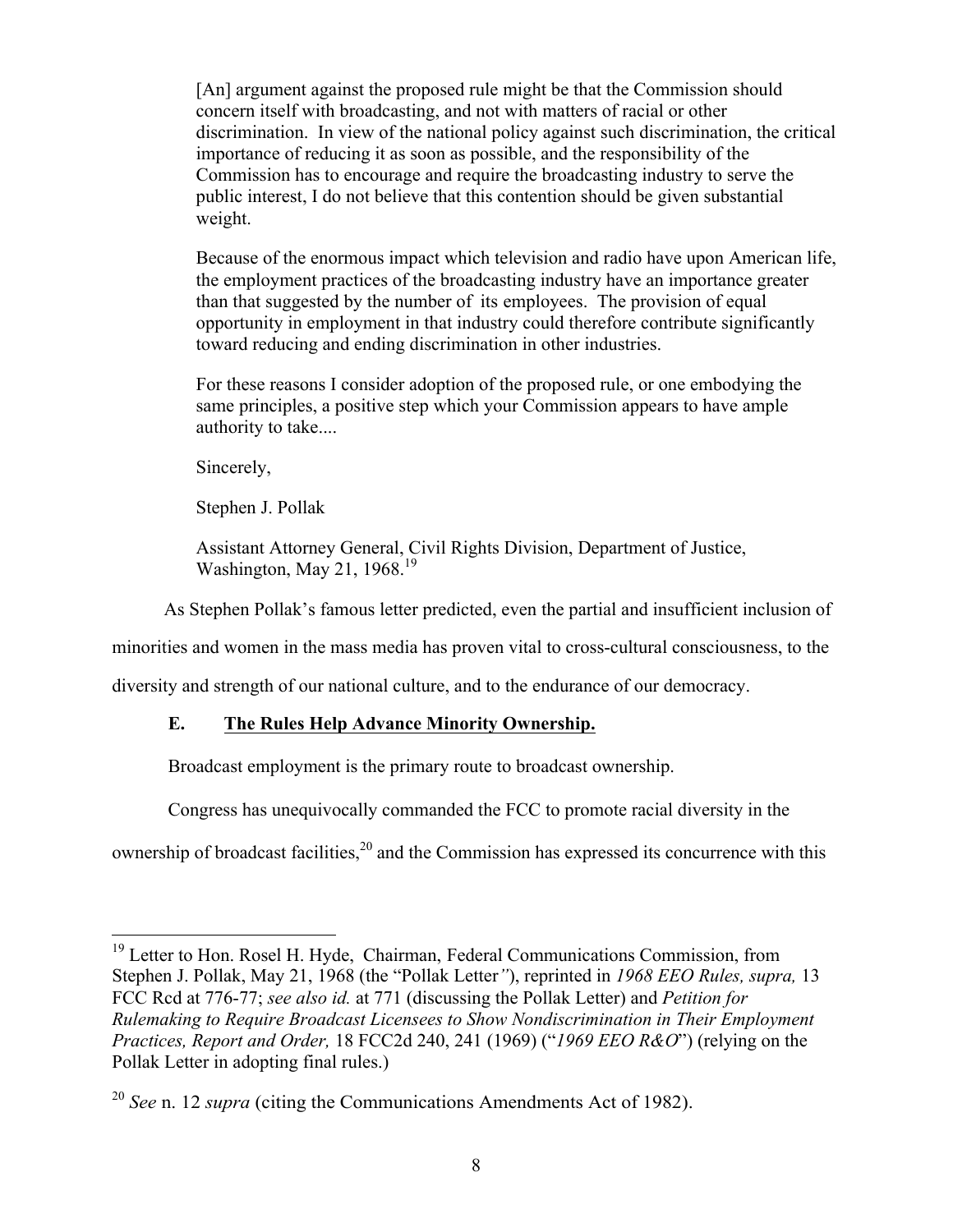goal.21 Indeed, the Commission has premised broadcast program deregulation on the continued vitality of its EEO and minority ownership policies.<sup>22</sup> Yet minority ownership has stagnated after the 1995 repeal of the tax certificate policy, $^{23}$  and the Commission has systematically

<sup>22</sup> *See Deregulation of Radio*, *Notice of Inquiry and Proposed Rulemaking*, 73 FCC2d 457, 482 (1979) (justifying proposed deregulation of radio ascertainment and program service by relying, instead, on "our EEO and minority ownership rules and policies, which foster increased minority representation in the workforce and ownership of broadcast stations, thereby increasing the diversity of voices represented in broadcasting.")

 $^{23}$  The Tax Certificate Policy quintupled minority ownership from its creation in 1978 until its repeal in 1995. It was created in *Statement of Policy on Minority Ownership of Broadcast Facilities, Public Notice,* 68 FCC2d 979, 983 (1978), and was repealed in *Deduction for Health Insurance Costs of Self-Employed Individuals*, Pub. L. No. 104-78, §2, 109 Stat. 93, 93-94 (1995).

Every two years, the Commission issues its "Section 323 Reports" on the status of minority ownership. The most recent such report, issued in 2017, provides data for the year 2015. *Third Report of Commercial Broadcast Stations, FCC Form 323 Ownership Data as of October 1, 2015*, FCC (May 2017), available at https://apps.fcc.gov/edocs\_public/attachmatch/DOC-344821A1.pdf (last visited August 23, 2019). The FCC's Section 323 Reports are intended to provide a photograph-in-time of the broadcast industry's structural, racial and gender diversity. Among its findings were that minority broadcast ownership of commercial full power stations remains low and stagnant, being 7.9% of all such stations in 2013 and 8.0% (but fewer stations due to a decline in the nation's total station count) in 2015:

 <sup>21</sup> *See, e.g., Streamlining of Mass Media Applications, Rules and Processes, and Policies and Rules Regarding Minority and Female Ownership of Mass Media Facilities, Report and Order,*  13 FCC Rcd 23056, 23098 ¶102 (1998) (observing that "[t]o the extent that a lack of employment opportunities in the broadcast industry deprives minorities of employment or management experience and thereby erects barriers to entry into the industry, our action today will help us to fulfill our mandate under Section 257 to identify and eliminate those barriers and foster a diversity of media voices"); *Section 257 Proceeding to Identify and Eliminate Market Entry Barriers for Small Businesses, NOI,* 11 FCC Rcd 6280, 6306 ¶38 (1996) ("[r]ace or gender discrimination in employment may impede participation and advancement in the communications industry. Employment provides business knowledge, judgment, technical expertise, and entrepreneurial acumen, and other experience that is valuable in attaining ownership positions.")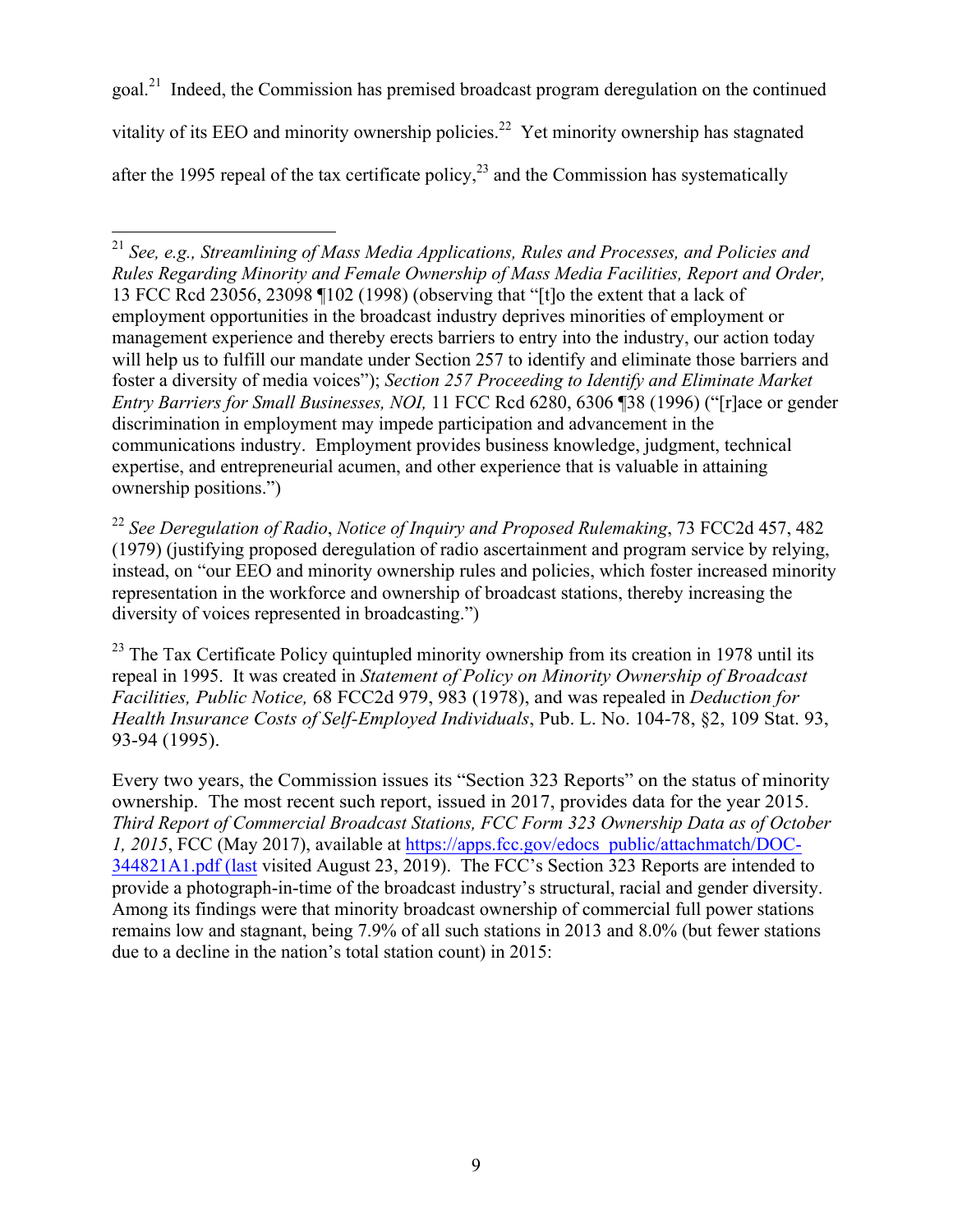| Racial/Ethnic Group       | 2013       | 2015       | 2013            | 2015          | 2013       | 2015       | 2013        | 2015        |
|---------------------------|------------|------------|-----------------|---------------|------------|------------|-------------|-------------|
|                           | # TV       | # $TV$     | $\#AM$          | $\#AM$        | #FM        | #FM        | # all       | #all        |
|                           | $&\%$      | $&\%$      | $&\%$           | $&\%$         | $&\%$      | $&\%$      | <b>Stns</b> | <b>Stns</b> |
|                           | of all     | of all     | of all          | of all        | of all     | of all     | $&\%$       | $&\%$       |
|                           | <b>TVs</b> | <b>TVs</b> | AM <sub>s</sub> | AMs           | <b>FMs</b> | <b>FMs</b> | of all      | of all      |
|                           |            |            |                 |               |            |            | Stns.       | Stns.       |
|                           |            |            |                 |               |            |            |             |             |
| Hispanics (any race)      | 42         | 62         | 194             | 176           | 180        | 228        | 416         | 466         |
|                           | $3.0\%$    | $4.5\%$    | 5.3%            | $5.0\%$       | $3.2\%$    | $4.2\%$    | $3.9\%$     | 4.5%        |
|                           |            |            |                 |               |            |            |             |             |
| Minorities (non-Hispanic) | 42         | 36         | 225             | 204           | 169        | 128        | 426         | 368         |
|                           | $3.0\%$    | 2.6%       | $6.1\%$         | 5.8%          | $3.0\%$    | $2.3\%$    | $4.0\%$     | 3.5%        |
|                           |            |            |                 |               |            |            |             |             |
| All Minorities            | 84         | 98         | 419             | 380           | 349        | 356        | 852         | 834         |
|                           | $6.1\%$    | 7.1%       | $11.4\%$        | $10.8\%$ 6.1% |            | 6.5%       | 7.9%        | $8.0\%$     |
|                           |            |            |                 |               |            |            |             |             |

## **Minority Broadcast Ownership, FCC Data, 2013 and 2015**

 $\overline{a}$ 

 $24$  A recent law review article presented overwhelming evidence of six specific and systemic misdeeds of the agency over the past two generations that suppressed minority broadcast ownership. David Honig, *How the FCC Suppressed Minority Broadcast Ownership, and How the FCC Can Undo the Damage It Caused*, 12 S. J. POL'Y & JUST. 44 (2018) (documenting how the FCC, as a gatekeeper, (1) "outright refused to grant licenses to racial and religious minorities because of their race and religion"; (2) "conspired with state governments to award licenses to segregated institutions and prevent minority colleges and universities from securing broadcast licenses"; (3) "routinely granted and renewed licenses of intentional discriminators, thereby making possible their suppression of minority broadcast participation"; (4) "administered a broadcast licensing scheme that replicated the effects of past discrimination and rewarded beneficiaries of discrimination"; (5) "repeatedly failed to correct minorities' poor access to quality technical facilities"; and (6) "failed to prevent and proscribe employment discrimination." Here are a few of the most shameful illustrations: Even after *Brown v. Board of Education*, 357 U.S. 483 (1954), the Commission routinely granted and renewed licenses of broadcasters that discriminated, and in doing so openly embraced state segregation laws. *See, e.g., Southland Television Co.*, 10 RR 699, *recon. denied*, 20 FCC 159 (1955), in which the Commission awarded a VHF-TV license to a segregationist so rabid that he built one-story movie theaters to evade Louisiana's law requiring theater owners to admit African Americans to one floor of a two-story theater. The Commission justified its action by declaring that "[a]dmission of Negroes [only] to theatre balconies appears to be legal in Louisiana." *Id.* at 750. *See also Office of Communication of the United Church of Christ v. FCC*, 359 F.2d 994 (D.C. Cir. 1966) ("*UCC I"*) (requiring the Commission to hold a hearing on allegations that WLBT-TV, Jackson, MS, discriminated against African Americans in programming) and *Office of Communication of the United Church of Christ v. FCC*, 425 F.2d 543 (D.C. Cir. 1969) ("*UCC II*") (vacating WLBT-TV's license renewal after the Commission held a sham hearing). Segregation in broadcast education denied minorities an opportunity to obtain broadcast experience and a record of broadcast operation, yet the Commission still credited these factors when awarding broadcast licenses in comparative hearings. *Policy Statement on Comparative*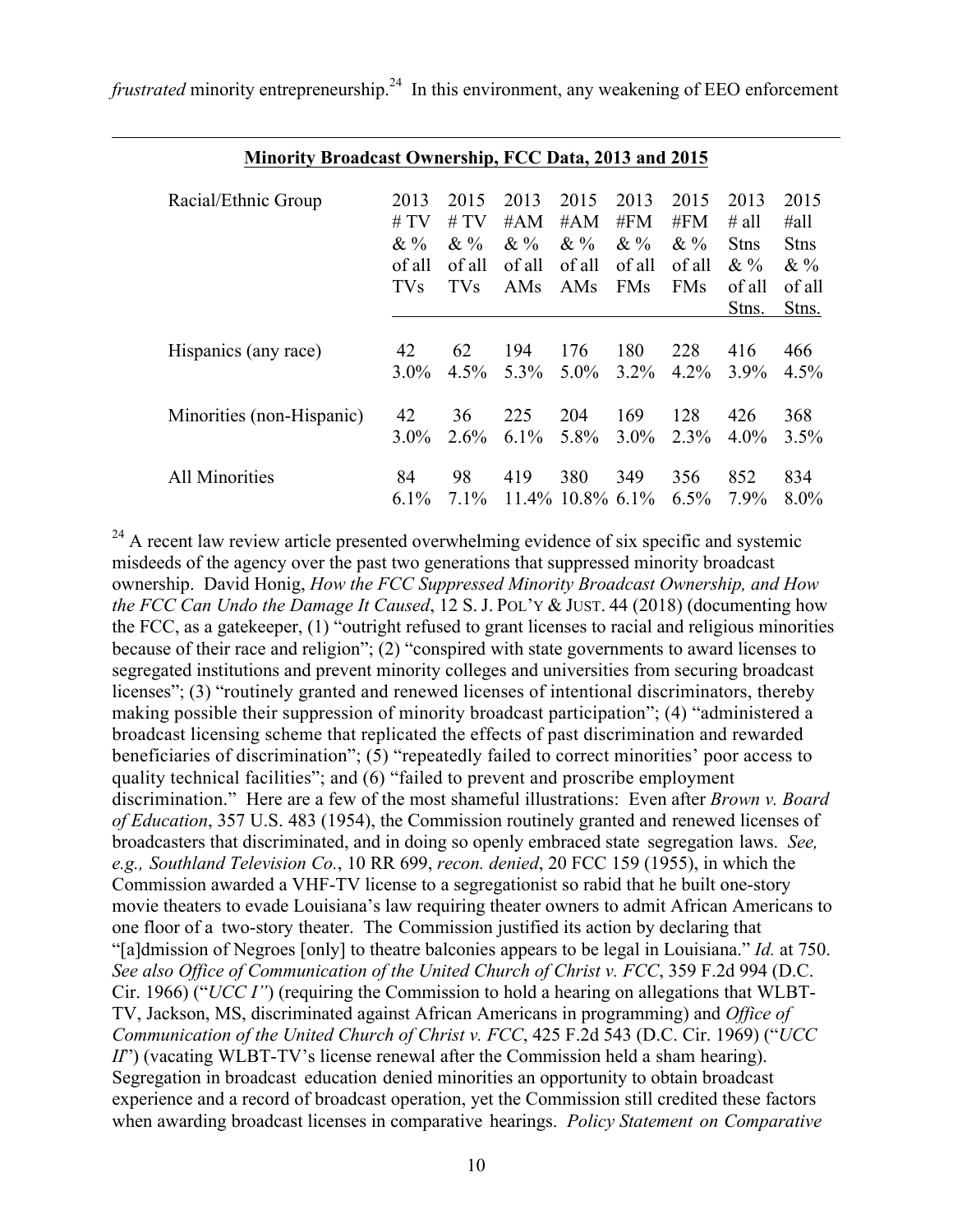(especially now that we lack any meaningful minority ownership policies) would convert radio deregulation into a cynical "bait and switch" – a broken treaty with the American people. We must never overlook the important role played by the EEO rules in *facilitating* minority ownership by providing an entry pathway and opportunity for hands-on training for tomorrow's broadcast owners.

## **F. The Rules Are Overwhelmingly Cost/Benefit Justified.**

Unquestionably, EEO regulation is cost-benefit justified. The costs of enforcement and compliance to the FCC and regulatees, respectively, are minimal, and the benefits are enormous. While we are hampered by the absence of Form 395 data that would have provided a precise measurement of the industry's degree of diversity, there can be little question that the rules, and strong enforcement, remain vital.<sup>25</sup> No one knows exactly how many instances of discrimination

 $\overline{a}$ *Broadcast Hearings*, 1 FCC2d 393, 396-98 (1965). Finally, the Commission did not repeal a grossly excessive broadcast financial standard until 1981, when it recognized that the standard prevented minorities from securing broadcast licenses. *New Financial Qualifications Standards for Broadcast Assignment and Transfer Applicants*, 87 FCC2d 200, 201 (1981) (repealing *Ultravision Broadcasting Company*, 1 FCC2d 545, 547 (1965)).

 $^{25}$  Although we lack Form 395 data, there is some data showing how far we still have to go in achieving a truly diverse broadcasting industry:

Fortune Magazine produces an annual survey of "The 100 Best Workplaces for Diversity" among Fortune 500 companies. Its 2018 report lists only one broadcast/MVPD company (Comcast/NBC/Universal/Telemundo, which actually ranked #2) among the Top 100 Best Workplaces for Diversity. *See* https://fortune.com/best-workplaces-for-diversity/2018/search/ (last visited August 16, 2019).

The 2019 edition of a longitudinal biennial industry employment survey by the National Association for Multi-Ethnicity in Communications (NAMIC) showed that "representation of people of color at executive/senior manager levels increased to 28.4% from 25.1%" from 2017- 2019. A similar 2019 biennial survey by Women in Cable Telecommunications (WICT) found that "female representation at the executive/senior management level increased to 34.9% from 32.7" from 2017 to 2019. Despite these achievements, the two surveys found weaknesses in minorities' and women's rates of promotion. The two surveys' respondents represent 75.5% of the industry workforce. *See* WICT Home Page, https://www.wict.org/wpcontent/uploads/2019/09/2019-AIM-PAR-Executive-Summary.pdf (last visited September 9, 2019); *see also* R. Thomas Umstead, *WICT, NAMIC Surveys: Women, People of Color Increase Representation at Senior, Executive, and Board Levels,* Multichannel News, available at https://www.multichannel.com/news/wict-namic-surveys-women-people-color-increase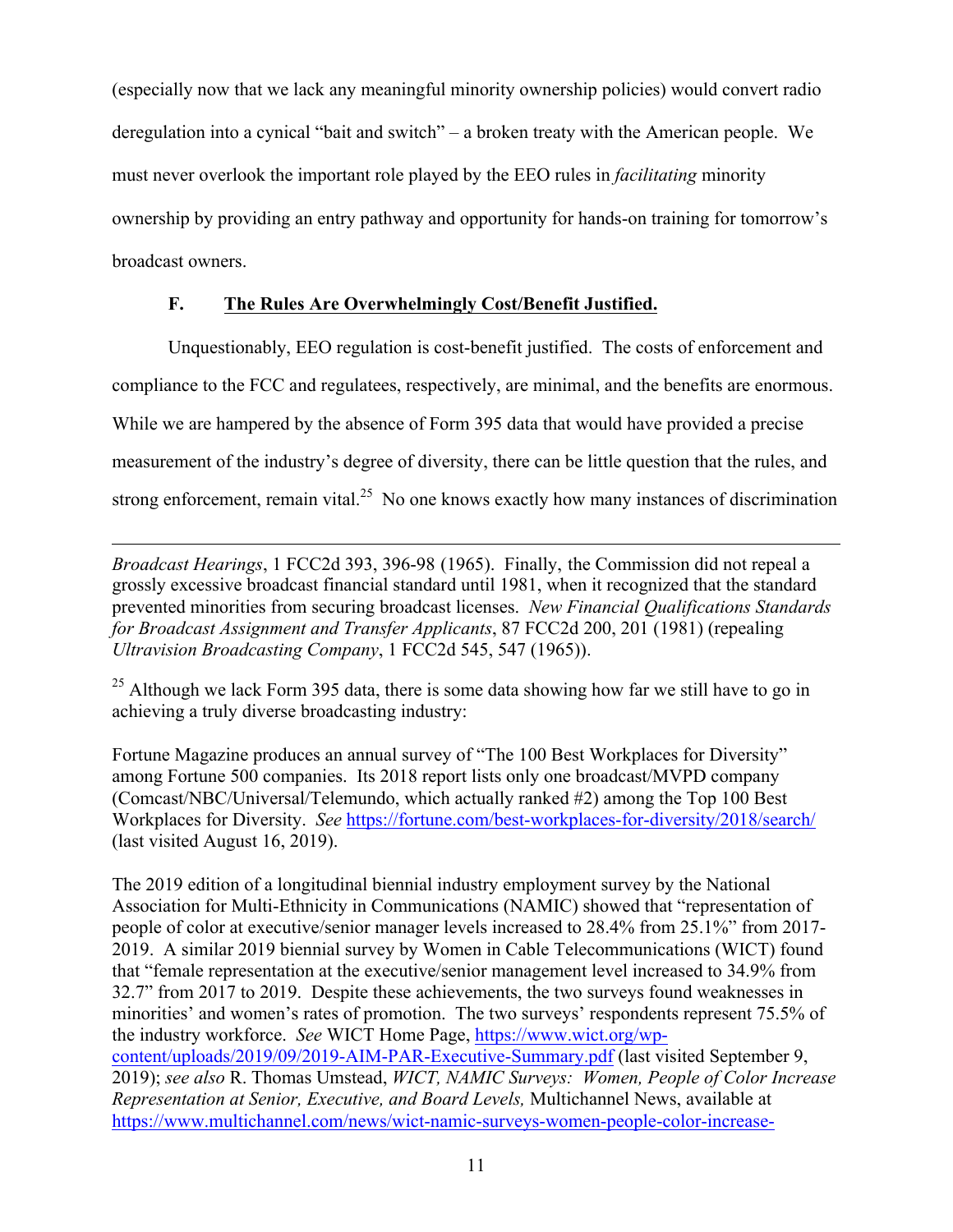infect the media marketplace in a given year, but whatever the number, it's too many. Even if 99% of broadcasters did not discriminate and only one percent of broadcasters did, that one percent would amount to about 200 stations being unqualified to hold broadcast licenses. Would the IRS tolerate 200 tax cheats among 20,000 taxpayers? Would a town of 20,000 people tolerate 200 drunk drivers? 200 looters? 200 polluters?

Suppose 200 out of 20,000 shoe stores didn't allow minorities to shop there. Those

turned away by the 200 shoe stores could each just take their money to any of the other 19,800

shoe stores. No one would go without shoes. Nonetheless, every decent American would be

representation-senior-executive-board-levels (last visited September 19, 2019).

 $\overline{a}$ 

The RTNDA's annual broadcast management and news survey measures some of what Form 395 measures for broadcasters, albeit the survey is dependent on voluntary responses from industry, according to the survey's manager, Hofstra Emeritus Professor Robert Papper. Here are some historical and recent findings of the RTNDA's surveys:

#### **Minority Broadcast Employment, RTNDA Data, 1994-2019**

| <b>Job Category</b>                                                                                                                                                           | % Minority                     |                                       |                                      |                                         |                                       |                                          |  |
|-------------------------------------------------------------------------------------------------------------------------------------------------------------------------------|--------------------------------|---------------------------------------|--------------------------------------|-----------------------------------------|---------------------------------------|------------------------------------------|--|
|                                                                                                                                                                               | 1994                           | 2001                                  | 2002                                 | 2003                                    | 2011                                  | 2019                                     |  |
| <b>Total TV News Workforce</b><br>Total Radio News Workforce 14.7<br><b>TV News Directors</b><br>Radio News Directors<br><b>TV General Managers</b><br>Radio General Managers | 171<br>79<br>8.6<br>n/a<br>n/a | 24.6<br>10.7<br>80<br>44<br>8.7<br>57 | 20.6<br>8.0<br>92<br>51<br>5.2<br>38 | 18.1<br>6.5<br>6.6<br>5.0<br>3.6<br>2.5 | 20.5<br>71<br>13.6<br>53<br>7.5<br>60 | 259<br>14.5<br>17.2<br>8.2<br>10.0<br>72 |  |
|                                                                                                                                                                               |                                |                                       |                                      |                                         |                                       |                                          |  |

*See* Robert Papper, *2019 Research: Local Newsroom Diversity*, RTNDA (June 13, 2019) and Hofstra University-RTNDA Newsroom Surveys (since 1990), available at https://rtdna.org/article/2019 research\_local\_newsroom\_diversity (last visited August 16, 2019). As can be seen, the overall numbers are far below population parity, and often fluctuate considerably. The response rate is approximately 77%, with reported statistics adjusted to account for geography and market size diversity. [The response rate for Form 395 had been virtually 100%.] The data does not include stations that do not offer local news, nor does the data include sales positions [it should be noted that the career track to senior management more typically runs through sales than through news reporting]. The relatively lower numbers for radio vis-à-vis television appear attributable to the visibility of television anchors and reporters to audience members, who may react more favorably to programs where the visible personalities reflect the community's population. Interview with Dr. Papper by David Honig (September 10, 2019).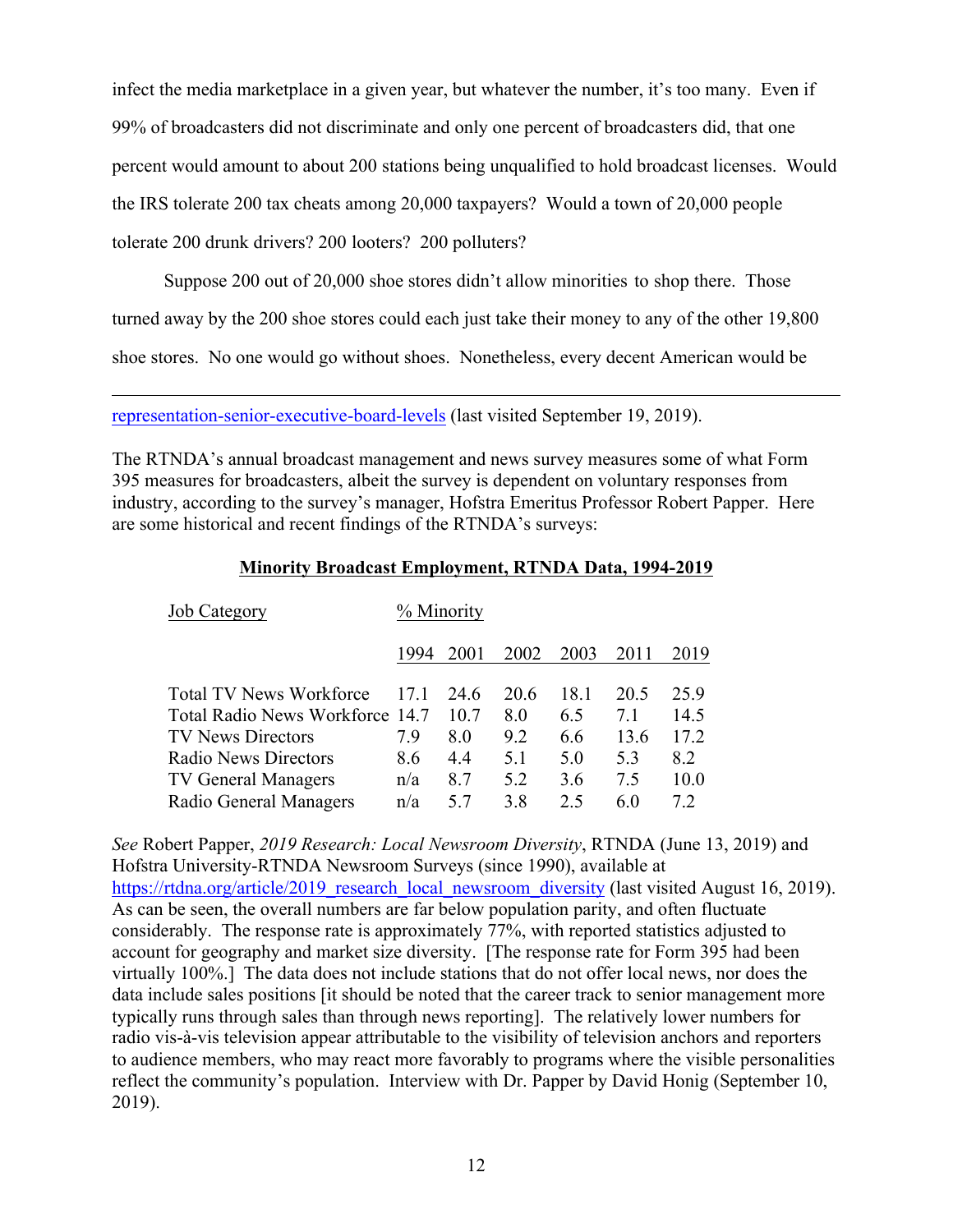outraged. Should we not be far more outraged if 200 employers are denying minorities a *career*?

A few EEO violations deliver a huge multiplier effect, damaging the competitiveness of the industry by diminishing its credibility in the public eye. In the case of broadcasting, the persistence of unremedied discrimination is sure to discourage idealistic young communicators from pursuing broadcasting careers. It would be little comfort to them to learn that "only" 200 broadcasters discriminate.

As with every regulation, there is a cost associated with compliance. That cost here consists of the additional effort, beyond those costs that attend standard personnel administration, required to ensure that all job openings are timely posted online and are e-mailed to a list of community groups. Thanks to online recruitment, that cost is virtually zero.<sup>26</sup>

#### **II. The Commission Should Take Five Steps To Improve EEO Enforcement.**

## **A. EEO Data Should Be Requested From Licensees Found To Have Failed To Engage In Broad Recruitment Such As Internet Postings.**

The Commission has long recognized that the predominant use of  $WOM<sup>27</sup>$  recruitment

 <sup>26</sup> *See Petition for Rulemaking Seeking to Allow the Sole Use of Internet Sources for FCC EEO Recruitment Requirement, Declaratory Ruling,* 32 FCC Rcd 3685 (2017), and additional discussion, at 34-35 *infra,* regarding the 82 Broadcasters Petition.

 $27$  "Word of mouth" means "friend to friend" and "relative to relative" which, almost by definition in a homogeneous workplace, tends to exclude minorities. *See, e.g., Garland v. USAir*, 767 F.Supp. 715, 726 (W.D. Pa. 1991) ("USAir's maintenance of an all white nepostistic/word of mouth hiring channel has a disparate impact on blacks"); *Taylor v. Safeway Stores, Inc.*, 524 F.2d 263, 271 (10th Cir. 1975) (WOM recruiting results in a violation of Title VII "only when word-of-mouth is coupled with a work force from which minorities have been excluded or in which they are grossly underrepresented"); *Van v. Plant & Field Service Corp.*, 672 F.Supp. 1306, 1317 (C.D. Cal. 1987) ("[t]he use of referrals from current employees (as a source of new hires) which tends to perpetuate a low percentage of a disadvantaged group may violate Title VII if it is the employer's primary means for recruiting applicants. Relying on word-of-mouth or walk in applicants when the only applicants likely to walk in are members of the majority group amounts to unlawful discrimination"); *Montana Rail Link v. Byard*, 860 P.2d 121, 123 (S. Ct. Mont. 1993) (WOM recruiting by employer was an "affirmative act" that resulted in a disparate impact between male and female applicants); *Hutchinson v. Seagate Tech., LLC*, No. C 02-05763 JF, 2004 WL 1753391, at \*10 (N.D. Cal. Aug. 3, 2004), *aff'd sub nom. Hutchinson v. Seagate Tech.*, 147 F. App'x 647 (9th Cir. 2005). (["R]eliance on word-ofmouth [hiring]—when likely applicants are members of the majority group—can amount to unlawful discrimination.")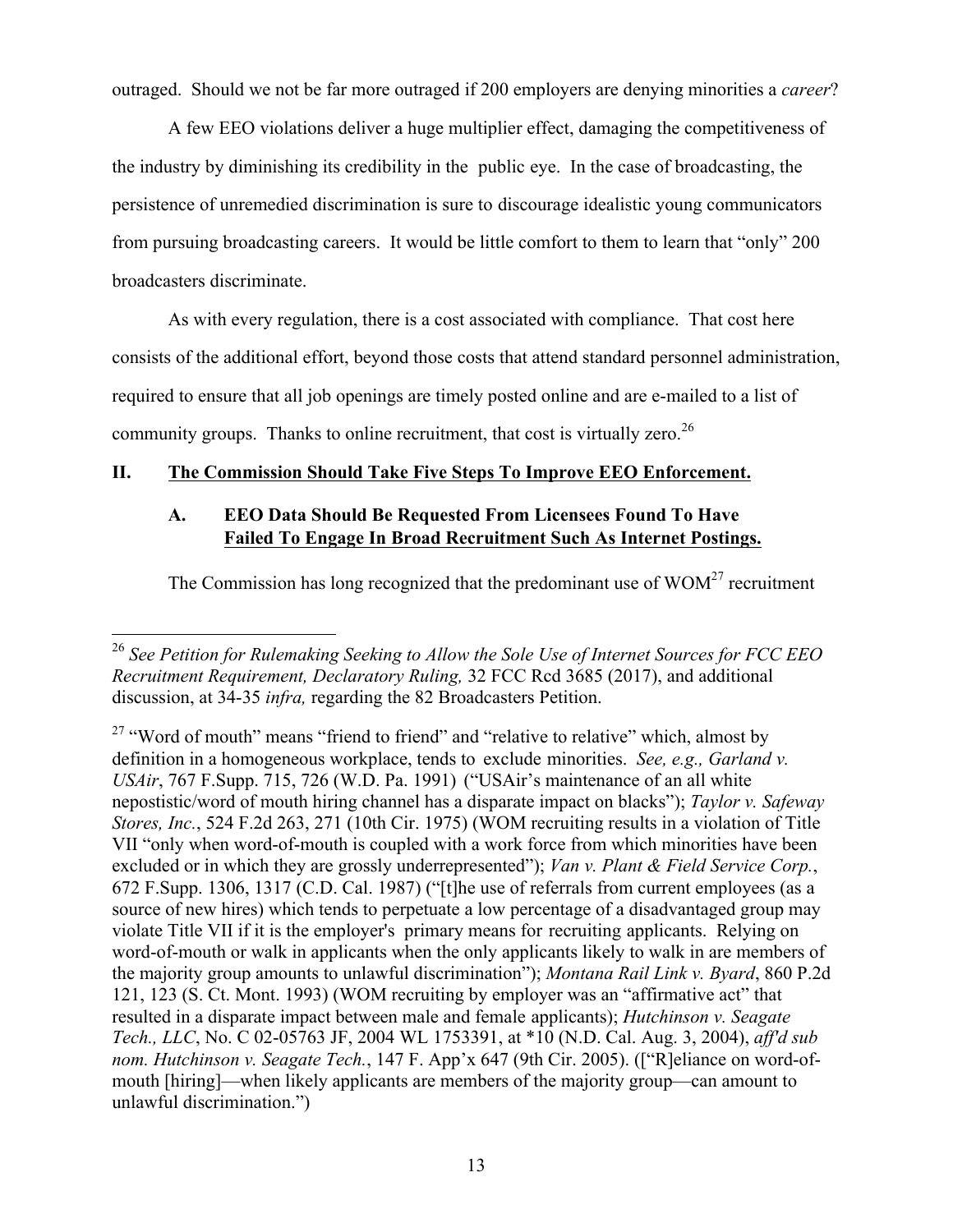from a homogeneous workplace can be evidence of intentional discrimination.<sup>28</sup> This practice –

which we have dubbed "cronyism"—is the primary scheme by which discrimination occurs in

broadcasting and multichannel video, and by which racial homogeneity is perpetuated

deliberately across generations.<sup>29</sup>

Yet the Commission's audit program only examines one of these two elements of

cronyism – whether recruitment is predominately WOM. It never looks at the other element:

whether the workplace from which the recruitment is performed is homogeneous. *As a result,* 

 $29$  Through "cronyism," broadcasters and MVPDs with homogenous staffs recruit primarily through WOM, perpetuating lack of diversity in the industry across generations due to social network effects. *See* Nancy Ditomaso, *How Social Networks Drive Black Unemployment*, THE NEW YORK TIMES (May 3, 2013), available at

https://opinionator.blogs.nytimes.com/2013/05/05/how-social-networks-drive-blackunemployment/ (last visited August 11, 2019).

 $^{28}$  It is well settled that recruiting by WOM from a homogeneous staff is a means of perpetuating discrimination. *See 2000 First R&O, supra*, 15 FCC Rcd at 2331 ¶3 ("repeated hiring without broad outreach may unfairly exclude minority and women job candidates when minorities and women are poorly represented in an employer's staff.... Outreach in recruitment must be coupled with a ban on discrimination to effectively deter discrimination and ensure that a homogeneous workforce does not simply replicate itself through an insular recruitment and hiring process"); *see id. at* 2345 ¶40 (to the same effect). The courts agree. *See, e.g., Black Broadcasting Coalition of Richmond v. FCC*, 556 F.2d 59, 62-63 (D.C. Cir. 1977) (criticizing licensee whose "contact" with potential sources of minority candidates was limited to the passive acceptance of referrals – "waiting for them to come to it.") The Commission has long understood how wordof-mouth recruitment can be discriminatory. *See, e.g., Jacor Broadcasting Corporation, Memorandum Opinion and Order,* 12 FCC Rcd 7934, 7940 ¶14 (1997) (holding that overreliance on WOM recruitment may "have the effect of discriminating against qualified minority groups or females"); *Walton Broadcasting, Inc. (KIKX, Tucson, AZ), Decision,* 78 FCC2d 857, 875, *recon. denied,* 83 FCC2d 440 (1980) (holding that station used "employment practices which discriminated against minority groups in recruitment and employment" including "word of mouth' referral from a predominately white work force, which, while unintended, effectively discriminated against minority group employment"); *see also William H. Schuyler*, 44 RR2d 559 (1978), and *Triple R, Inc.,* 42 RR2d 907, 908 (1978). In 1994, the Commission rendered findings on WOM recruitment after a thorough inquiry undertaken at Congress' request. *Implementation of the Commission's Equal Employment Opportunity* Rules, Report, 9 FCC Rcd 6276, 6314-15 ¶79 (1994) ("*1994 EEO Report*") ("there continues to be evidence...that minorities are still not recruited for a significant number of positions....in many of these cases...positions were filled without any recruitment having taken place. Given the foregoing, we believe that a continuing need exists for EEO enforcement in the communications industry") (fn. omitted).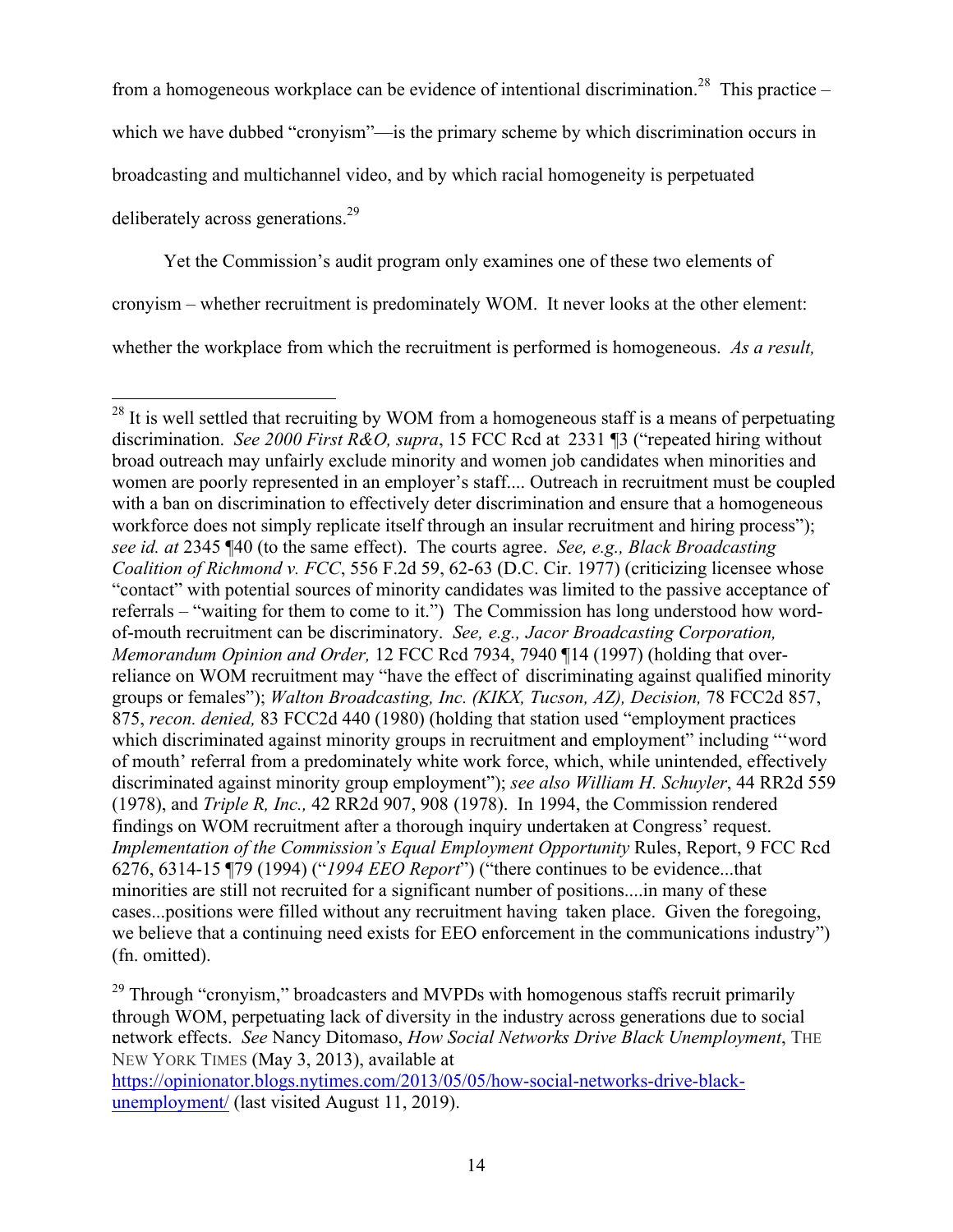*the audit program is incapable of ever apprehending a discriminator.* Discrimination did not miraculously disappear overnight: instead, what happened was that the Commission has looked the other way for 17 years.

The Commission has stated that it "will not use the data in the [Form 395 Annual EEO] reports to screen renewal applications or to assess compliance with our EEO regulations."<sup>30</sup> While not using this data "to screen renewal applications", it is essential that this information be used to determine whether an entity that is violating the first prong of cronyism—failure to recruit broadly—is also violating the second prong - the predominant use of WOM recruitment from a homogeneous staff.

Before 2002, to determine whether a broadcast station's or MVPD's staff was

homogeneous, the Commission collected and calculated staff composition by using Form 395.

Although courts have called into question the constitutionality of some uses of the data collected

from Form 395,<sup>31</sup> the mere collection and publication of this data is permissible.<sup>32</sup> An agency is

 <sup>30</sup> *See Review of the Commission's Broadcast and Cable Equal Employment Opportunity Rules and Policies, Third Report and Order and Fourth Notice of Proposed Rulemaking,* 19 FCC Rcd 9973, 9977 ¶9 (2004) ("*2004 Third R&O*"). *See also 2000 First R&O, supra,* 15 FCC Rcd at 2418 ¶225 ("[w]e...state in the clearest possible terms that we will *not* use the [Form 395] data to assess broadcasters' or cable entities' compliance with our EEO rules" (emphasis in original)). This must be taken to mean that these reports will not be used to determine whether outreach efforts were effective. The Commission has not (nor could it) disclaim reliance on the cases that hold that statistical evidence relating to employment is relevant to a case of intentional discrimination in employment – as in a case of "cronyism."

<sup>31</sup> *See Lutheran Church/Mo. Synod v. FCC*, 141 F.3d 344 (D.C. Cir. 1998), petition for rehearing denied, *Lutheran Church/Mo. Synod v. FCC*, 154 F.3d 487 (D.C. Cir. 1998), petition for rehearing en banc denied, *Lutheran Church/Mo. Synod v. FCC*, 154 F.3d 494 (D.C. Cir. 1998) ("*Lutheran Church*") and *MD/DC/DE Broad. Ass'n v. FCC*, 236 F.3d 13 (D.C. Cir. 2001), petition for rehearing and rehearing en banc denied, *MD/DC/DE Broad. Ass'n v. FCC*, 253 F.3d 732 (D.C. Cir. 2001), cert. denied sub nom. *MMTC v. FCC*, 534 U.S. 1113 (2002) ("*MD/DC/DE Broadcasters*") (invalidating the former recruitment and outreach portions of the EEO rules on equal protection grounds).

<sup>32</sup> *See Lutheran Church*, *supra*, 141 F.3d at 356; *see also MD/DC/DE Broadcasters, supra,* 236 F.3d at 18 (holding that strict scrutiny applies only if the government's actions lead to people being treated unequally on the basis of their race.)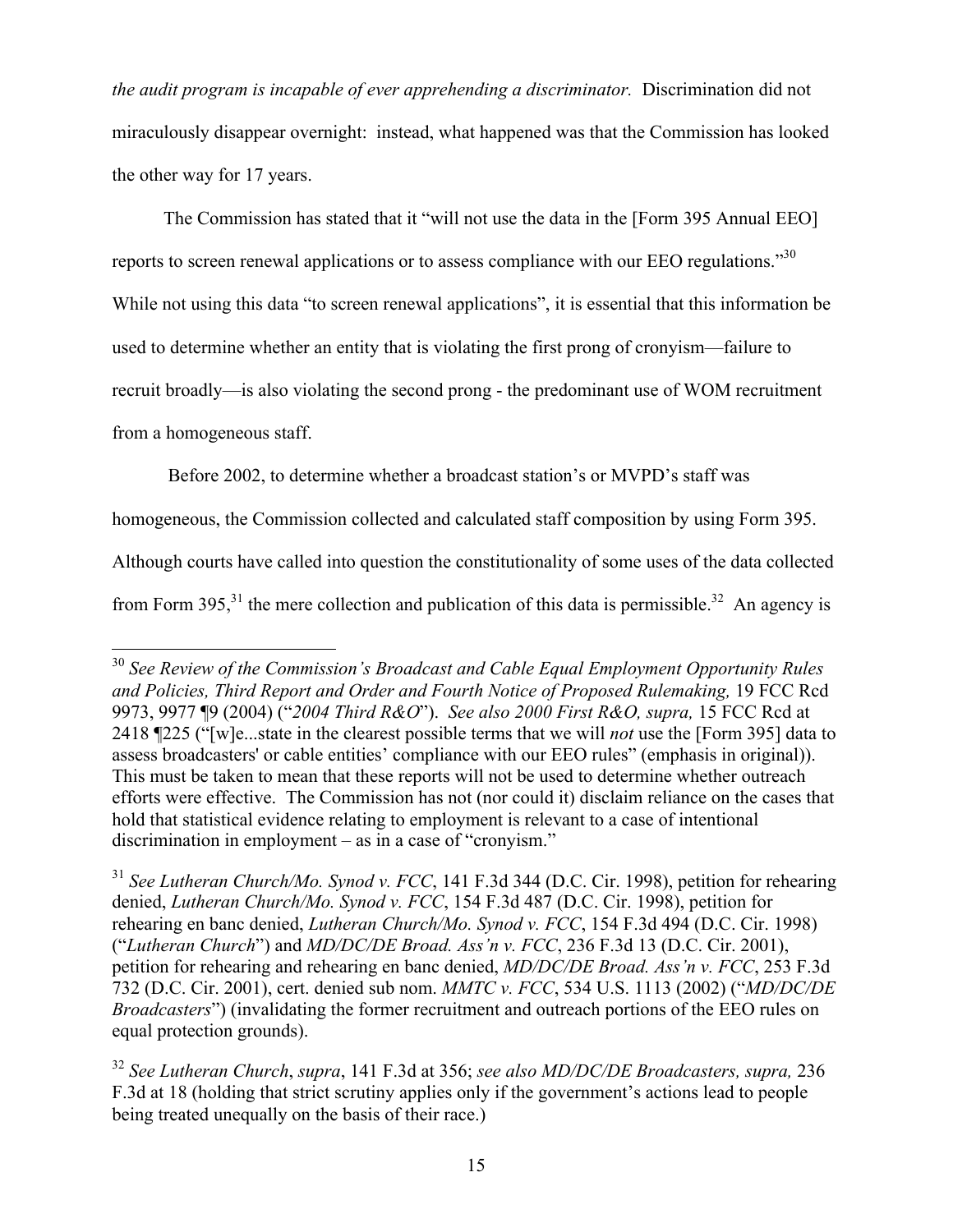allowed to collect data so long as the collection is for a legitimate purpose that does not bring about disparate treatment.<sup>33</sup> Certainly, the use of this data to combat discrimination in employee recruitment is lawful,  $34$  and the agency faces no legal impediment for such use.

Consistent with precedent that allows the FCC to use racial and gender data to ensure that its EEO enforcement program can prevent and prosecute discrimination, we propose that the Commission proceed as follows:

*First*, identify the stations that recruit primarily by WOM, as opposed to recruiting online

or through local community job boards, employment agencies or community groups.<sup>35</sup>

*Then,* ask these primarily WOM recruiting stations to submit a Form 395. If the station's staff that conducted the primarily WOM recruitment is homogeneous, the station has met both prongs of "cronyism" and may be sanctioned, including through designation for hearing.<sup>36</sup> This

<sup>&</sup>lt;sup>33</sup> In Justice Kennedy's controlling opinion in the Louisville and Seattle school desegregation case, he encouraged the collection of data by race as a constitutionally permissible means to achieve a diverse student body. *Parents Involved in Cmty. Sch. v. Seattle Sch. Dist. No. 1,* 551 U.S. 701, 768 (2007) ("*Parents Involved*") (Kennedy, J., concurring) ("Schools may pursue the goal of bringing students of diverse backgrounds and races through other means, including… tracking enrollments, performance, and other statistics by race.")

<sup>34</sup> *See, e.g., Caulfied v. Bd. of Educ. City of New York,* 583 F.2d 605, 611 (2d Cir. 1978) (collection of racial and ethnic data of school employees was determined to relate to the government's statutory authority and duty to alleviate discrimination).

<sup>35</sup> *See generally 2002 Second R&O*, *supra.* Those *not* recruiting primarily by WOM could show, for example, that they recruit primarily online and through other readily available methods such as providing notices to community groups that request them.

<sup>&</sup>lt;sup>36</sup> The determination of whether to designate for hearing under 47 U.S.C. §309(e) may turn on whether there is affirmative evidence of nondiscrimination, genuine confusion or mistake. If the Commission needs a more comprehensive record before voting on whether to designate a hearing, pre-designation discovery of this fact-specific question is authorized by *Bilingual Bicultural Coalition on the Mass Media v. FCC*, 595 F.2d 621, 630 (D.C. Cir. 1978) ("a substantial statistical disparity, especially when coupled with a languishing affirmative action plan, raises questions as to whether the station's poor EEO performance owes to inadvertence, or to intentional discrimination.") The Commission may render its decision on whether to issue an HDO on the pleadings, as it did in the case that became *Florida NAACP v. FCC,* 24 F.3d 271, 274 (D.C. Cir. 1994) (upholding FCC's refusal to hold a hearing where there was no minority recruiting and no minority employment; there were, however, mitigating factors; *compare Rust*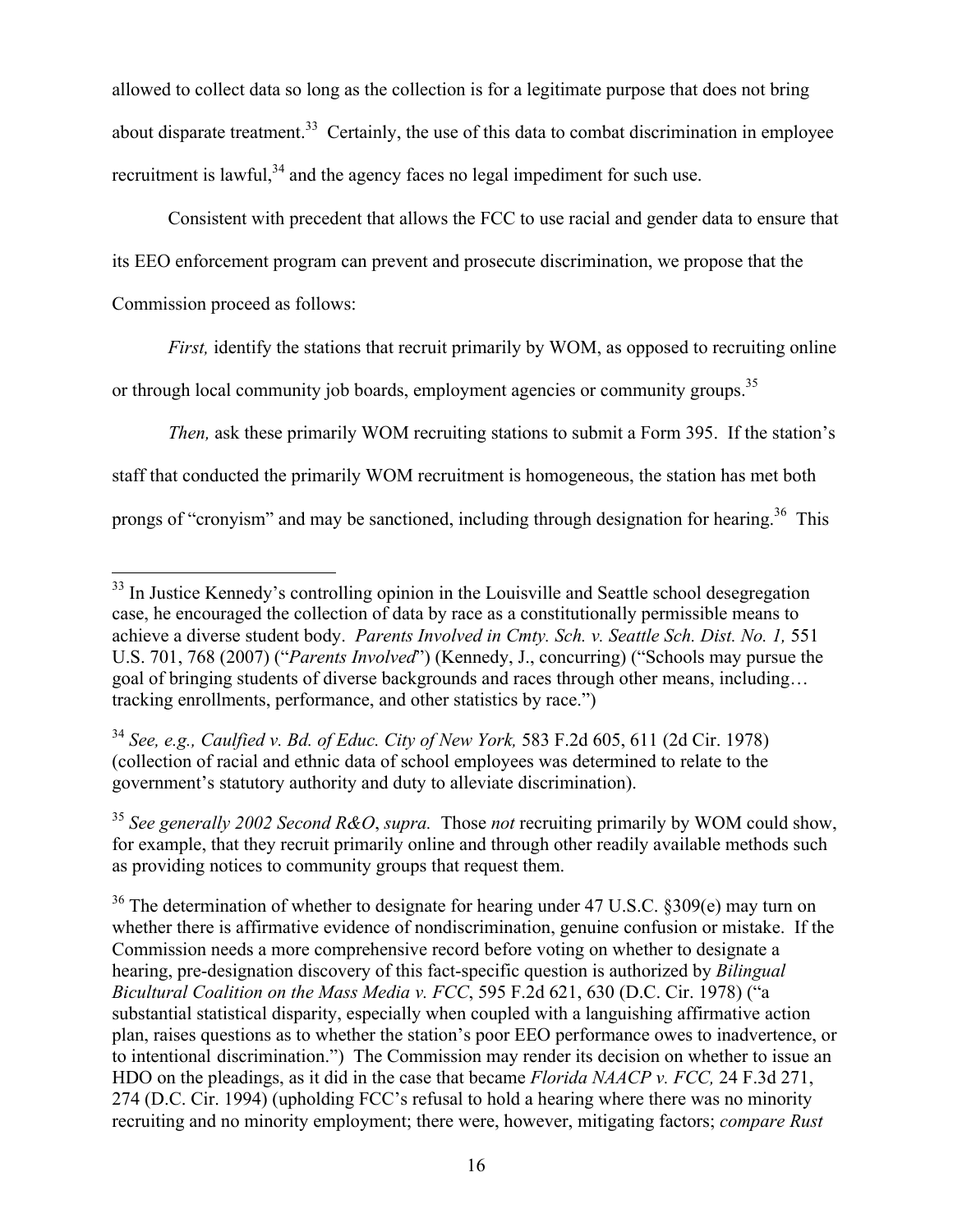two-step method—first identifying those stations that recruit primarily by WOM, and then having those stations and MVPDs submit a Form 395—will allow the Commission to find and bring to justice those broadcasters and MVPDs that inherently discriminate, thereby fulfilling the most essential purpose of the EEO rules.

A decision on whether to use Form 395 in "cronyism" cases, as recommended here, need not await the additional time it might take the Commission to act on our proposal (in the next section) to collect Form 395 from all broadcasters and MVPDs for research on industry trends. The Enforcement Bureau does not require  $8<sup>th</sup>$  floor authorization to require a regulatee to submit a Form 395 as part of a civil rights investigation.<sup>37</sup> Such a request is routine in civil rights adjudications. It is no more unusual than the expectation that a police officer, when arresting a burglar, may search the apprehended suspect to determine if she possesses burglar tools;<sup>38</sup> or, when stopping a motorist for possible drunk driving, may generally conduct a field sobriety test to determine if she is impaired by alcohol consumption.<sup>39</sup> In 2017 and 2018, there was only one completed EEO adjudication involving allegations of insufficiently broad recruitment,<sup>40</sup> so

*Communications Group, Memorandum Opinion and Order*, 53 FCC2d 355 (1975) (hearing is designated on the pleadings alone; there was neither broad recruitment nor any minority employment, and the renewal application contained racially offensive rhetoric.) There is, however, no doubt about whether a proven intentional discriminator is entitled to hold a license. It is not. *See 1968 EEO Rules, supra,* 13 FCC2d at 771 ¶13 (citing, *inter alia,* 42 U.S.C. §309); *see also UCC II, supra,* 425 F.2d at 550; *cf. Catoctin Broadcasting Corp. of New York,* 4 FCC Rcd 2553, 2558 (1989) ("*Catoctin*").

<sup>37</sup> *See* 47 C.F.R. §0.111(a)(11), (13), and (17).

 $\overline{a}$ 

<sup>38</sup> *See Minnesota v. Dickerson*, 508 U.S. 366, 373 (1993) ("police officers may seize nonthreatening contraband detected during a protective patdown search of the sort permitted by [*Terry v. Ohio*, 392 U.S. 1, 27 (1968)]").

<sup>39</sup> *See Missouri v. McNeely*, 569 U.S. 141, 145 (2013).

<sup>40</sup> *Cumulus Licensing, LLC (WDAI (FM), Pawleys Island, SC), Notice of Apparent Liability,* 32 FCC Rcd 10285 (December 11, 2017).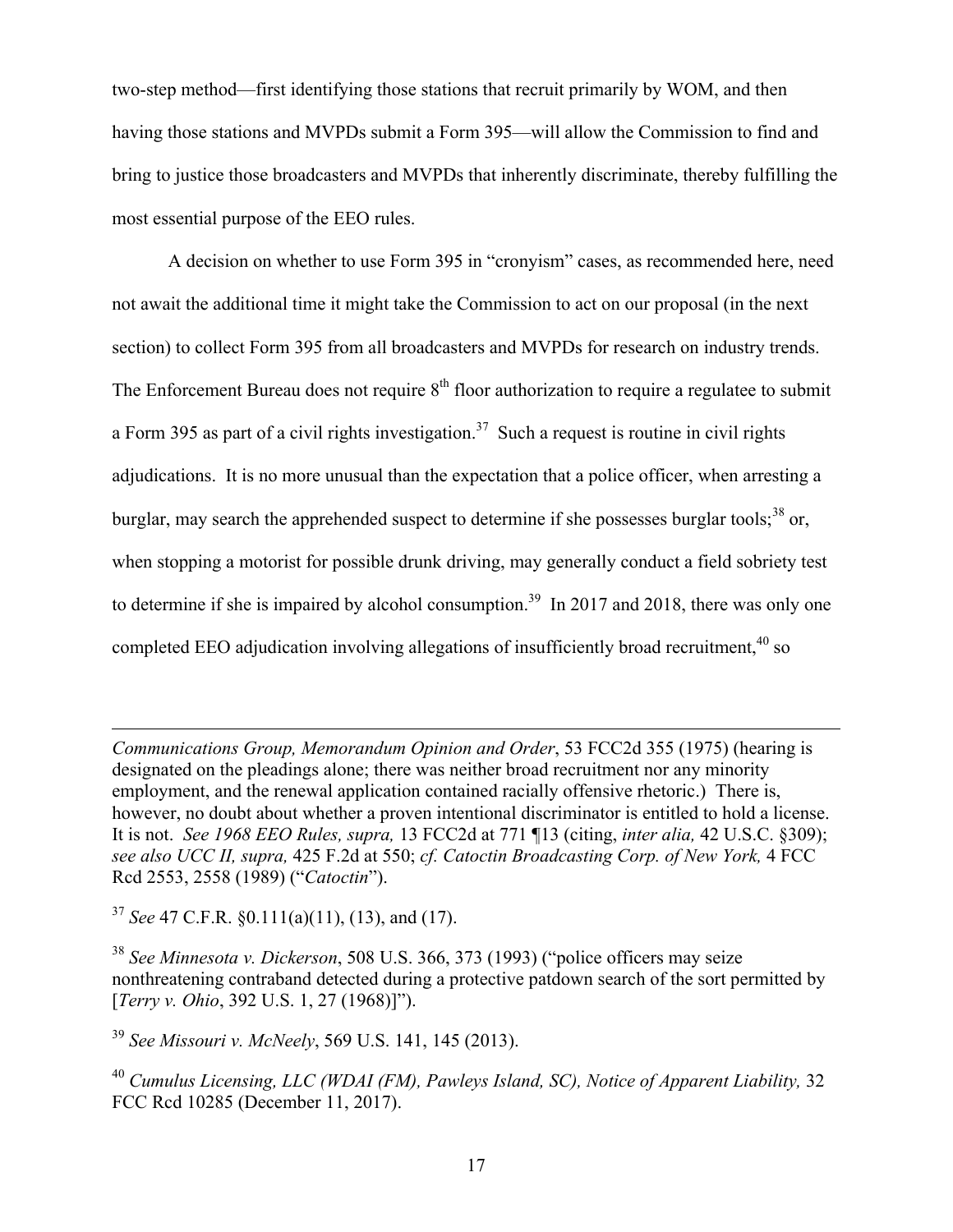obtaining Form 395's as part of "cronyism" investigations certainly could not be challenged on the basis of it being overzealous.

#### **B. Data Should Be Gathered For Research On Industry Trends And EEO Program Effectiveness, And To Enable The Agency To Resume Its Publication Of Annual Summaries Of Industry Demographics.**

In any meaningful regulatory system, universal and transparent recordkeeping is the only evenhanded way to ensure accountability and protect the public from bad actors. Responsible drivers accept emissions testing as a minor inconvenience needed to prevent pollution; responsible slaughterhouses accept USDA inspections as a minor inconvenience to prevent disease. And for thirty years, responsible broadcasters and MVPDs accepted recordkeeping as a minor inconvenience to prevent discrimination—just as they accept recordkeeping and on-site audits to ensure engineering rule compliance.<sup>41</sup>

The Commission generally performs its duties based on current data. Although it is authorized to collect annual employment reports from broadcasters and  $MVPDs<sub>1</sub><sup>42</sup>$  it does not collect or publish aggregate data on the employment of minorities and women. This data – as well as data on the promotion and retention of minorities and women in media, telecom and high tech industries that share the same hiring pools – is essential if the Commission is to prescribe the ideal balance of pro-active activities covering recruitment, mentoring, training, retention, and promotion. Indeed, in the closely-related issue of minority broadcast ownership, the Commission began collecting and aggregating racial ownership data on Form 323 after finding that "[b]ecause comprehensive data on minority and female ownership of broadcast licensees are not available from other government and commercial sources, the quality and

<sup>&</sup>lt;sup>41</sup> Every broadcaster is subject to extensive engineering rules that require the maintenance of logs. The FCC can inspect these logs if it receives complaints that the broadcaster violated the interference rules, or for no reason at all. *See* 47 C.F.R. §73.1225 (Station inspections by FCC) and 47 C.F.R. §73.1226 (Availability to FCC of station logs and records).

<sup>42</sup> *See 2004 Third R&O, supra,* 19 FCC Rcd at 9976-77.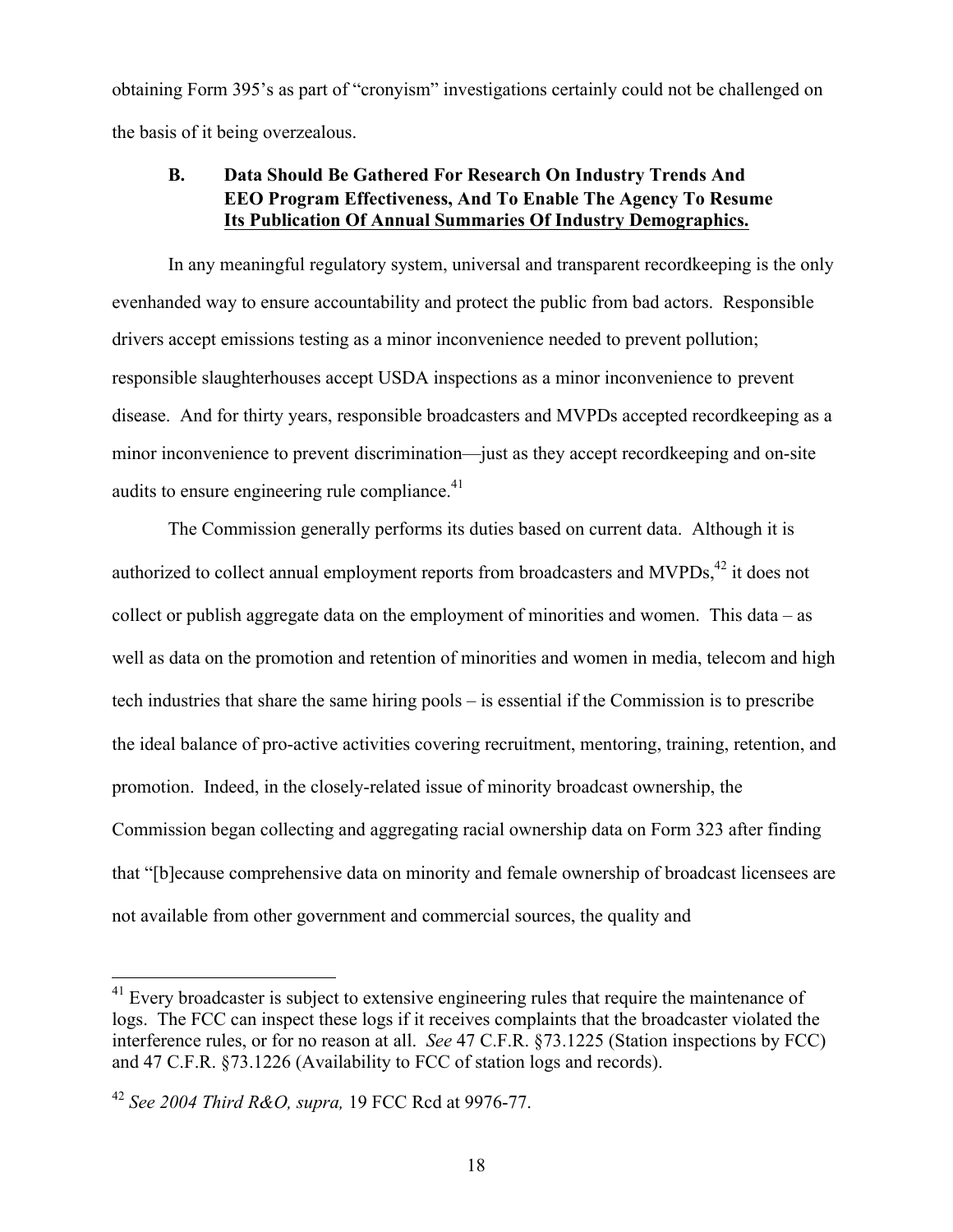comprehensiveness of the Commission's database materially affects the Commission's and the public's ability to [assess ownership diversity and whether additional measures to promote are necessary]."<sup>43</sup>

Created in 1970, Form 395 was first used in 1971. It sets out an annual snapshot of the employment of Whites, minorities, men and women in nine job categories. It expresses no preference for the employment of members of one race or either gender; rather, it is simply a photograph of reporting units. Each year, until 2000, the Commission published summaries of state and national data by race, gender, job category, and fulltime/part-time status. Scholars used these reports to produce for longitudinal studies of employment trends, including an annual snapshot of diversity in the industry.

In the course of developing the 1971 EEO regulations, the Commission explained why enforcement data was needed. Its rationale has stood the test of time:

> [statistical data] is useful to show industry employment patterns, and to raise appropriate questions as to the causes of such patterns. Thus, if none of the broadcast stations in a city with a large Negro population had any Negro employees in other than menial jobs, a fair question would be raised as to the cause of this situation. The absence of data on the number of Negroes qualified for other positions does not affect the legitimacy of the query, unless we are to assume that there are no Negroes qualified for other than menial positions, an assumption we are not prepared to make. $4^2$

For thirty years, the Commission's EEO data compilation and disclosure procedures served the industry, the public and the Commission well. No broadcaster or MVPD ever credibly claimed that it endured a cognizable harm from the dissemination of Form 395 data.

Inasmuch as broadcasters are in the business of journalism, they should especially understand and embrace the need for the widest, most transparent public availability of data submitted to the government by those—like themselves—who receive federal benefits.

 <sup>43</sup> *See 2009 Diversity Report, supra*, 24 FCC Rcd at 5902-03 ¶12.

<sup>44</sup> *Petition for Rulemaing to Require Broadcast Licensees to Show Nondiscrimination in Their Employment Practices, Memorandum Opinion and Order,* 23 FCC2d 430, 431 ¶4 (1970).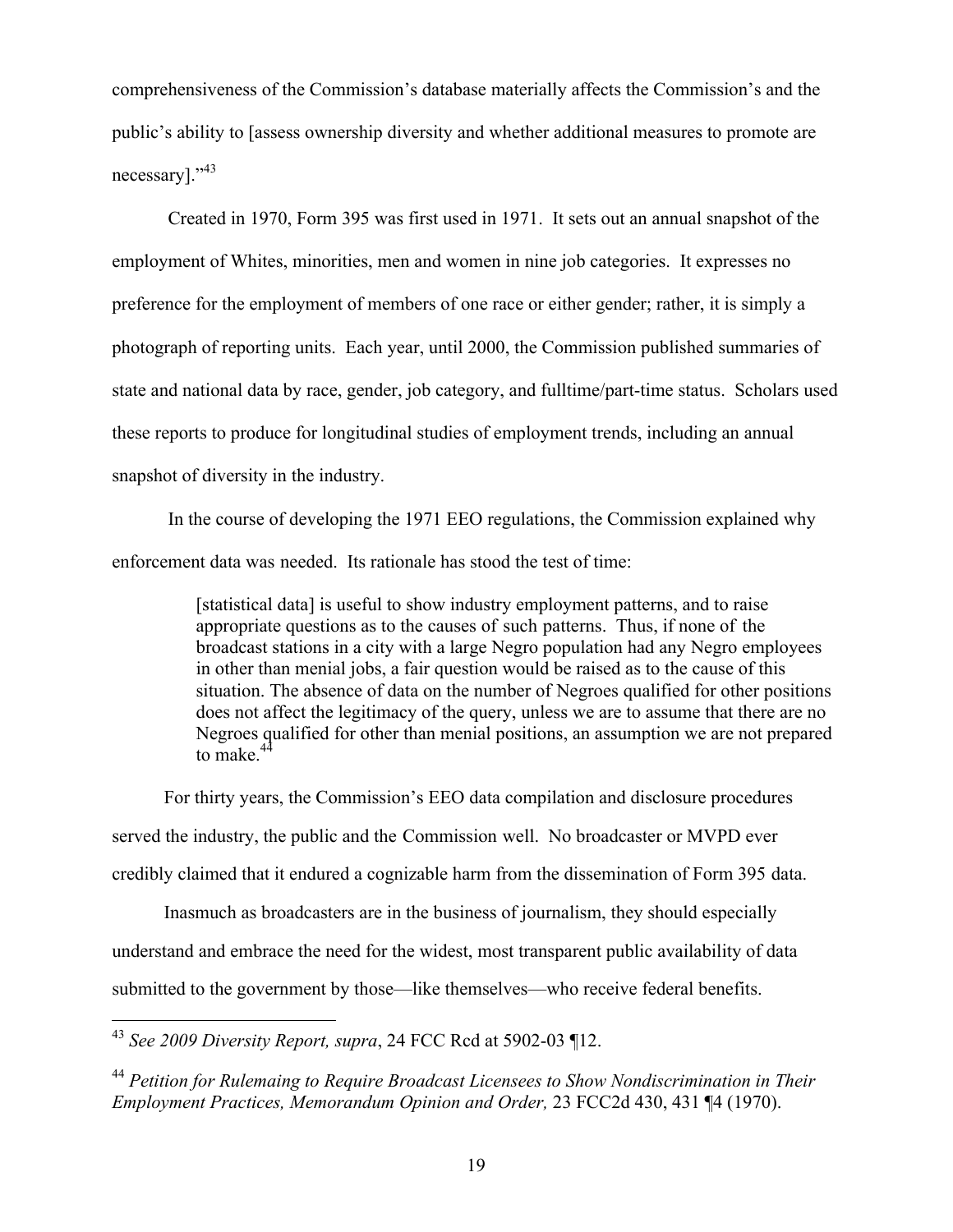Access to annual Form 395 data would enable the Commission, or independent scholars, to perform a time series analysis that would disclose employment trends for which systemic discrimination appears to be partly or largely responsible. Even without Form 395 data, recent research indicates that in recent years, minority participation in broadcasting has stalled or declined.<sup>45</sup> Form 395 data would provide the precision and universal response rates necessary for data-driven policymaking, much as the EEOC's comparable document, Form EEO-1, fulfills the same research functions.46

Indeed, the Commission is statutorily required to collect industry-wide broadcast television employment data. $47$  The Commission acknowledged and reconfirmed those obligations in 2004.48 Although the Office of Management and Budget (OMB) has granted its approval for the Commission's revised Form 395, collection of Form 395 data has been suspended due to unresolved questions of data confidentiality.<sup>49</sup>

Other authorities also express Congress' intention that Form 395 be put to its intended and lawful use. In 1996, Congress amended the first section of the Communications Act, 47 U.S.C. §151, in which Congress created the FCC "so as to make available, so far as possible, to

<sup>47</sup> 47 U.S.C. §334(a) (mandating retention of broadcast reporting rules); *see also* 47 U.S.C. §554(d)(3)(A) (imposing obligation on MVPDs).

<sup>48</sup> *See 2004 Third R&O, supra,* 19 FCC Rcd at 9976-78 ¶¶9-13.

<sup>49</sup> *See Notice of Public Information Collections Approved by the Office of Management and Budget* (OMB), 73 FR 62991 (Oct. 22, 2008). *See also 2004 Third R&O, supra,* 19 FCC Rcd at 9978 ¶9. There are some good reasons for data secrecy, but they do not apply here. Under the Privacy Act, 5 U.S.C. §552(a), names of individuals ought not to be made public in some contexts without consent. Under the Freedom of Information Act, 5 U.S.C. §552(b), the confidentiality of trade secrets can be preserved. However, Form 395 research data will be aggregate data, and it would not include trade secrets.

 <sup>45</sup> *See* ns. 23 (ownership) and 25 (employment), *supra*.

<sup>46</sup> *See Memorandum to Neomi Rao, Administrator, Office of Information and Regulatory Affairs, Office of Management and Budget, Executive Office of the President, to Victoria Lipnic, Acting Chair, EEOC* (August 29, 2017) (while delaying technical edits to the EEO-1 form, holding that "EEOC may continue to use the previously approved EEO-1 form to collect data on race/ethnicity and gender during the review and stay.")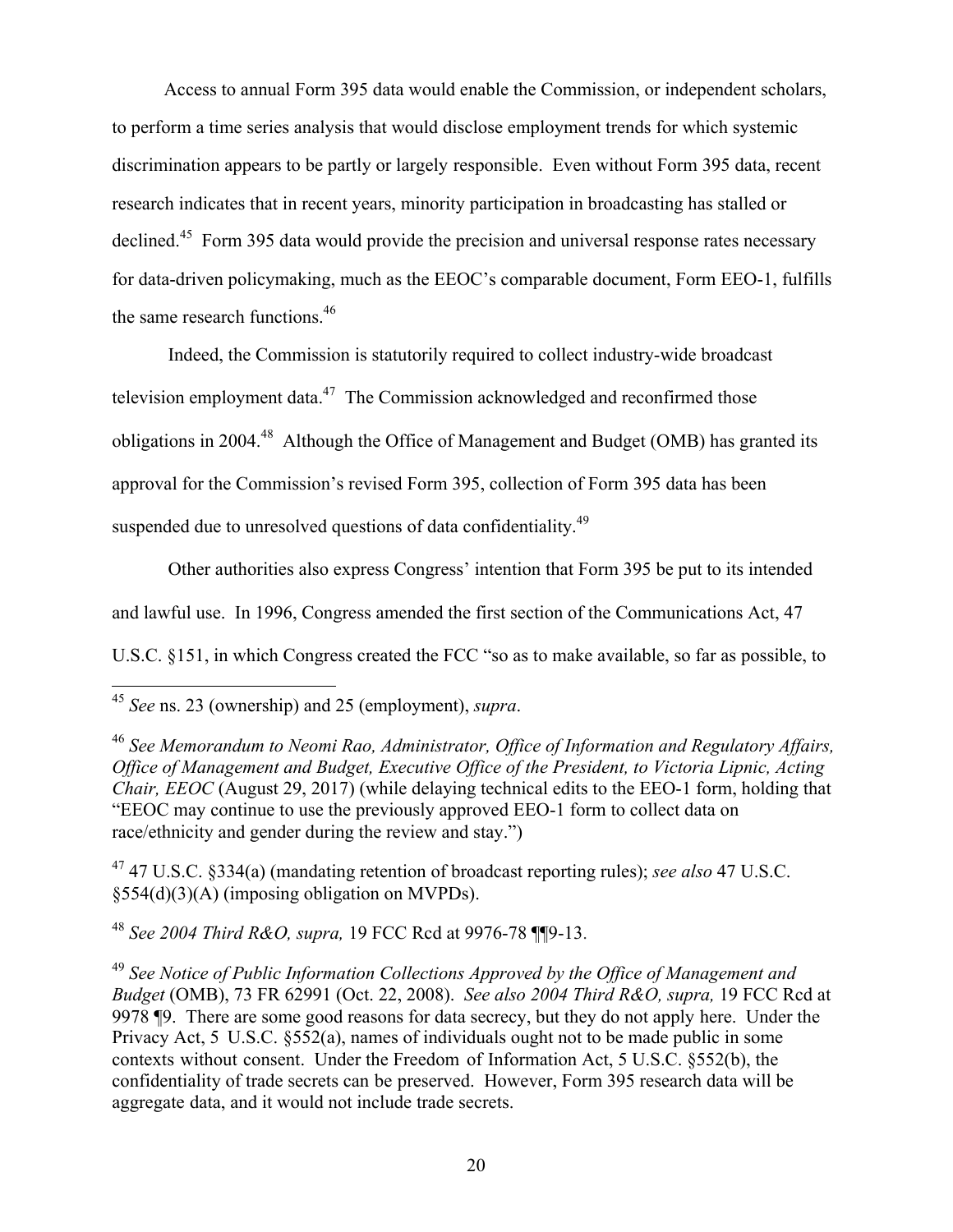all the people of the United States, without discrimination *on the basis of race, color, religion, national origin, or sex*, a rapid, efficient, Nation-wide, and world-wide wire and radio communication service."<sup>50</sup> The FCC's ability to implement this obviously non-self-executing provision depends—on its face—on the availability of supportive data by race and gender.

Congress itself relied on Form 395 data while considering the Cable Communications Policy Act of 1984,<sup>51</sup> and concluded that "while the employment record of the cable industry has improved in the years since the Commission first adopted equal employment opportunity regulations, women and minorities still are significantly underrepresented as employees and owners in the industry."52 Congress also relied on Form 395 data in 1992 to bar the Commission from revising its EEO rules governing television stations.<sup>53</sup>

A host of scholarly research studies on broadcast and MVPD employment trends have relied on Form 395 data.<sup>54</sup> This line of research is essential in illuminating which EEO initiatives are effective and which are not. It is exactly the kind of research that the Supreme Court regards favorably in its jurisprudence on school desegregation.<sup>55</sup>

<sup>52</sup> H.R. Rep. No. 98-934, at 85 (1984), *reprinted in* 984 U.S.C.C.A.N. 4655, 4723.

<sup>53</sup> Pub. L. No. 102-385, 1065 Stat. 1460 (1992), codified as amended at 47 U.S.C. §334(a)(1).

 <sup>50</sup> 47 U.S.C. §151 (italicized language added in the Telecommunications Act of 1996).

<sup>51</sup> Pub. L. No. 87-549 §2, 98 Stat. 2279, 2797 (1984), *codified as amended at* 47 U.S.C. §554(c) (1984).

<sup>&</sup>lt;sup>54</sup> Examples of studies using Form 395 data until it ceased to be available include Dwight Brooks, George Daniels and C. Ann Hollifield, *Television in Living Color: Racial Diversity in the Local Commercial Television Industry*, 14 HOWARD J. OF COMMS. 123 (2003); Fonda Leigh Whittaker, *Reflective Images: Personnel Diversity in the Public Broadcasting Industry,* Department of Telecommunications, University of Georgia (2000); Taylor Alan Sikes, *Race, Gender, and Sound: The Effects of Twenty Years of Affirmative Action Policies on Diversity in the U.S. Radio Industry,* Department of Journalism, University of Georgia (2000).

<sup>55</sup> *See, e.g., Parents Involved, supra,* 551 U.S. at 768 (Kennedy, J., concurring) ("Schools may pursue the goal of bringing students of diverse backgrounds and races through other means, including…tracking enrollments, performance, and other statistics by race.")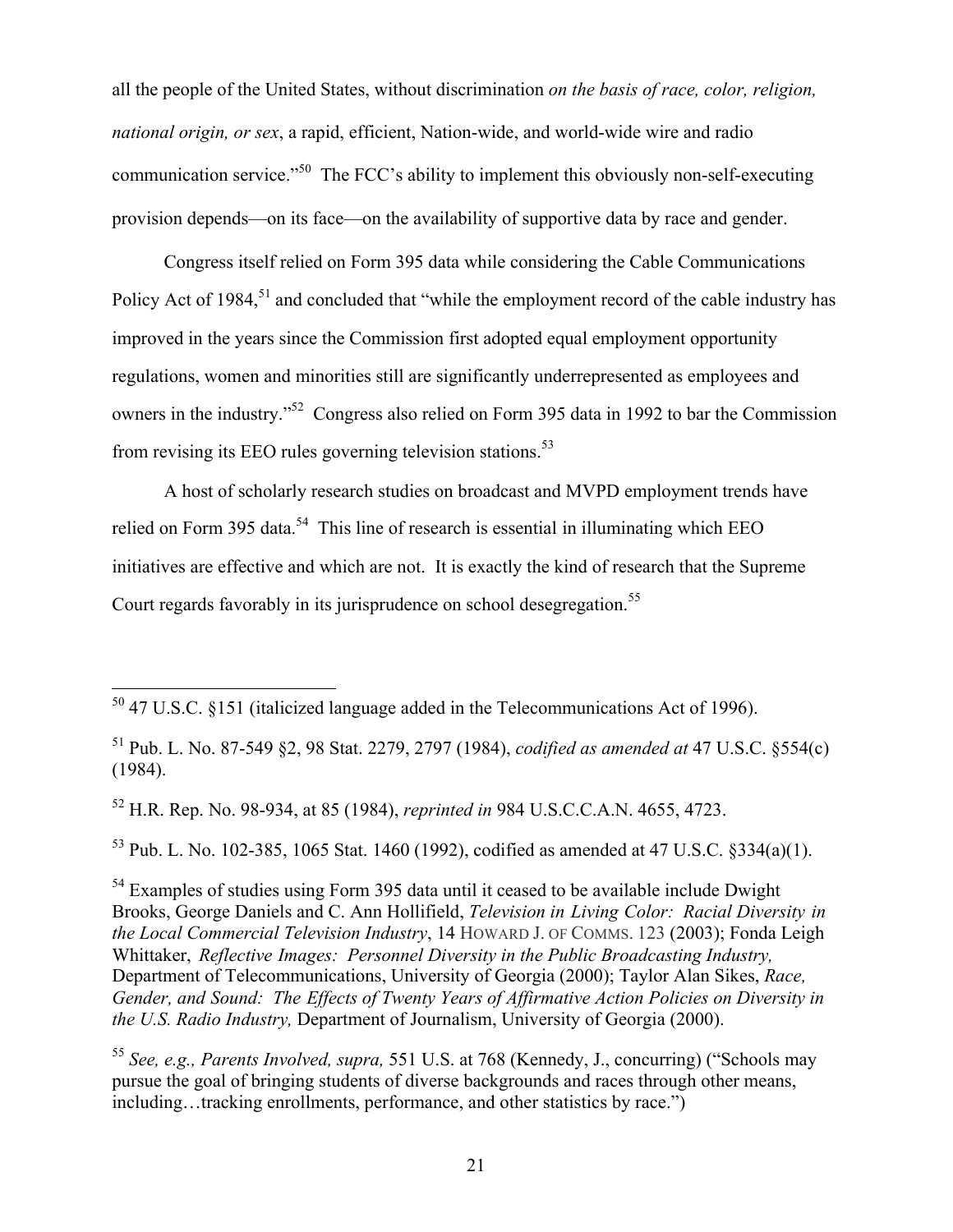Form 395 would yield the longitudinal industry-wide data that has been vital to the ability of Congress,<sup>56</sup> the Commission,<sup>57</sup> scholars,<sup>58</sup> and the public to track industry employment trends as well as the effectiveness of the EEO rules and policies. As with the closely related subject of minority ownership policy.<sup>59</sup> data collection and publication is a constitutionally permissible step the Commission may take to improve its regulatory effectiveness, responsiveness and judgment.

#### **C. Renewal Application Forms, And EEO Audits, Should Include A Certification That Job Postings Preceded Hiring Decisions.**

Broad recruitment should be timed to coincide with WOM recruitment so that "inside" candidates do not get a set-aside, thereby frustrating the purpose of broad recruitment.<sup>60</sup>

In our experience, a common means of circumventing the broad recruitment obligations has been to time the dissemination of broad recruitment notices to occur after the job vacancy has already been filled through WOM recruitment. In this way, a discriminator can fool the Commission into thinking that it technically complied with the rules, even though persons reached by broad recruitment actually had no genuine opportunity to seek or obtain employment.

Delaying broad recruitment in this way gives an unfair head start, or a hidden ironclad preference or set-aside to WOM recruitees. Thus, it can be inherently discriminatory.

 <sup>56</sup> *See* n. 28 *supra (*citing *the 1994 EEO Report*, prepared by the Commission at Congress' request)*.*

<sup>57</sup> *See, e.g., 1994 EEO Report*, *supra,* 9 FCC at 6314-15 ¶79 (using, *inter alia,* Form 395 data in concluding that "a continuing need exists for EEO enforcement in the communications industry.")

<sup>58</sup> *See, e.g.,* Fonda Leigh Whittaker, *Reflective Images: Personnel Diversity in the Public Broadcasting Industry*, Department of Telecommunications, University of Georgia (2000), and other research cited in n. 54 *supra.*

<sup>59</sup> *See Promoting Diversification of Ownership In the Broadcasting Services, Report and Order and Third Further Notice of Proposed Rulemaking, MB Docket No. 07-294*, 23 FCC Rcd 5922, 5942 ¶53 (2008) (acknowledging that the Commission's "current data-collection efforts could be improved.")

<sup>&</sup>lt;sup>60</sup> Cf. Paxton v. Union National Bank, 688 F.2d 552, 568 (8<sup>th</sup> Cir. 1982) (job vacancy was not posted and plaintiff did not hear about it until the position was filled).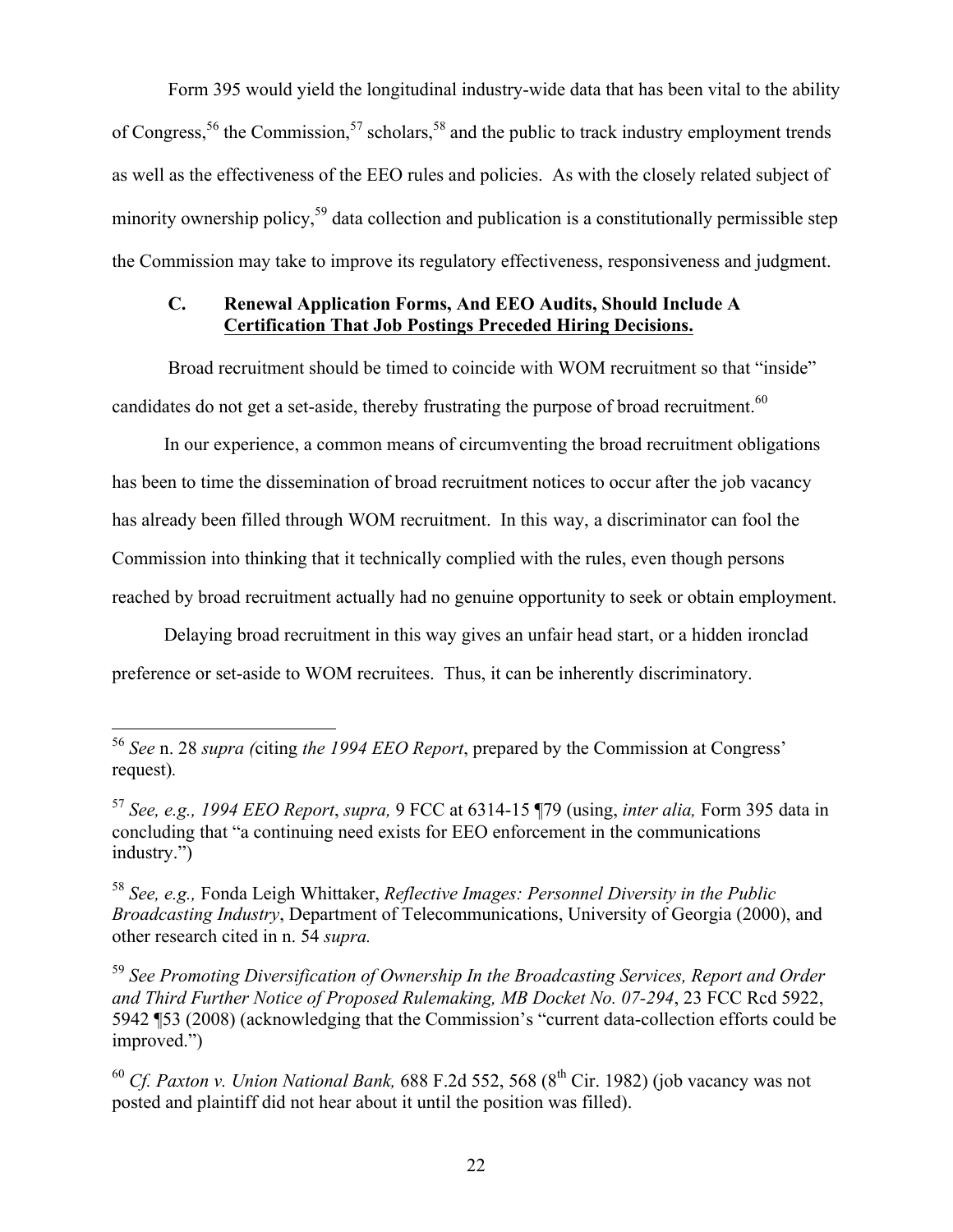It is easy to proscribe this practice. The Commission may do so by adding a certification

to Form 303 in which the respondent would check a box that states:

When we undertake broad external recruitment to fill a position, such recruitment generally will commence one work week before the position is filled.<sup>61</sup>

In an audit, the Commission should require broadcasters and MVPDs to provide this basic

time line for each vacancy:

- 1. when the position was opened to candidates not presently employed at the station or MVPD; and
- 2. when broad recruitment (online and otherwise) commenced and was completed; and
- 3. when the position was filled.

In this way, the Commission can be certain that those responding to broad recruitment

have a genuine chance at winning a job. The Commission can also be sure that no broadcaster or

MVPD could pretend to recruit broadly when, actually, it has already filled or will imminently

fill the jobs through the old-boy network.

<sup>&</sup>lt;sup>61</sup> This language would still permit a broadcaster or MVPD to post a job internally, for legitimate, nondiscriminatory reasons, before recruiting externally; it could not, however, refrain from broad recruitment entirely. *See, e.g., Holsey v. Armouor & Co.,* 743 F.2d 199, 214 (4th Cir. 1984) ("Armour's practice of not posting sales or supervisory vacancies, and its practice of using a white managerial staff who relied on unwritten subjective criteria for making promotion decisions, support a finding of a pattern of classwide discrimination.") Before soliciting outside applicants, it is often desirable to give incumbents a chance to seek promotions or transfers. If a broadcaster or MVPD follows this procedure, its internal postings might state that the position will be restricted to in-house applicants only up to a certain date; thereafter, external applicants may be solicited and will be considered although in-house applicants may still be preferred. In this way, a broadcaster could not frustrate broad recruitment by (1) using an internal posting as a signal to employees to commence WOM recruitment to their friends; then (2) commencing broad recruitment only when the job is about to be filled (or has already been filled) by a WOM recruitee.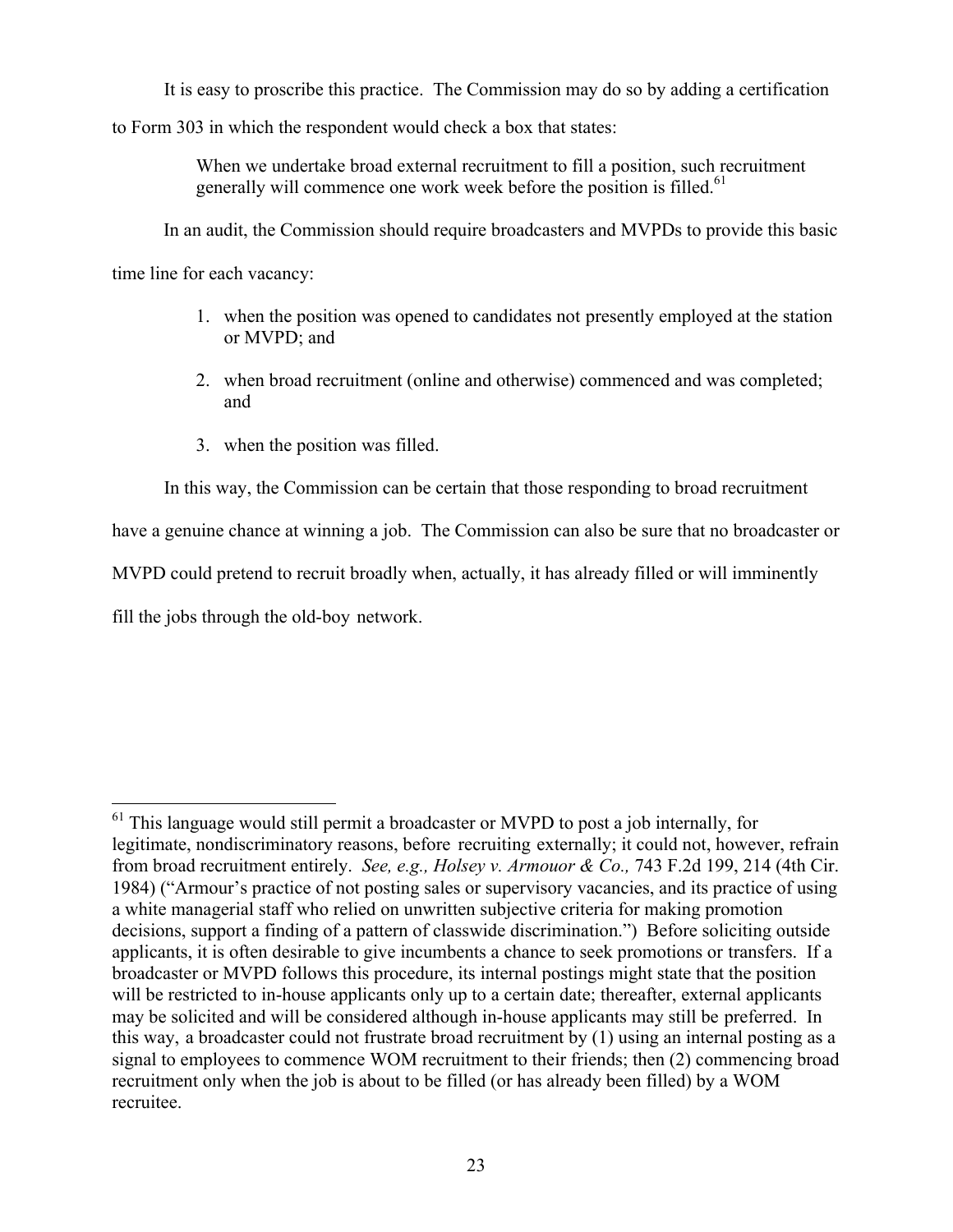#### **D. The FCC/EEOC Memorandum Of Understanding Should Be Updated To Ensure That The FCC Immediately Audits Employment Units That Received EEOC Probable Cause Determinations.**

In 1968, realizing that the glacial Title VII process, unaided, could never bring about the racial integration of broadcasting, the FCC adopted its first EEO regulations. In the FCC's 1968, 1969, 1971, 1972, 1975, 1984, 1987, 1994, 1996, 1999, 2002 and 2004 EEO rulemaking proceedings and inquiries, EEO opponents contended that the existence of the EEOC makes FCC regulation unnecessary or redundant. For a host of reasons, never has this contention been well taken. As shown below, the relationships between the two agencies are in perfect harmony, and can be improved with only one small but important tweak – which is that *an EEOC probable cause determination should be reported to the FCC and should trigger an FCC audit.*

While the EEOC and Section 706 agencies can triage some individual EEO complaints, no one but the FCC has the expertise, the congressional mandate, or the moral authority to act effectively to proscribe, and to prevent systemic race and gender discrimination in broadcasting and multichannel video. The EEOC always, but never the FCC, provides relief to individual victims of discrimination. The FCC always, but never the EEOC, provides relief to the nation's broadcast and MVPD consumers by ensuring that these industries are operated free of the taint of race and gender discrimination.<sup>62</sup> These respective roles of the FCC and the EEOC as partners in broadcast EEO enforcement are well established.<sup>63</sup>

 <sup>62</sup> *See, among other authorities*, *2000 First R&O, supra*, 15 FCC Rcd at 2360-61 ¶69 ("[w]hile the EEOC and the FCC share as a common goal, the elimination of discriminatory employment policies and practices at broadcast stations and cable systems, the primary functions of the two agencies are different. Whereas the EEOC reviews discrimination complaints for the purpose of providing relief to victims of discrimination, either individually or as a group, and deterring future discrimination, the FCC's principal concern in reviewing discrimination allegations is the fitness of broadcasters and cable entities to fulfill their obligations under the Communications Act"); *1969 EEO R&O, supra,* 18 FCC2d at 241 ("[a]ction by the Commission will complement, not conflict with, action by bodies specially created to enforce" the national policy against discrimination.)

 $^{63}$  In 1978, the EEOC and the FCC signed the FCC/EEOC Memorandum of Understanding, which sets out how the agencies coordinate their EEO efforts. *Memorandum of Understanding Between the Federal Communications Commission and the Equal Employment Opportunity Commission, Report and Order,* 70 FCC2d 2320 (1978) ("*FCC/EEOC MOU*"). The *FCC/EEOC*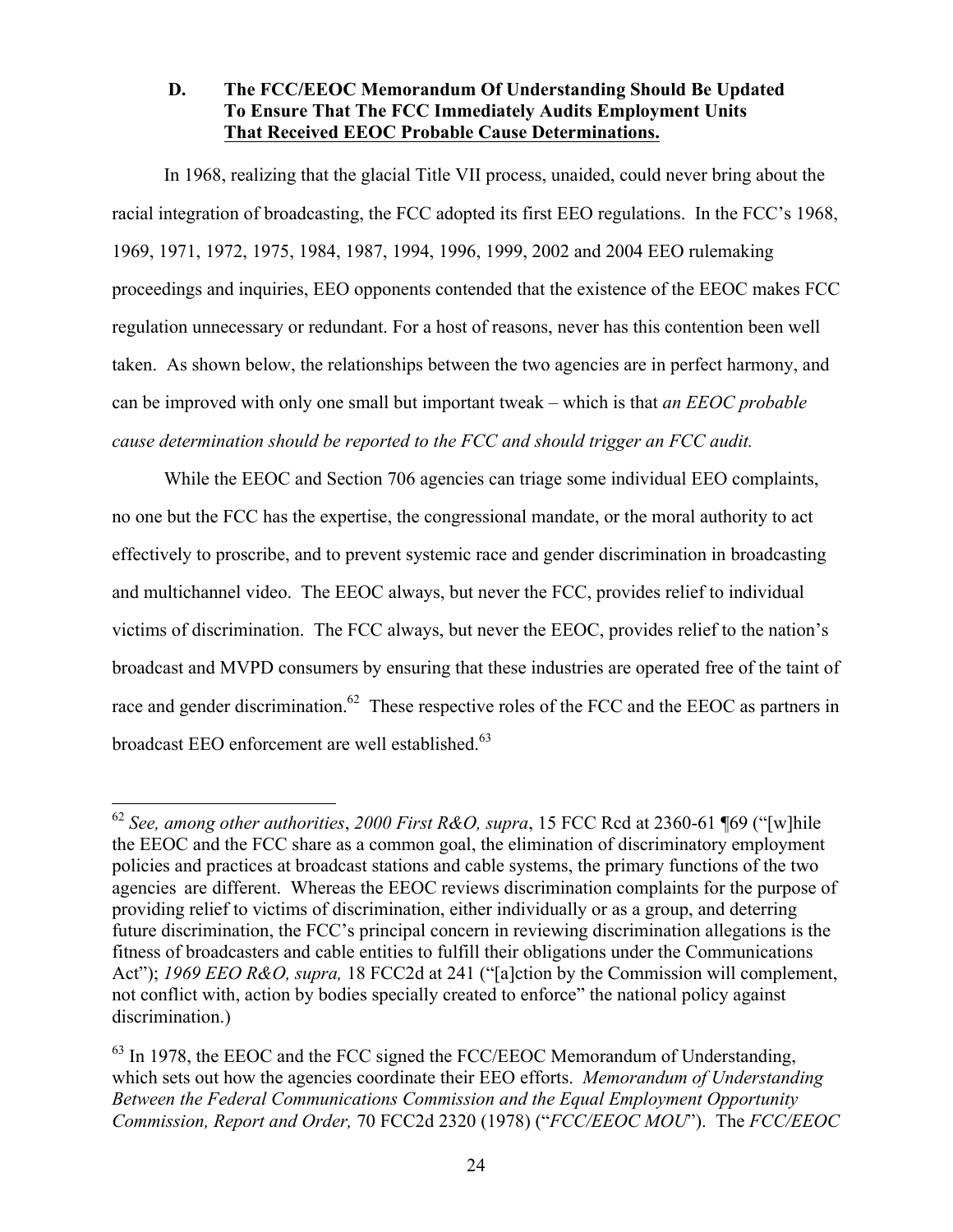To evaluate our recommended tweak to the *FCC/EEOC MOU*, it is vital first to appreciate the respective interlocking roles of the two agencies in combating employment discrimination.

Title VII's purpose is to help complainants, while the primary beneficiaries of the FCC EEO Rule are the listeners and viewers. Title VII is aimed at making whole the very rare individual who knows she may have been a victim of discrimination *and* who is willing and able to risk her career to fight it. In broadcasting and multichannel video, no EEOC intervention is possible unless a very highly motivated, financially endowed individual, who knows and can prove that she personally was a victim of discrimination, is willing to fight for years and risk her career in a close-knit industry.<sup>64</sup> The most common discriminatory practice in broadcasting and MVPDs—WOM recruitment conducted in an exclusionary manner—is by definition not knowable by its victims, because the practice works by ensuring that those who are discriminated against will never learn of the job itself, much less that they will not be considered for the job. But even if an individual knew she had been discriminated against, the FCC could not make her whole. Instead, FCC EEO regulation is aimed at ensuring that systemic discrimination does not endanger the integrity, competitiveness and diversity of the industry most critical to the maintenance of democracy. The EEOC lacks the resources or the statutory mandate to undertake or supervise the prevention of discrimination in a specialized industry. On the other hand, the FCC's forward-looking jurisprudence is ideal for this preventive and proscriptive purpose, which

*MOU* made the FCC "an agent of the EEOC for the sole purpose of receiving charges of employment discrimination" and a "conduit for formal discrimination charges falling within the EEOC's jurisdiction." *FCC/EEOC MOU* at 2321 (quotations omitted) and 2326. While the FCC may defer to the EEOC in pursuing individual cases, it retains the authority to investigate a matter on its own, even before the EEOC concludes its review. *See FCC/EEOC MOU* at 2327 (providing that the FCC may inquire into EEO complaints "even before the EEOC's conciliatory process ends"); *see also id.* at 2328 ¶21, 2328 n. 12, and 2331, Appendix B, §III(b). The FCC may also investigate and process a complaint where the EEOC lacks jurisdiction. *See Catoctin*, 4 RCC Rcd at 2558 ¶44 (holding that race discrimination by a radio station with five employees was sufficient to justify denial of the station's license renewal applicant.)

 $\overline{a}$ 

<sup>64</sup> *See, e.g.,* Paula Span, *Discrimination is Hard to Prove, Even Harder to Fix*, THE NEW YORK TIMES (July 22, 2019), available at https://www.nytimes.com/2019/07/22/health/agediscrimination-legal.html?action=click&module=Discovery&pgtype=Homepage (last visited August 9, 2019).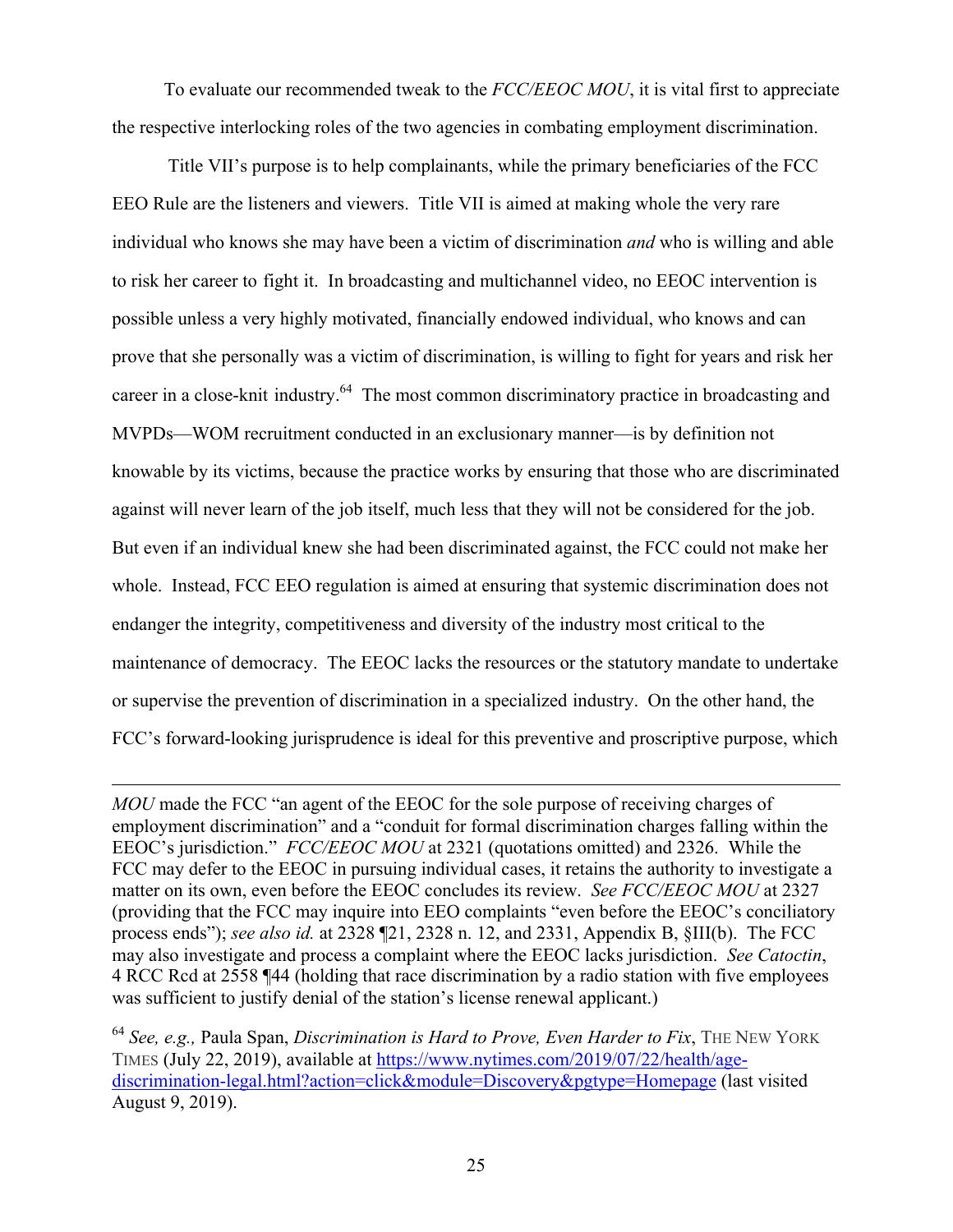the agency exercises for the benefit of the nation's media consumers.

It is unrealistic to expect that the FCC's ability to review final EEOC or judicial determinations is sufficient to deter discrimination. There has only been one instance in 50 years when a final order in an employment discrimination case came back to the FCC for licensing review, and by then—seventeen years after the case began—the broadcast station license had changed hands four times.<sup>65</sup>

Moreover, the EEOC's resources are limited and its backlog is substantial. Its employeenumerosity threshold is high,<sup>66</sup> and its statute of limitations is far shorter than an FCC license term. 67

Further, its processes virtually ensure that even the most determined complainants will be worn down or broken. Even when a complainant wins a judgment and secures a financial reward, she has no incentive to then take the additional step of refusing the broadcaster's offer of an additional payment in exchange for allowing the decision in her case to be vacated in order to rob the FCC of the ability to review it.<sup>68</sup> Compulsory arbitration provisions in many employee

 $67$  The statute of limitations for Title VII is 300 days for jurisdictions with a Section 706 agency, and 180 days otherwise. 42 U.S.C. §2000e-5(e)(l).

<sup>68</sup> Under the *FCC/EEOC MOU*, 70 FCC2d at 2331 §IV, upon concluding an administrative hearing or court case involving an FCC regulatee, the EEOC will report back to the FCC—*if*  there is anything to report. In our experience, a prudent broadcaster or MVPD having lost a case at the EEOC or in court, and having been required to pay a complainant a judgment, will approach the complainant and offer to forego further appeals, pay immediately an amount equal to the judgment, *and* pay a bonus on top of the judgment if the complainant will join in a motion to vacate the judgment. No one but the most bitter (and independently wealthy) complainant will turn down such an offer. That is how the FCC is always deprived of any knowledge that these rare cases even existed. The EEOC does not, however, report to the FCC its earlier-stage decision on whether or not to find probable cause.

<sup>&</sup>lt;sup>65</sup> The case involved WSM Radio, Nashville, TN. It was brought in 1973 and not finally resolved until 1990, when all appeals were concluded. Three African Americans were found to have been discriminated against by the radio station beginning in 1970.

 $66$  The EEOC's jurisdictional threshold is fifteen employees. 42 U.S.C. §2000e(b). A high proportion of radio stations, and some television stations and cable systems don't have that many employees. Stations with fewer than fifteen employees are typically the initial points of entry for women and minorities, and therefore should be among the least likely candidates for EEO immunization.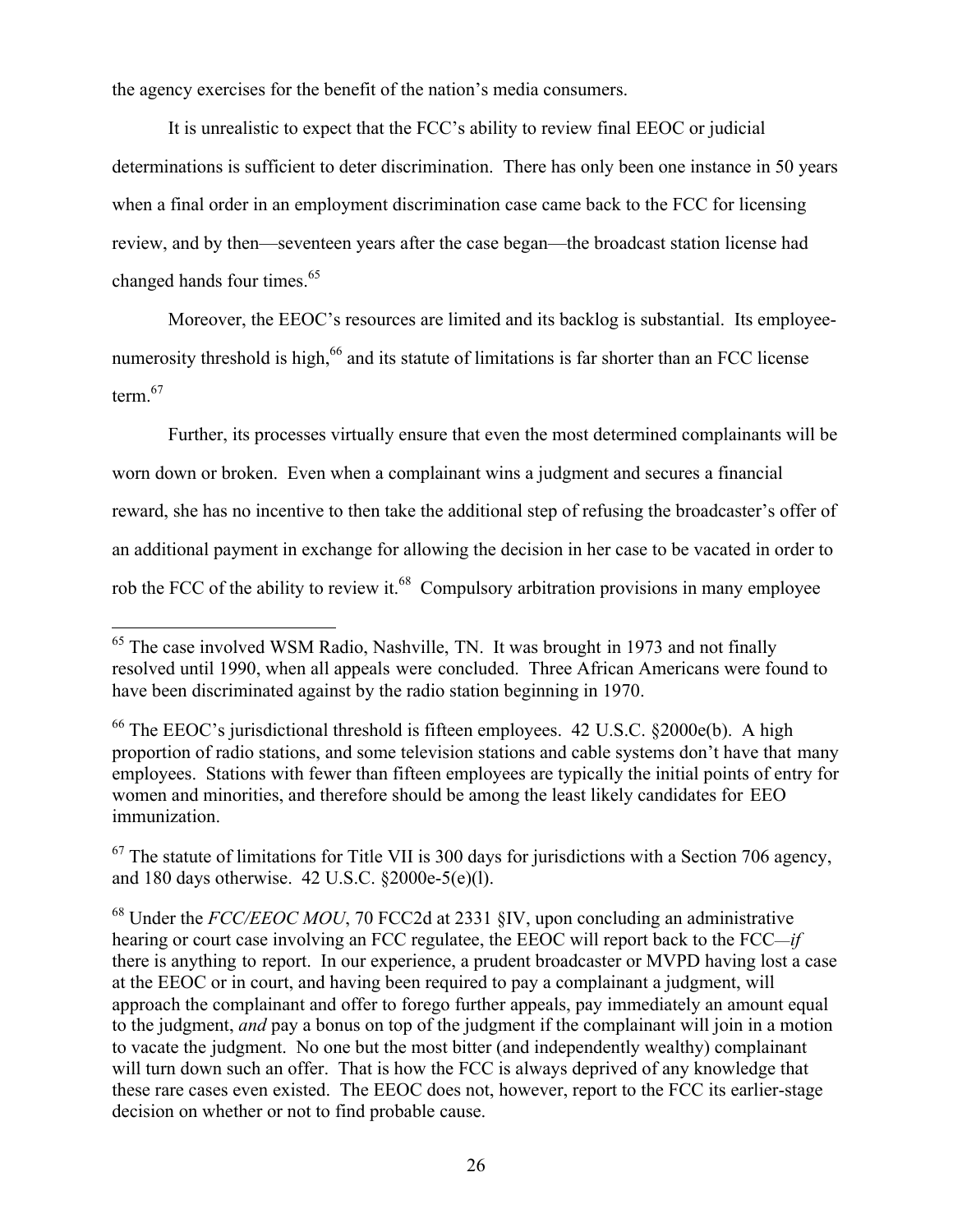contracts ensure that the EEOC will never even know about most allegations of discrimination in the first instance.<sup>69</sup>

Finally, Congress chose to endow the FCC with EEO authority,<sup>70</sup> being aware, obviously, that the EEOC also has EEO authority.<sup>71</sup> The agencies themselves have harmonized their respective missions through the *FCC/EEOC MOU*, which ensures that the work of the two agencies does not overlap. Virtually every employment discrimination complaint received by the FCC is already sent over to the EEOC, leaving the FCC to consider only allegations of systemic practices that do not involve requests for individual make-whole relief.<sup>72</sup>

As noted above, only one tweak to the FCC/EEOC relationship is desirable: *an EEOC probable cause determination should be reported to the FCC and should trigger an FCC audit.*  EEOC probable cause determinations are not final merits determinations concluding litigation at the EEOC. Rather, when the EEOC finds probable cause that a violation of a discrimination statute such as Title VII has occurred, courts read that finding as an expert assessment that the

<sup>70</sup> *See* 47 U.S.C. §§334 and 634.

 <sup>69</sup> *See Circuit City Stores, Inc. v. Adams,* 532 U.S. 105, 111-13 (2001) (with the exception of workers engaged in transportation, employment contracts, are covered by the Federal Arbitration Act (FAA); *but see also E.E.O.C. v. Luce, Forward, Hamilton & Scripps,* 345 F.3d 742 (9th Cir. 2003) (the Civil Rights Act of 1991 does not preclude enforcement of agreements requiring arbitration of Title VII claims as a condition of employment.)

<sup>71</sup> *See* 47 U.S.C. §151 (amended in the Telecommunications Act of 1996 by adding the phrase in italics), regulating "communication by wire and radio so as to make available, so far as possible, to all the people of the United States, *without discrimination on the basis of race, color, religion, national origin, or sex*.") The EEOC, established by Title VII of the Civil Rights Act of 1964, is responsible for preventing unlawful employment practices including employment discrimination. Pub. L. No. 88-352, §705, 78 Stat. 241, 258-29 (1964); codified at 42 U.S.C. §§2000e-2 - 2000e-3.

<sup>72</sup> *See FCC/EEOC MOU*, *supra,* 70 FCC2d at 2327, and Section IV of the appended MOU itself, which provide that the FCC must refer a charge it receives to the EEOC, whereupon either or both agencies can process it. Since 1969, there have only been two instances when the FCC processed a charge rather than waiting for the EEOC to act, and there have been no instances when the FCC acted in response to an EEOC finding of discrimination.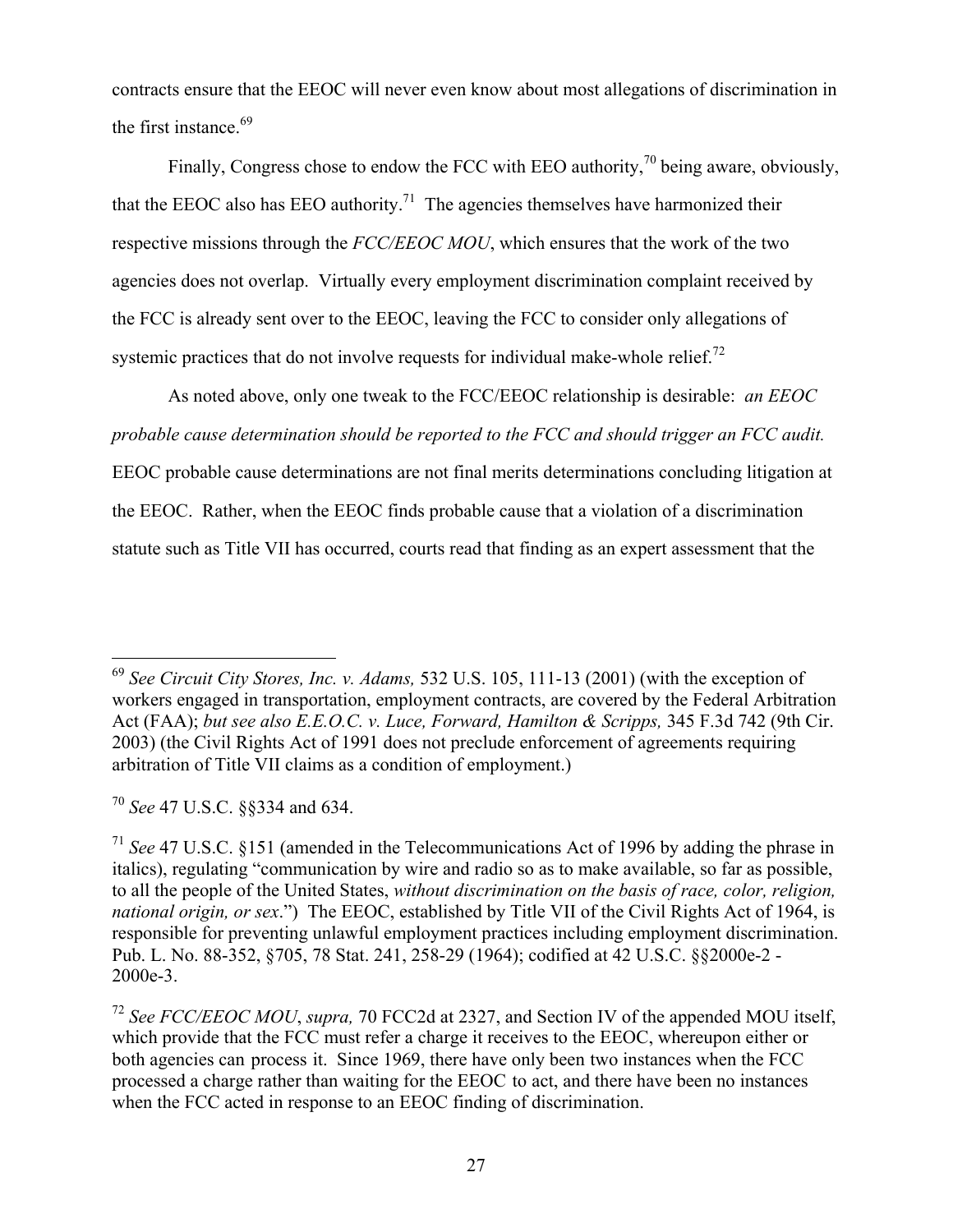respondent more than likely has violated the law.<sup>73</sup> The FCC should not overlook such a finding, as it stands as a powerful indication that one of its regulatees may not be qualified to hold an FCC authorization. Instead, the FCC should use its audits authority to learn whether the entity has violated the EEO Rule and, if so, whether such a violation should be handled through an HDO or otherwise.

### **E. The Commission Should Open A Section 403 Inquiry Into The Pattern Of Consistently Very Low Representation Of Minorities In Radio News.**

As RTNDA's data has shown, minority representation in radio news is very low, most

recently standing at 14.5% overall – a statistic that includes minority-focused and multilingual

stations, and is actually below where it stood in 1994.<sup>74</sup>

The statutory provision best suited to enable the Commission to inquire into this endemic,

recurring failure of the marketplace is 47 U.S.C. §403, which provides that the Commission may:

institute an inquiry, on its own motion, in any case and as to any matter or thing concerning which complaint is authorized to be made, to or before the Commission by any provision of this Act, or concerning which any question may arise under any of the provisions of this Act, or relating to the enforcement of any of the provisions of this Act....<sup>75</sup>

 $^{75}$  47 U.S.C. §403.

 <sup>73</sup> EEOC, *What You Should Know: The EEOC, Conciliation, and Litigation*, available at https://www.eeoc.gov/eeoc/newsroom/wysk/conciliation\_litigation.cfm (last visited August 27, 2019) ("If the EEOC determines there is reasonable cause to believe discrimination has occurred, both parties will be issued a "Letter of Determination" telling them that there is reason to believe that discrimination occurred. The Letter of Determination invites the parties to join the agency in seeking to settle the charge through an informal and confidential process known as conciliation. . . . If conciliation fails, the EEOC must decide whether to sue the employer in court.")

<sup>74</sup> *See* n. 25 *supra* (citing the RTNDA's longitudinal research).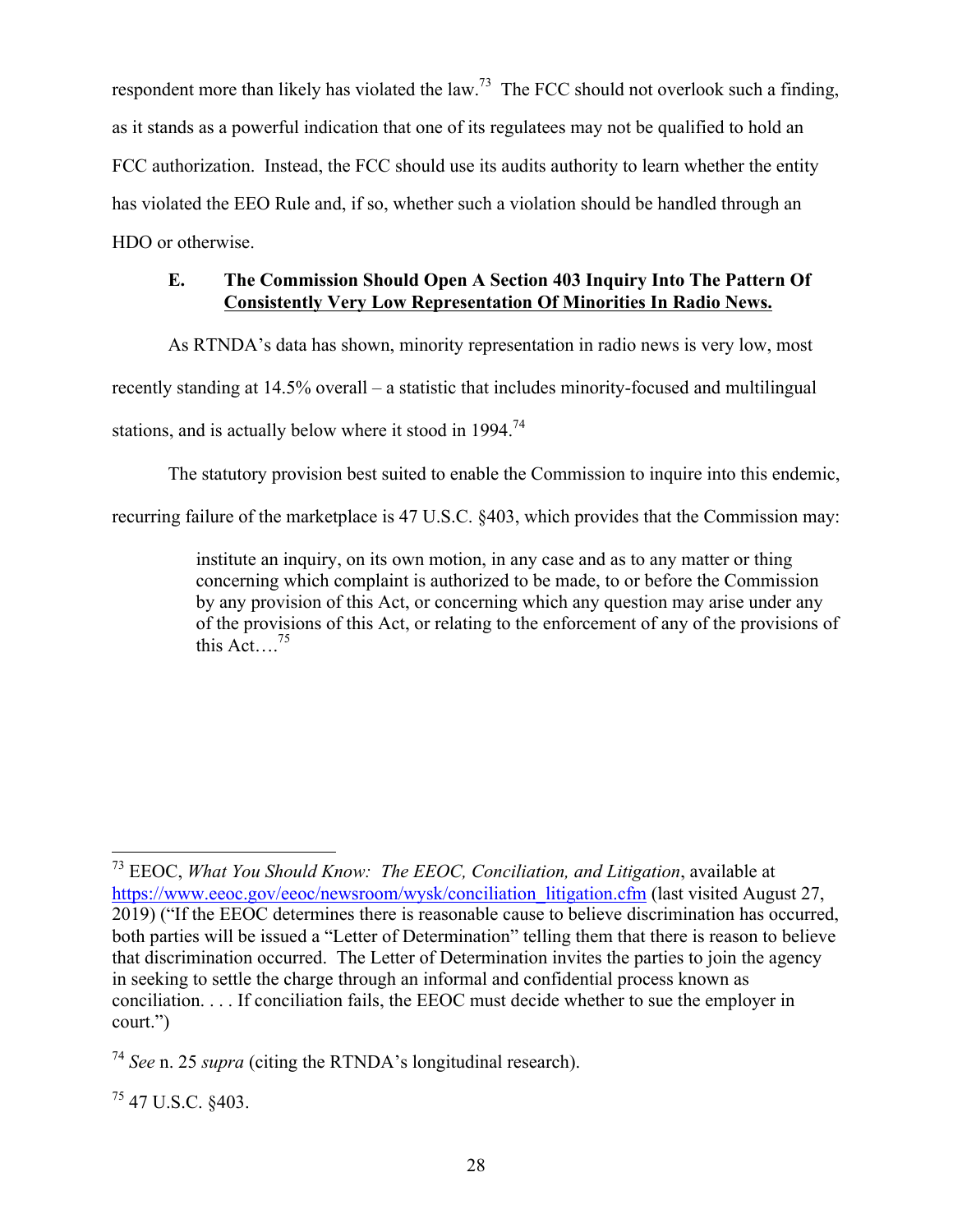Such an inquiry may be opened by the Commission and then delegated to a senior staff person to preside and gather evidence. The Enforcement Bureau also has independent authority to open and conduct a Section 403 investigation.<sup>76</sup>

The employment patterns are irrational after five decades of generally equal access by race to broadcast education. Further, witnesses who can testify as to why these patterns persist need the protection that a subpoena can provide.

The inquiry should carefully avoid any detour into the content that is being broadcast. Instead, it should focus only on the extent to which the systemic exclusion of minorities from radio news jobs has been caused by discrimination on the basis of race.

MMTC's request for such a Section 403 inquiry has been pending since  $2010$ .<sup>77</sup>

#### **IV. Each Of Our Proposals Is Constitutionally Noncontroversial.**

We anticipate that no one will contend that our proposals on the time sequences of job postings and hiring decisions, on the *FCC/EEOC MOU*, or seeking an inquiry into whether the systemic exclusion of minorities from radio news is caused by racial discrimination, would have any constitutional ramifications. Our proposals on the use of Form 395 data are not constitutionally controversial either, as detailed below.

**Anti-Discrimination Enforcement.** Outreach-based FCC EEO enforcement has been effective and fair. The Commission's EEO regulations have always required broadcasters and

<sup>&</sup>lt;sup>76</sup> 47 C.F.R.  $\&0.111(a)(17)$  (authorizing the Enforcement Bureau to "[i]dentify and analze complaint information, conduct investigations, conduct external audits and collect information, including pursuant to sections … 403… of the Communications Act, in connection with complaints, on its own initiative or upon requst of another Bureau or Office.")

<sup>77</sup> *See* Letter to Chairman Julius Genachowski from David Honig (June 29, 2010) (calling for the Commission, "[u]sing the procedures authorized by 47 U.S.C. §403, including subpoena power, [to] designate an ALJ to conduct an inquiry into how minorities came to be purged from radio iournalism and why minority representation in television journalism is in decline. Upon receiving the results of the inquiry, the Commission should act promptly to ensure that systemic discrimination never again takes root in the broadcasting or any other FCC-regulated industry.")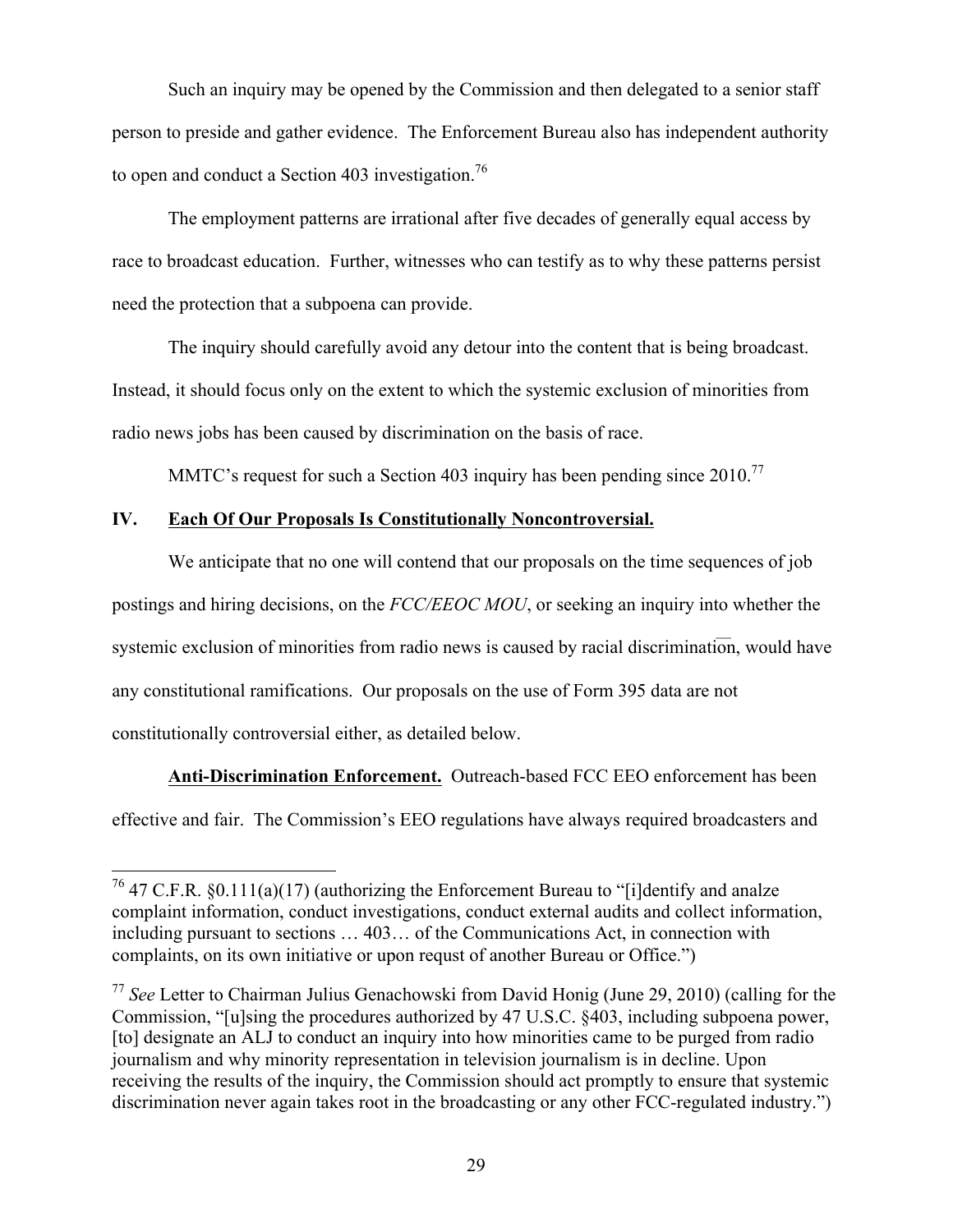MVPDs to hire only the best-qualified persons. No one can possibly be harmed when a broadcaster or MVPD recruits broadly enough to allow well-qualified minorities and women to learn of job openings.

Anti-discrimination enforcement using Form 395 data for civil rights law enforcement deprives no one of anything to which she would otherwise be entitled.

In *MD/DC/DE Broadcasters*, the Court struck the rules based on a hypothetical under which a broadcaster with a "finite" recruitment budget shrinks its ad in the daily paper in order to find the money to put an ad in a "minority" paper.<sup>78</sup> This hypothetical came from the Court itself, so there was nothing in the record about how much an ad in a "minority" paper actually costs. Today, the *MD/DC/DE Broadcasters* hypothetical no longer applies. Job openings can be posted, for free, on numerous sites online; and these sites are easily accessible by everybody. No longer is there any risk that minority recruitment will be a zero-sum game allegedly played at the expense of non-minorities.

The regulations do not affect anyone's ability to present her qualifications, have them considered, and secure employment. Simply providing wide notice of job openings does not upset anyone's settled expectations because no one has the right to be insulated from competition from other qualified persons.<sup>79</sup> Every court that has examined this question agrees.<sup>80</sup>

 <sup>78</sup> *Id.,* 236 F.3d at 20-21 n. \*\*.

 $<sup>79</sup>$  A White male who would have been hired if competing only against other White males</sup> recruited by WOM, but who was not hired because an equally or better qualified minority or woman learned of the job as a result of targeted recruitment, has not been deprived of any right owed to him under the equal protection component of the Fifth Amendment. *Shuford v. Alabama State Bd. of Education*, 897 F.Supp. 1535, 1553 (M.D. Ala. 1995); *see also Barbera v. Metro-Dade Cty. Fire Dep't,* 117 F. Supp. 2d 1331, 1337 (S.D. Fla. 2000) ("*Barbera*") (quoting *Shuford*) ("Recruitment and other techniques of inclusion do not affect the selection process for hiring or promotion. Rather, inclusive techniques seek to ensure that as many qualified candidates as possible make it to the selection process.")

<sup>&</sup>lt;sup>80</sup> The rules only require inclusive outreach. One objective of these outreach efforts is to ensure that minorities are made aware of employment opportunities, but this is because the record before the Commission shows that minorities have been most likely to be excluded from opportunities by WOM recruiting. There is nothing invidious about ensuring that broad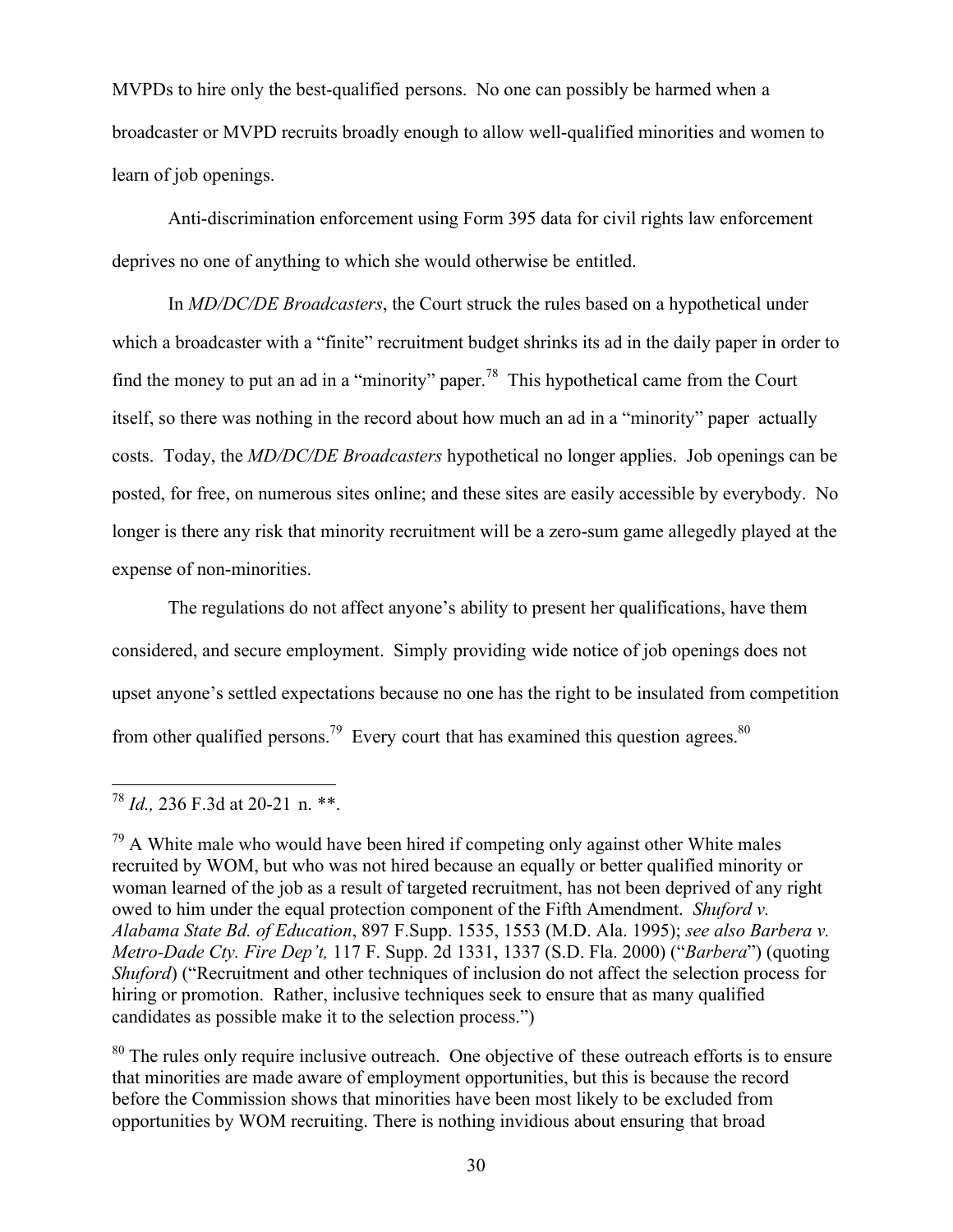Unlike in *Lutheran Church*, our proposed "screen" is for predominant WOM recruitment, not staff composition. Only those broadcasters that unlawfully engaged in predominant WOM recruitment would be asked whether they also have a homogeneous staff and, thus, may be engaging in an inherently discriminatory recruitment practice. Thus, if there would be "pressure", it is "pressure" to obey settled law by recruiting broadly, *e.g.*, online and by emailing notices to community groups, as the Commission has quite properly expected of broadcasters for decades.

**Collecting EEO Data.** No broadcaster or MVPD has ever demonstrated that because it had to file Form 395, the government expected it to hire preferentially. Nor could such a claim have been made, because on its face Form 395 is not race-preferential. Form 395 no more

 $\overline{a}$ 

recruiting programs reach those segments of the community that have been historically discriminated against and excluded. *See Raso v. Lago,* 135 F.3d 11, 16 (1st Cir. 1998) (holding that a HUD outreach plan aimed at reaching minority as well as majority applicants, and including mailing to minority organizations, did not create a suspect racial classification because "[e]very antidiscrimination statute aimed at racial discrimination and every enforcement measure taken under such a statute, reflects a concern with race. Such race-conscious purposes do not make enactments or actions unlawful or automatically 'suspect' under the Equal Protection Clause*.*") *See also Allen v. Alabama State Board of Education,* 164 F.3d 1347, 1352 (11th Cir. 1999) (holding that strict scrutiny does not apply to efforts to recruit minority teachers when no one is disadvantaged because of her race, and declaring that "[w]here the government does not exclude persons from benefits based on race, but chooses to undertake outreach efforts to persons of one race, broadening the pool of applicants, but disadvantaging no one, strict scrutiny is generally inapplicable"); *Duffy v. Wolle*, 123 F.3d 1026, 1038 (8th Cir. 1997) (finding that inclusive recruiting "enables employers to generate the largest pool of qualified applicants and helps ensure that women and minorities are not discriminatorily excluded from employment" and concluding (at 1038-39) that "[a]n employer's affirmative efforts to recruit minority and female applicants does not constitute discrimination.... The only harm to white males is that they must compete against a larger pool of qualified applicants.") Along similar lines, *see Peightal v. Metropolitan Dade County*, 26 F.3d 1545, 1557-58 (11th Cir. 1994) (holding that presentations at job fairs and career days designed specifically to apprise minorities of career opportunities are race-neutral), as well as *Ensley Branch, NAACP v. Seibels,* 31 F.3d 1548, 1571 (11th Cir. 1994), *Billish v. City of Chicago*, 962 F.2d 1269, 1290 (7th Cir. 1992), vacated on other grounds, 989 F.2d 890 (7th Cir.) (*en banc*), cert. denied, 510 U.S. 908 (1993), and *Coral Construction Co. v. King County*, 941 F.2d 910, 923 (9th Cir. 1991), cert. denied, 502 U.S. 1033 (1992); *see also Barbera, supra*, 117 F.Supp.2d at 1337.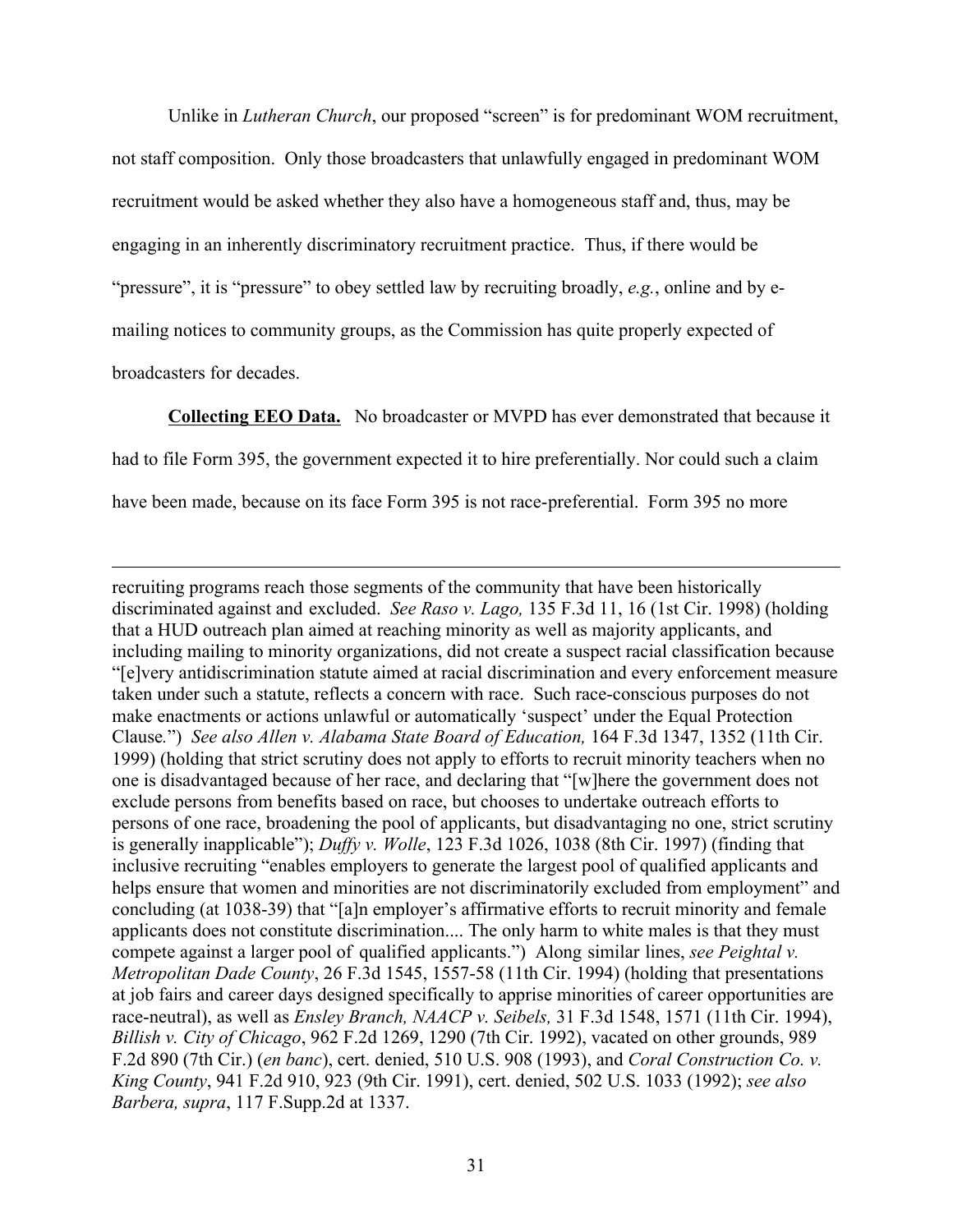"pressures" anyone to break the law than the Census, or Title VII, "pressure" anyone to do so. Like an EEO-1 form used in connection with Title VII, Form 395-B is set out in columns that specify Whites, minority groups, men and women. Such a form nowhere suggests or implies preference. The mere collection and reporting of these statistics can have no impact on whether a broadcaster receives a federal benefit or a sanction.

Recognizing the necessity of using statistics to estimate the prevalence of discrimination, the Supreme Court has repeatedly endorsed this kind of industry-wide analysis, which arises in cases as diverse as voting rights<sup>81</sup> and jury composition.<sup>82</sup> Government collection of data—even data about ethnicity or gender—poses no constitutional concern. It is *differential* treatment on the basis of a prohibited class, not classification *per se*, that implicates equal protection.<sup>83</sup> Accordingly, courts have historically approved the collection of data regarding the racial and gender composition of a federal agency workforce,<sup>84</sup> the

 <sup>81</sup> *See, e.g., Gomillion v. Lightfoot,* 364 U.S. 339 (1960) (holding that a change in city boundaries from a square to a 28-sided figure, which excluded 99% of the Black voters and no White voter, constituted racial discrimination violative of the  $15<sup>th</sup>$  Amendment.)

<sup>82</sup> *See Flowers v. Mississippi*, 139 S. Ct. 2228, 2248 (2019) (holding that the trial court committed a clear error in concluding that the State's peremptory strike of a Black prospective juror was not motivated in substantial part by discriminatory intent where the State used its peremptory challenges to strike 41 of the 42 Black prospective jurors that it could have struck; one factor that a trial judge can consider in evaluating whether racial discrimination occurred is: "statistical evidence about the prosecutor's use of peremptory strikes against black prospective jurors as compared to white prospective jurors in the case"); *see also Batson v. Kentucky*, 476 U.S. 79 (1986) (taking account the race of jury venire members to hold that race-based peremptory challenges in a criminal petit jury might in some circumstances violate the equal protection clause).

<sup>83</sup> *Morales v. Daley*, 116 F. Supp. 2d 801, 813 (S.D. Tex. 2000) (quoting *Nordlinger v. Hahn*, 505 U.S. 1, 10 (1992) ("The Equal Protection clause does not forbid classifications. It simply keeps decision makers from treating differently persons who are in all relevant respects alike.")

<sup>84</sup> *See, e.g., Sussman v. Tanoue*, 39 F. Supp. 2d 13 (D.D.C. 1999*); see also Honadle v. Univ. of Vermont & State Agric. Coll*., 56 F. Supp. 2d 419, 422 (D. Vt. 1999) (noting that detailed occupational data from the 1990 national census' Equal Employment Opportunity Special Files was used to determine the availability of qualified faculty.)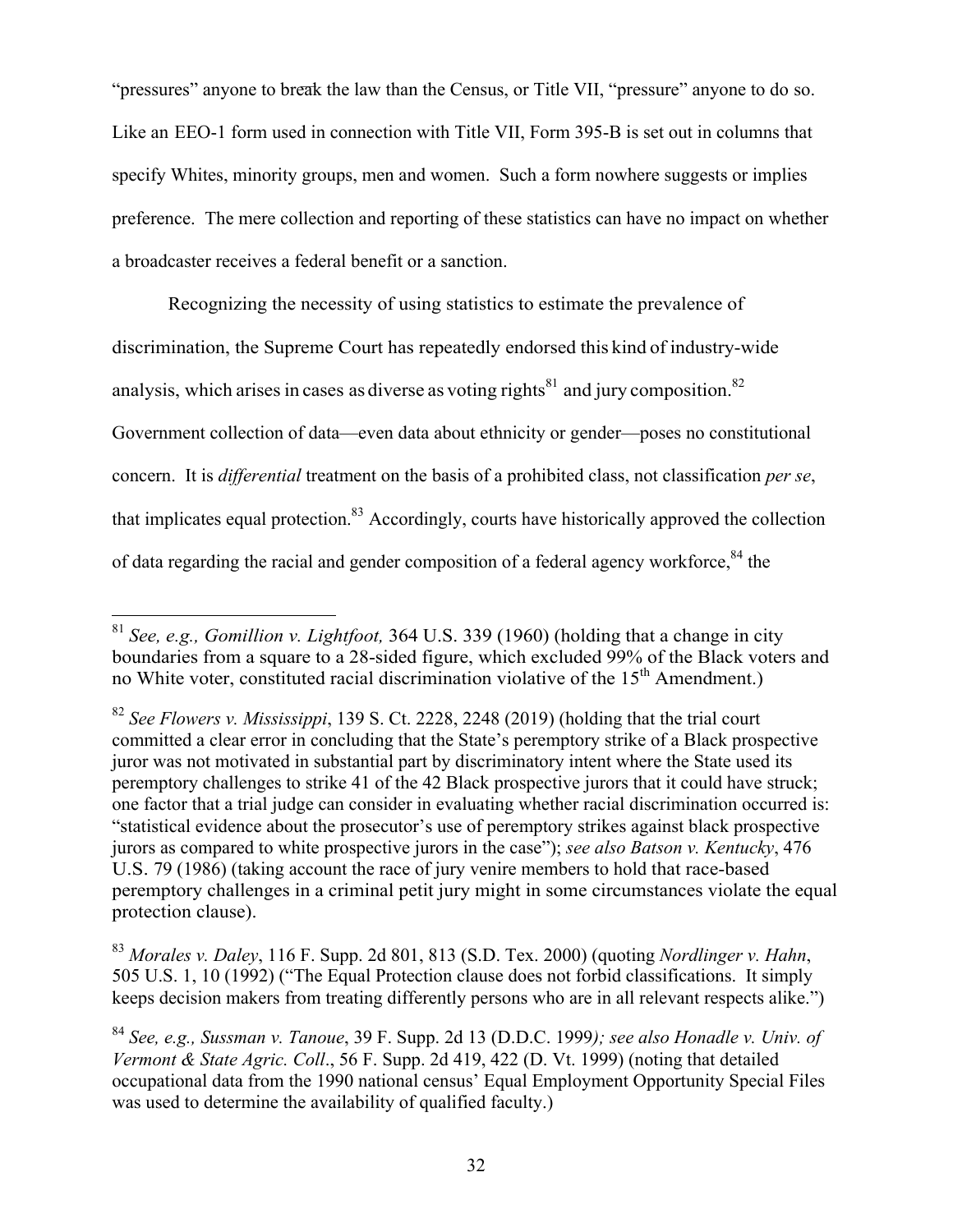collection by the federal government of the racial composition of state employees,<sup>85</sup> and the collection of local census data regarding the racial and ethnic composition of public school employees.<sup>86</sup> Indeed, if the Equal Protection Clause does not permit the FCC to proscribe racial discrimination by being aware of racial statistics, then it would also prevent the enforcement of laws against school segregation including pupil placement, teacher recruitment, teacher placement and extracurricular activities;  $87$  or housing segregation including racial steering;  $88$ indeed, every civil rights law or rule that proscribes the use of a racially exclusionary cabal to exclude others in order to replicate racial exclusion over time. The Commission should ensure that its civil rights jurisprudence remains in harmony with the jurisprudence in all other areas of civil rights law.

#### **IV. The Commission Should Reject The 82 Broadcasters' Proposal To Exempt Nearly All Broadcasters From EEO Compliance.**

In their July 18, 2019 "Joint Comments and Petition for FNFRM" ("82 Broadcasters

Petition"), 82 broadcast companies sought the following relief:

- 1. Require the online posting of all fulltime job openings by all licensees of any size, including those with fewer than the current jurisdictional threshold of five fulltime employees;
- 2. Have EEO reports filed by "entities" covering entire markets, to avoid the practice by large broadcasters of creating several small entities, each of which falls below the five fulltime station jurisdictional limit, to evade scrutiny; and
- 3. Evidently intended as a "trade" for Proposals #1 and #2, the Commission would

<sup>86</sup> *See Caufield v. Bd. of Educ.*, 583 F.2d 605 (2d Cir. 1968).

<sup>87</sup> *See generally Green v. County School Board of New Kent County*, 391 U.S. 430 (1968).

<sup>88</sup> *See Smith v. City of Cleveland Heights,* 760 F.2d 720 (6th Cir. 1985); *see Village of Bellwood v. Dwivedi*, 895 F.2d 1521, 1529 (7th Cir. 1990) (stating that the "mental element required in steering case under housing discrimination laws is same as that required in employment discrimination cases challenged either under Title VII or under statute governing equal rights under the law on theory of disparate treatment.")

 <sup>85</sup> *See United States v. New Hampshire*, 539 F.2d 277 (1st Cir. 1976), cert. denied, 429 U.S. 1023 (1976).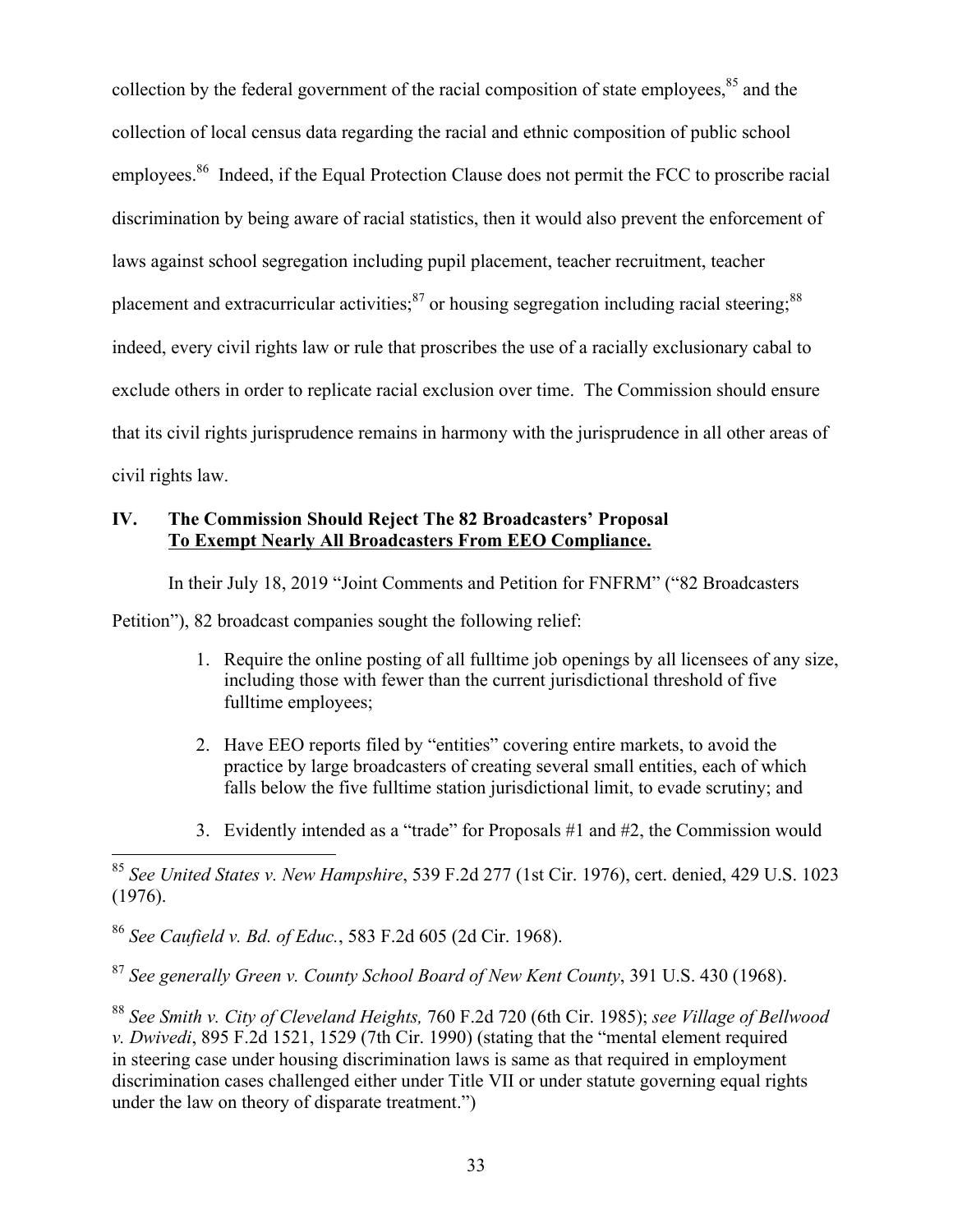raise the jurisdictional limit from five fulltime employees to 50.

The EEO Supporters take no position on the 82 Broadcasters' Proposal  $#1 -$  to require online job posting for stations with fewer than five fulltime employees.<sup>89</sup> The five-employee jurisdictional floor in 47 C.F.R. §2080(d) was established in 1969 because most stations smaller than five employees are family-operated and seldom look outside of the family when jobs are open. These tiny stations are seldom points of entry for non-family members beginning their careers. Instead, stations with 5-15 employees are the key targets. Even very small stations are barred from discrimination, however, and appropriately so. Any slight benefit from Proposal #1 would do little to counteract the detriment from Proposal #3, discussed *infra.*

We also take no position on the 82 Broadcasters' Proposal #2 – to have EEO reports filed by market-wide entities that may have abused the repeal of the Main Studio Rule by assigning their employees in a manner that could justify not filing EEO reports at all.<sup>90</sup> We are not aware of any instances of group broadcasters that went to the trouble of creating sham entities to mask their actual joint operations so as to evade EEO accountability. Few large group owners would risk their FCC licenses just to avoid filing a Form 396.

We strongly oppose the 82 Broadcasters' Proposal  $#3$ ,  $^{91}$  which would put an end to most broadcast EEO enforcement, and would do that based on a false premise. The 82 Broadcasters declare that 50 employees is "the number regarded by the human resources profession as demarcating smaller from large for the purposes of hiring a human resources manager[.]" *See* 82 Broadcasters Petition at 10-11. What the 82 Broadcasters overlook is the fact that the amount of "paperwork" the FCC requires *that does not have to be done anyway as part of any business' routine personnel functions* requires far less time than a fulltime employee's 40 hours per week. In fact, it is exactly the same work that routine recruitment entails: maintaining an e-mail list, hitting a key to send out job notices, and posting the notices online – while *also* ensuring that the

 <sup>89</sup> 82 Broadcasters Petition at 3-5.

<sup>90</sup> *Id.* at 5-7.

<sup>91</sup> *Id.* at 7-10.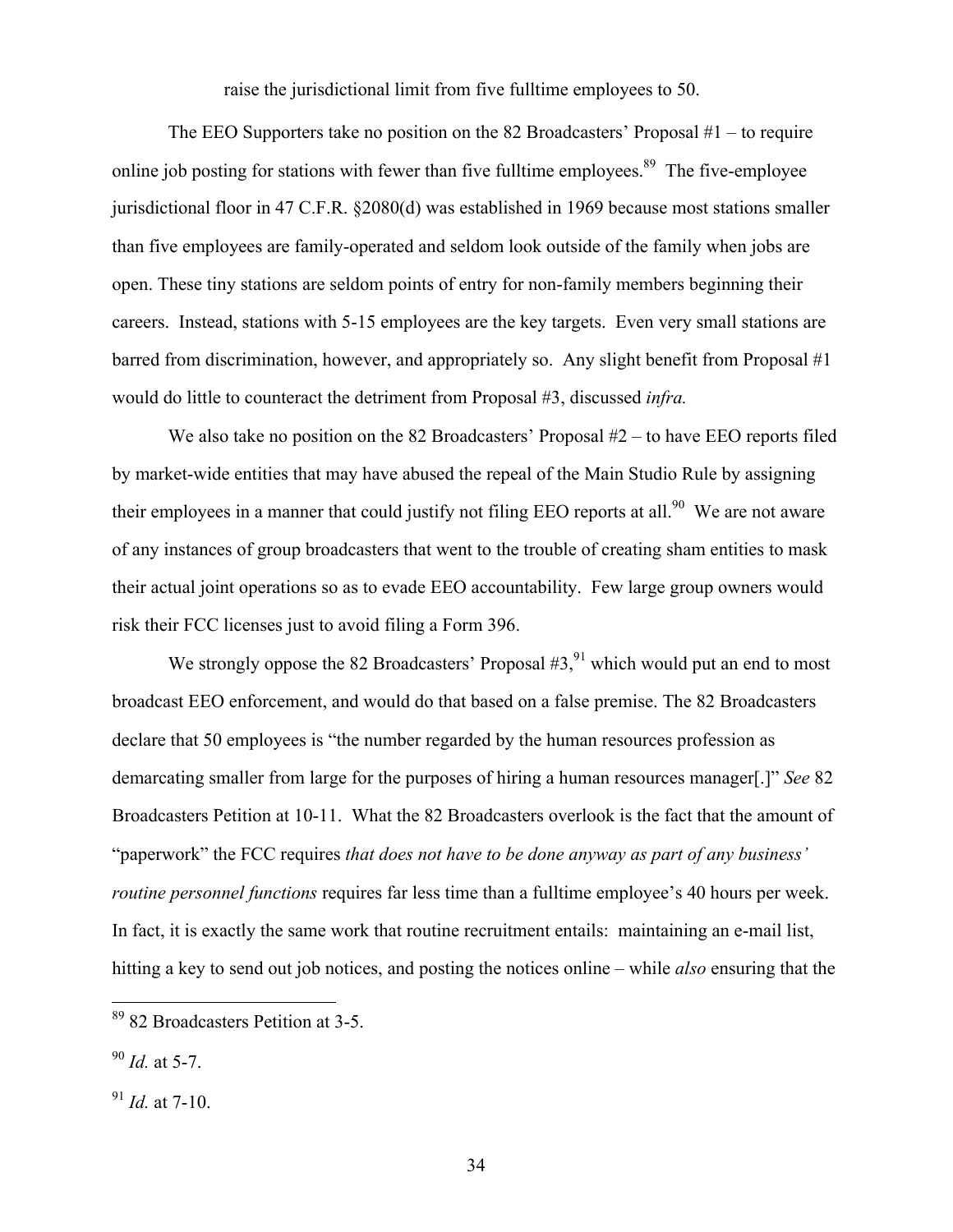posts and job notices are widely accessible and that records of the postings are maintained in the (very rare) event of an FCC audit. This additional "burden" requires more like 40 seconds per week than 40 hours per week.

Compliance with the rules is not arduous at all—a conclusion the D.C. Circuit upheld in 2001 in rejecting a "burdensomeness" argument under the arbitrary and capricious standard. <sup>92</sup> And objections that the rule is too complex or difficult must be viewed in the light of 50 years of experience. During that time, not a single broadcaster credibly claimed that it suffered any material financial hardship because of the need to comply with the EEO rule. Nor did any broadcaster ever claim that the rule was too dense for it to comprehend.

Not only is this proposal unjustified on its own terms, it would swallow the rule. Few radio stations and only about half of all television stations employ more than 50 people fulltime. In several states, every radio and nearly every television station would be EEO-exempt. Nearly all non-commercial radio and television stations nationwide would be exempt.

The practical effect of exempting most of the industry from EEO compliance would be devastating. Many broadcast careers begin in small stations. Cutting off EEO protection at these points of entry would have a ripple effect on the rest of the industry. Large broadcasters that do not discriminate would have less diverse, and thus less talented pools of trained applicants from which to draw.  $93$ 

The Commission has been here before, in 1976,  $94$  and in 1986. In the current century,

 <sup>92</sup> *See MD/DC/DE Broadcasters, supra,* 236 F.3d at 18.

<sup>93</sup> *See 2001 Second NPRM, supra,* 16 FCC Rcd at 22857 ¶48 (small stations "have an important role in providing entry level opportunities into the broadcast industry.")

<sup>94</sup> *See Nondiscrimination in the Employment Policies & Practices of Broadcast Licensees*, 60 FCC2d 226, 257 (1976) ("*Nondiscrimination – 1976*") (Dissenting Statement of Commissioner Benjamin L. Hooks) ("it is almost inequitable to place a filing requirement only on larger stations and treat the filing requirement as if it were a penalty rather than a concomitant of a positive, affirmative national effort to alleviate the patent inequality of opportunity and experience . . . all licensees are public trustees and all have an equal mandate to serve the same public interest"); *see also Office of Communication of the United Church of Christ v. FCC*, 560 F.2d 531, 532 (2d. Cir. 1977) (overruling *Nondiscrimination – 1976*, holding that "[w]e grant the petition to review the order and set it aside as arbitrary and capricious insofar as it changes the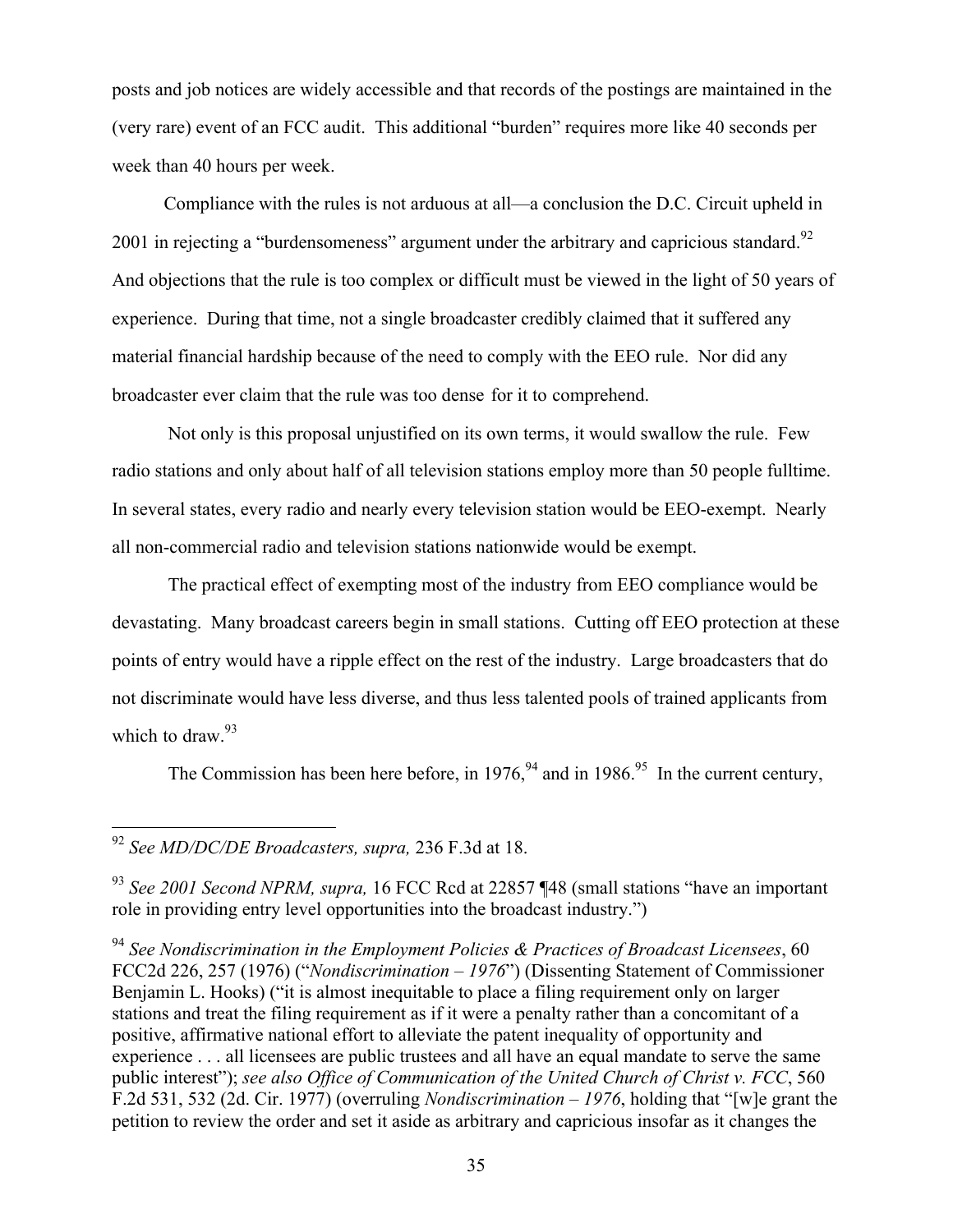the Commission recognizes that exempting broadcasters with more than five employees would eviscerate the rule, because small broadcasters are key points of entry for those historically excluded from the industry.<sup>96</sup>

Finally, the idea that a broadcaster of any size greater than "mom and pop" should be exempt from EEO compliance is deeply flawed and troubling. Broadcast ownership is a privilege that necessarily includes EEO compliance; ownership coupled with nondiscrimination is not a "burden." 97 Discrimination is a burden. The risk that discrimination will not be prevented is a burden on all of us. Preventing discrimination is an interest of the "highest priority."<sup>98</sup>

policy of the Commission by extending the exemption for stations with fewer than five full-time employees to those with ten or less full-time employees.")

 $\overline{a}$ 

<sup>95</sup> *See Equal Employment Opportunity in the Broadcast Radio and Television Services, Report and Order*, 2 FCC Rcd 3967, 3970 ¶22 (1987), in which the Commission retained the fiveemployee size cap because it "recognize[d] that small broadcast stations often offer opportunities for entry by women and minorities to employment and careers in the broadcast field."

<sup>96</sup> *See 2001 Second NPRM, supra*, 16 FCC Rcd at 22857 ¶48 (small stations "have an important role in providing entry level opportunities into the broadcast industry.")

 $97$  The word "burden" somehow creeps into FCC jurisprudence only when EEO is the topic of the day – just as "busing" only became "forced" or rights became "states rights" when racial integration was on the line. In an industry built on the power of words, the choice of language is substance, not symbolism. The time has come to stop labeling efforts to prevent discrimination a "burden" from which certain regulatees need "relief." This dog whistle dates from the mid-1960's when (like its cousins "forced busing", "states rights" and other terms such as "law and order") it was invoked as polite code for massive industry resistance to the 1964 Civil Rights Act. *See* Teun van Dijk, *Communicating Racism: Ethnic Prejudice in Thought and Talk* 372-82 (1987) (documenting how code words like "flood", and the word "invade" that is in such common usage today, were used in Europe as code words to convey anti-immigrant prejudice); *id.* at 378 (explaining that a key function of this coded language is to allow prejudiced individuals to "confirm or 'ratify' these models and schemata by expressing [them] as characteristic examples of a consensus and as result of – literally – 'commonsense' reasoning. At the same time, they will appeal to hearers by asking for similar confirmation of the shared nature of their own opinions and experiences.")

<sup>98</sup> *Franks v. Bowman Transportation Co.*, 424 U.S. 747, 763 (1976); *see* pp. 2-13 *supra*.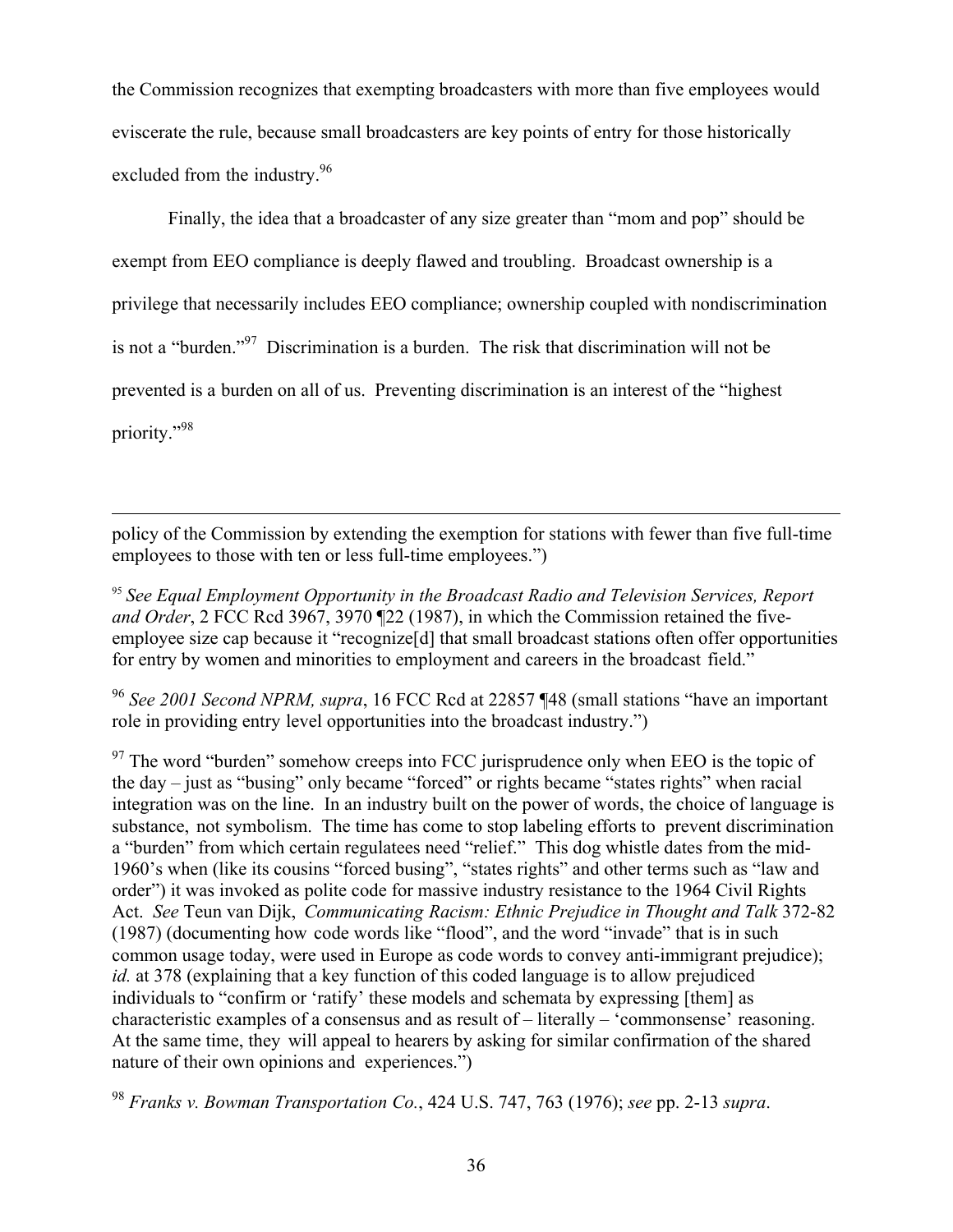#### **Conclusion**

Providing equal employment opportunity is one of only a handful of public services required of broadcasters and MVPDs in exchange for regulatory protection from competitors. Certainly the Commission should regard the electronic media's EEO compliance as a matter of the highest priority. At a minimum, this means that today's broadcasters, and MVPDs, should help develop the next generation of their respective industries by providing an employment marketplace free from discrimination. As Chairman Powell put it,

> The public benefits of individuals in our society having equal employment opportunities, based on merit rather than discriminatory factors, are so numerous they are impossible to list. I believe few would disagree with this proposition. Thus, it is only right and proper for this agency to expect its licensees to afford equal opportunities for everyone. Indeed, I believe it is our obligation to attempt to widen the circle of those Americans that benefit from the fruits spawned by those licenses. If the public interest means anything at all it cannot possibly tolerate the use of a government license to discriminate against the citizens from whom the license ultimately is derived.  $99<sup>99</sup>$

 <sup>99</sup> *2001 Second NPRM*, *supra,* 16 FCC Rcd at 22872 (Separate Statement of Chairman Michael K. Powell).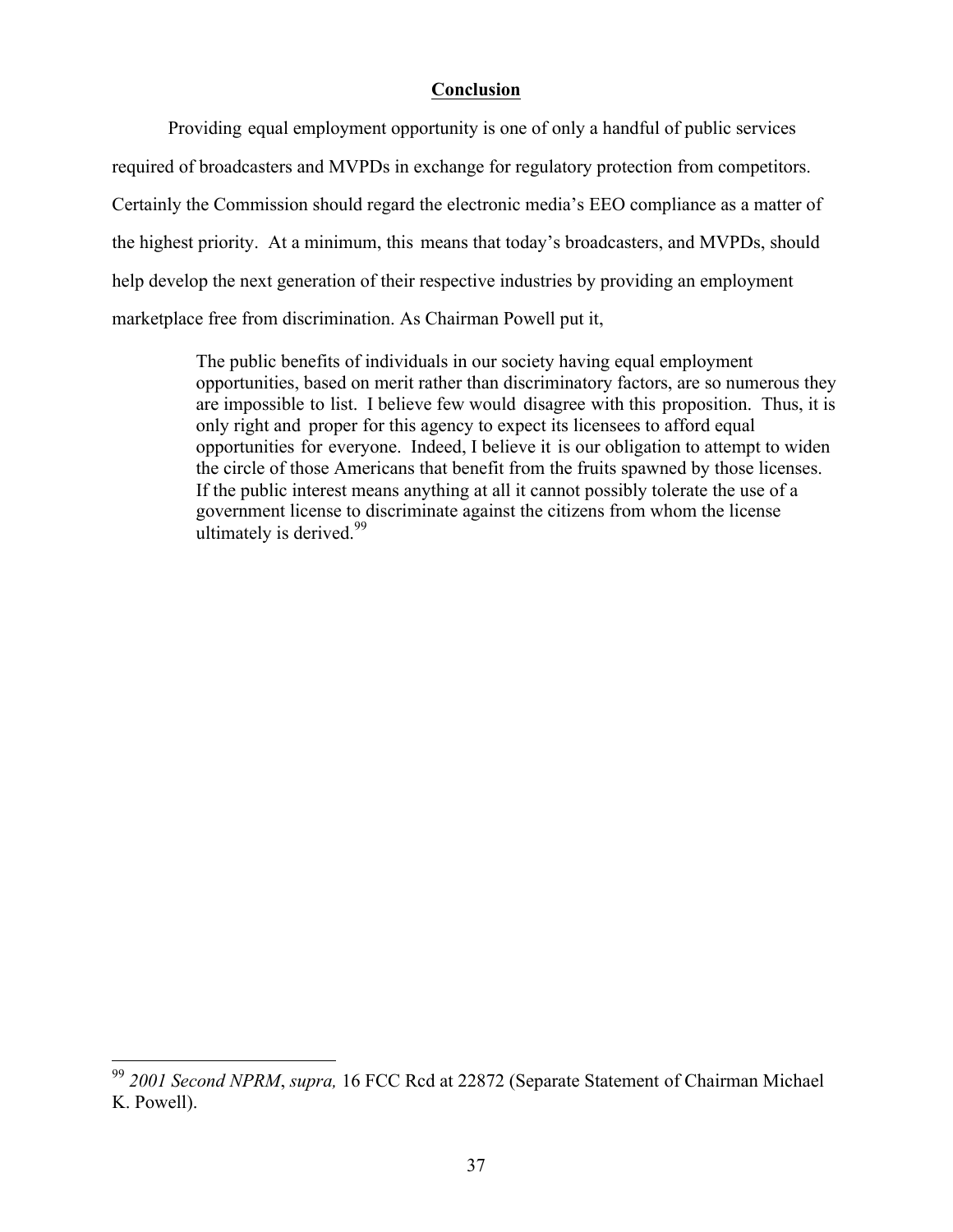Respectfully submitted,

# *Maurita Coley*

Maurita Coley President and CEO

# *David Honig*

David Honig President Emeritus and Senior Advisor

# *Danielle Davis*

Danielle Davis Counsel

Multicultural Media, Telecom and Internet Council Convenors, EEO Supporters (*see* Annex) 1919 Pennsylvania Ave. N.W., Suite 725 Washington D.C. 20006 (202) 332-0500 mcoley@mmtconline.org dhonig@mmtconline.org

Of Counsel:

Margeling Santiago Florida State University, 3L Henry M. Rivera Fellow, Multicultural Media, Telecom and Internet Council

September 20, 2019